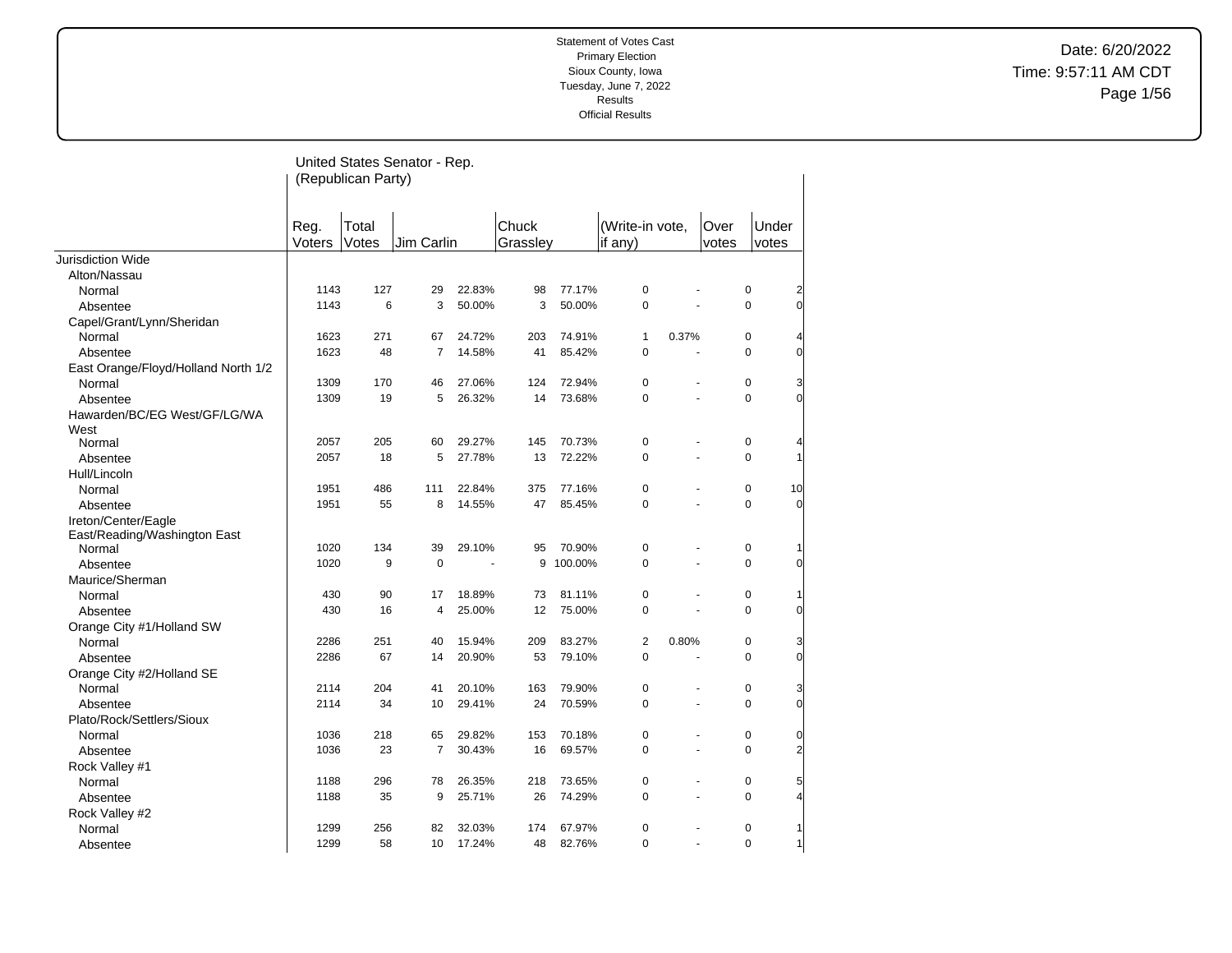Date: 6/20/2022 Time: 9:57:11 AM CDT Page 2/56

|                         |        |                    | United States Senator - Rep. |        |          |        |                 |       |       |       |                |
|-------------------------|--------|--------------------|------------------------------|--------|----------|--------|-----------------|-------|-------|-------|----------------|
|                         |        | (Republican Party) |                              |        |          |        |                 |       |       |       |                |
|                         |        |                    |                              |        |          |        |                 |       |       |       |                |
|                         |        |                    |                              |        |          |        |                 |       |       |       |                |
|                         | Reg.   | Total              |                              |        | Chuck    |        | (Write-in vote, |       | Over  | Under |                |
|                         | Voters | Votes              | Jim Carlin                   |        | Grassley |        | if any)         |       | votes | votes |                |
| Sioux Center #1/Welcome |        |                    |                              |        |          |        |                 |       |       |       |                |
| Normal                  | 934    | 154                | 52                           | 33.77% | 102      | 66.23% | 0               |       |       | 0     | $\overline{2}$ |
| Absentee                | 934    | 21                 | 7                            | 33.33% | 14       | 66.67% | 0               |       |       | 0     | $\Omega$       |
| Sioux Center #2         |        |                    |                              |        |          |        |                 |       |       |       |                |
| Normal                  | 953    | 162                | 37                           | 22.84% | 123      | 75.93% | 2               | 1.23% |       | 0     |                |
| Absentee                | 953    | 18                 | 5                            | 27.78% | 13       | 72.22% | 0               | ٠     |       | 0     | 0              |
| Sioux Center #3         |        |                    |                              |        |          |        |                 |       |       |       |                |
| Normal                  | 1480   | 191                | 41                           | 21.47% | 150      | 78.53% | 0               |       |       | 0     |                |
| Absentee                | 1480   | 26                 | 3                            | 11.54% | 23       | 88.46% | 0               |       |       | 0     | $\Omega$       |
| Sioux Center #4         |        |                    |                              |        |          |        |                 |       |       |       |                |
| Normal                  | 1972   | 477                | 59                           | 12.37% | 418      | 87.63% | 0               |       |       | 0     | 5              |
| Absentee                | 1972   | 71                 | 5                            | 7.04%  | 66       | 92.96% | 0               |       |       | 0     | 0              |
| West Branch             |        |                    |                              |        |          |        |                 |       |       |       |                |
| Normal                  | 436    | 62                 | 13                           | 20.97% | 49       | 79.03% | $\mathbf 0$     |       |       | 0     | Ω              |
| Absentee                | 436    | $\overline{7}$     | $\mathbf{1}$                 | 14.29% | 6        | 85.71% | $\mathbf 0$     |       |       | 0     | 0              |
| Total                   |        |                    |                              |        |          |        |                 |       |       |       |                |
| Normal                  | 23231  | 3754               | 877                          | 23.36% | 2872     | 76.51% | 5               | 0.13% |       | 0     | 55             |
| Absentee                | 23231  | 531                | 103                          | 19.40% | 428      | 80.60% | 0               |       |       | 0     | 8              |
| Total                   | 23231  | 4285               | 980                          | 22.87% | 3300     | 77.01% | 5               | 0.12% |       | 0     | 63             |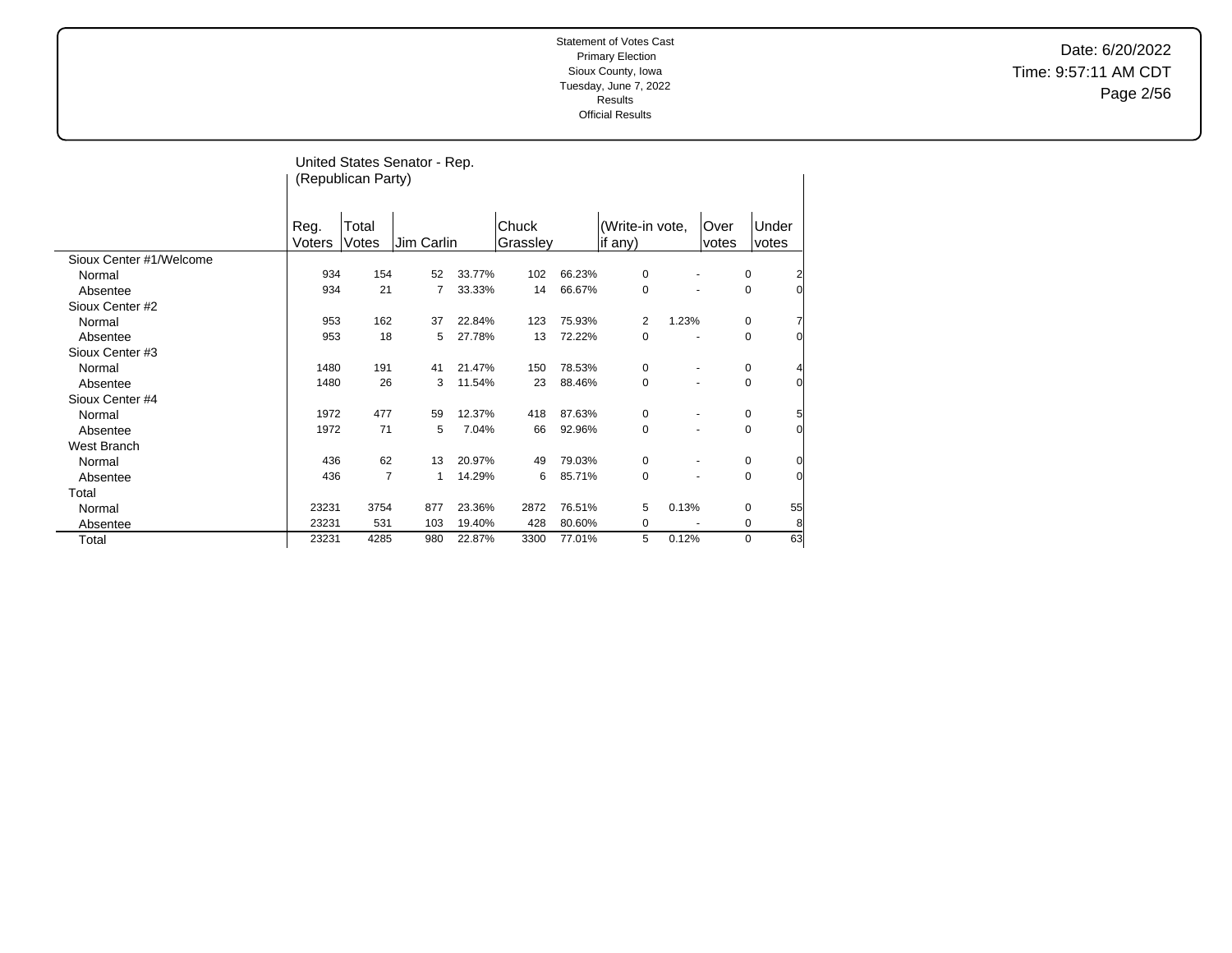Date: 6/20/2022 Time: 9:57:11 AM CDT Page 3/56

#### United States Representative District 4 - Rep. (Republican Party) Reg. Voters Total Votes Randy **Feenstra** (Write-in vote, if any) Over votes Under votes Jurisdiction Wide Alton/Nassau Normal 1143 125 125 100.00% 0 - 0 4 Absentee 1143 5 5 100.00% 0 - 0 1 Capel/Grant/Lynn/Sheridan Normal 1623 254 249 98.03% 5 1.97% 0 21 Absentee 1623 47 47 100.00% 0 - 0 1 East Orange/Floyd/Holland North 1/2 Normal 1309 167 167 100.00% 0 - 0 6 Absentee 1309 17 17 100.00% 0 - 0 2 Hawarden/BC/EG West/GF/LG/WA West<br>Normal Normal 2057 192 191 99.48% 1 0.52% 0 17 Absentee 2057 18 18 100.00% 0 - 0 1 Hull/Lincoln Normal 1951 474 469 98.95% 5 1.05% 0 22 Absentee 1951 54 53 98.15% 1 1.85% 0 1 Ireton/Center/Eagle East/Reading/Washington East Normal 1020 122 119 97.54% 3 2.46% 0 13 Absentee 1020 7 7 100.00% 0 - 0 2 Maurice/Sherman Normal 430 88 88 100.00% 0 - 0 3 Absentee 430 16 15 93.75% 1 6.25% 0 0 Orange City #1/Holland SW Normal 2286 242 239 98.76% 3 1.24% 0 12 Absentee 2008 2286 64 63 98.44% 1 1.56% 0 3 Orange City #2/Holland SE Normal 2114 199 195 97.99% 4 2.01% 0 8 Absentee 2014 2114 32 31 96.88% 1 3.12% 0 2 Plato/Rock/Settlers/Sioux Normal 1036 196 195 99.49% 1 0.51% 0 22 Absentee 1036 22 22 100.00% 0 - 0 3 Rock Valley #1 Normal 1188 280 279 99.64% 1 0.36% 0 21 Absentee 1188 35 35 100.00% 0 - 0 4 Rock Valley #2 Normal 1299 237 232 97.89% 5 2.11% 0 20 Absentee 1299 59 59 100.00% 0 - 0 0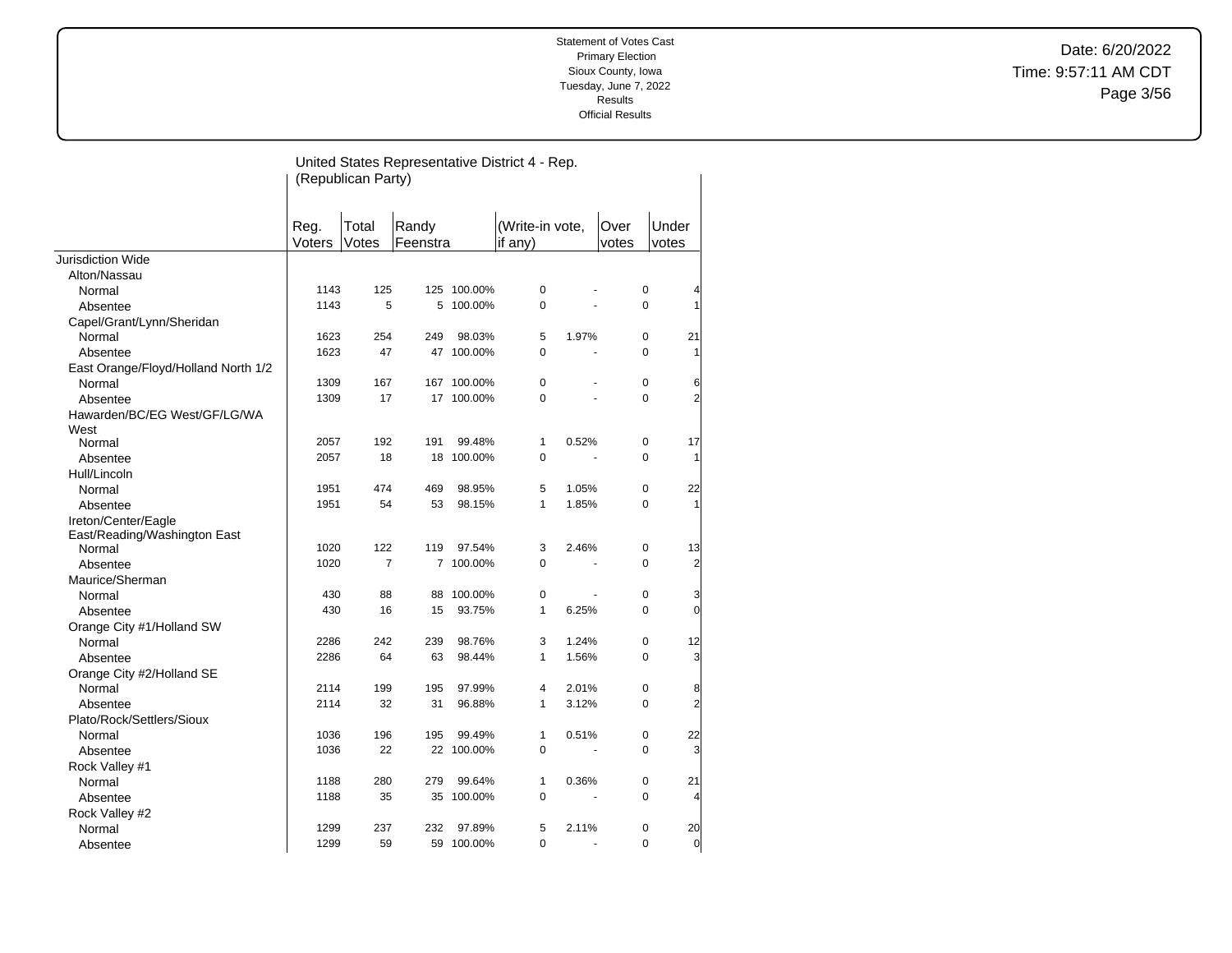Date: 6/20/2022 Time: 9:57:11 AM CDT Page 4/56

| United States Representative District 4 - Rep. |        |                    |          |         |                 |       |       |                |
|------------------------------------------------|--------|--------------------|----------|---------|-----------------|-------|-------|----------------|
|                                                |        | (Republican Party) |          |         |                 |       |       |                |
|                                                |        |                    |          |         |                 |       |       |                |
|                                                |        |                    |          |         |                 |       |       |                |
|                                                | Reg.   | Total              | Randy    |         | (Write-in vote, |       | Over  | Under          |
|                                                | Voters | Votes              | Feenstra |         | if any)         |       | votes | votes          |
| Sioux Center #1/Welcome                        |        |                    |          |         |                 |       |       |                |
| Normal                                         | 934    | 142                | 142      | 100.00% | $\mathbf 0$     |       | 0     | 14             |
| Absentee                                       | 934    | 21                 | 20       | 95.24%  | 1               | 4.76% | 0     | $\overline{0}$ |
| Sioux Center #2                                |        |                    |          |         |                 |       |       |                |
| Normal                                         | 953    | 158                | 157      | 99.37%  | 1               | 0.63% | 0     | 11             |
| Absentee                                       | 953    | 18                 | 18       | 100.00% | 0               |       | 0     | $\overline{0}$ |
| Sioux Center #3                                |        |                    |          |         |                 |       |       |                |
| Normal                                         | 1480   | 187                | 185      | 98.93%  | 2               | 1.07% | 0     | 8              |
| Absentee                                       | 1480   | 25                 | 25       | 100.00% | 0               |       | 0     | 1              |
| Sioux Center #4                                |        |                    |          |         |                 |       |       |                |
| Normal                                         | 1972   | 466                | 463      | 99.36%  | 3               | 0.64% | 0     | 16             |
| Absentee                                       | 1972   | 69                 | 69       | 100.00% | 0               |       | 0     | $\overline{a}$ |
| West Branch                                    |        |                    |          |         |                 |       |       |                |
| Normal                                         | 436    | 60                 | 58       | 96.67%  | 2               | 3.33% | 0     | $\overline{c}$ |
| Absentee                                       | 436    | 7                  | 7        | 100.00% | 0               |       | 0     | $\overline{0}$ |
| Total                                          |        |                    |          |         |                 |       |       |                |
| Normal                                         | 23231  | 3589               | 3553     | 99.00%  | 36              | 1.00% | 0     | 220            |
| Absentee                                       | 23231  | 516                | 511      | 99.03%  | 5               | 0.97% | 0     | 23             |
| Total                                          | 23231  | 4105               | 4064     | 99.00%  | 41              | 1.00% | 0     | 243            |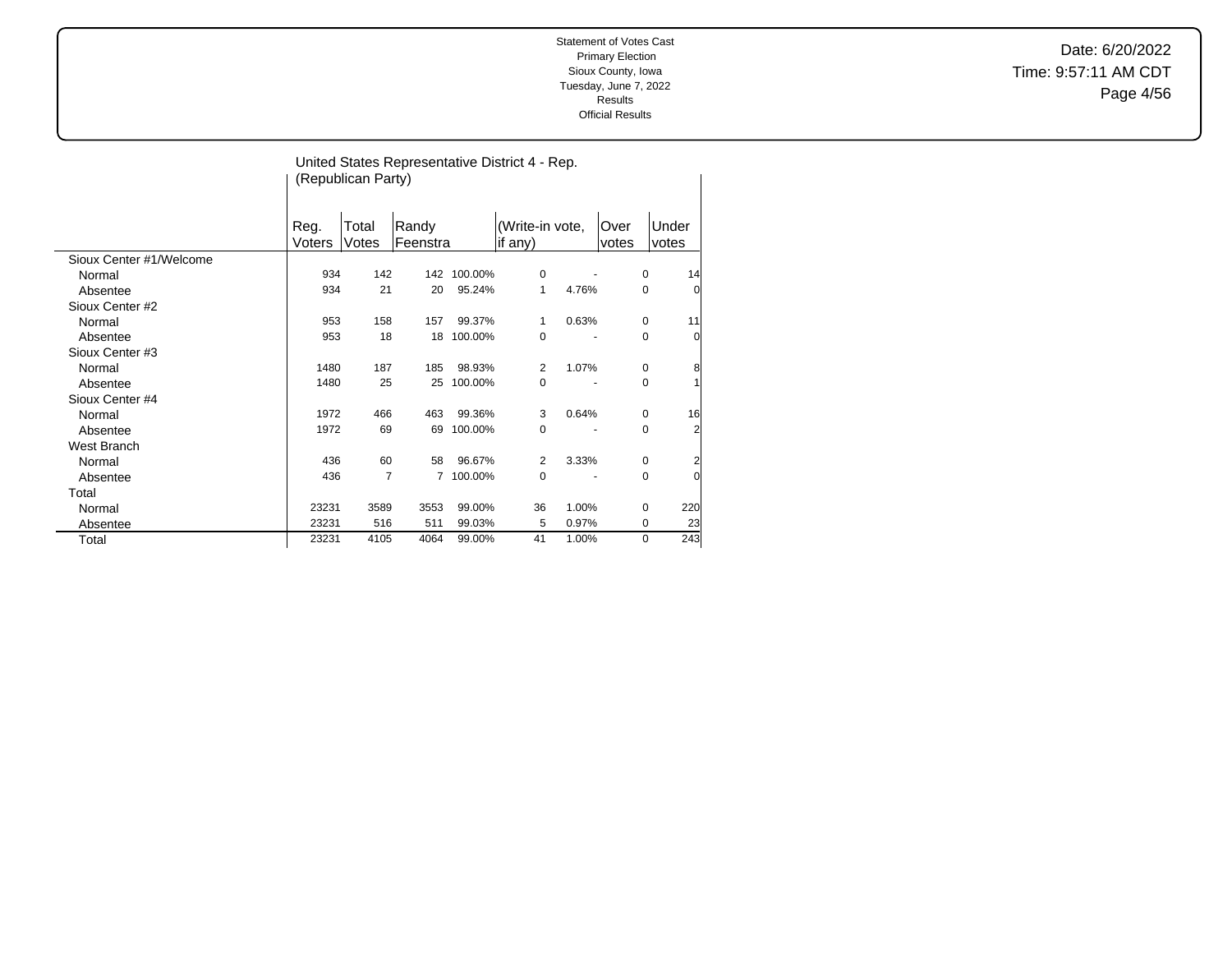Date: 6/20/2022 Time: 9:57:11 AM CDT Page 5/56

|                                     |        | Governor - Rep.    |              |             |                 |                      |             |                |
|-------------------------------------|--------|--------------------|--------------|-------------|-----------------|----------------------|-------------|----------------|
|                                     |        | (Republican Party) |              |             |                 |                      |             |                |
|                                     |        |                    |              |             |                 |                      |             |                |
|                                     | Reg.   | Total              |              |             | (Write-in vote, |                      | Over        | Under          |
|                                     | Voters | Votes              | Kim Reynolds |             | if any)         |                      | votes       | votes          |
| <b>Jurisdiction Wide</b>            |        |                    |              |             |                 |                      |             |                |
| Alton/Nassau                        |        |                    |              |             |                 |                      |             |                |
| Normal                              | 1143   | 125                |              | 125 100.00% | $\mathbf 0$     |                      | 0           | 4              |
| Absentee                            | 1143   | 5                  | 5            | 100.00%     | $\mathbf 0$     | ä,                   | $\Omega$    | 1              |
| Capel/Grant/Lynn/Sheridan           |        |                    |              |             |                 |                      |             |                |
| Normal                              | 1623   | 266                | 265          | 99.62%      | $\mathbf{1}$    | 0.38%                | 0           | 9              |
| Absentee                            | 1623   | 47                 |              | 47 100.00%  | $\mathbf 0$     | $\overline{a}$       | $\Omega$    | 1              |
| East Orange/Floyd/Holland North 1/2 |        |                    |              |             |                 |                      |             |                |
| Normal                              | 1309   | 169                | 169          | 100.00%     | $\pmb{0}$       |                      | 0           | 4              |
| Absentee                            | 1309   | 17                 |              | 17 100.00%  | $\mathbf 0$     |                      | 0           | $\overline{2}$ |
| Hawarden/BC/EG West/GF/LG/WA        |        |                    |              |             |                 |                      |             |                |
| West                                |        |                    |              |             |                 |                      |             |                |
| Normal                              | 2057   | 204                | 203          | 99.51%      | 1               | 0.49%                | 0           | 5              |
| Absentee                            | 2057   | 18                 | 17           | 94.44%      | 1               | 5.56%                | 0           | 1              |
| Hull/Lincoln                        |        |                    |              |             |                 |                      |             |                |
| Normal                              | 1951   | 471                | 470          | 99.79%      | $\mathbf{1}$    | 0.21%                | 0           | 25             |
| Absentee                            | 1951   | 54                 |              | 54 100.00%  | $\mathbf 0$     |                      | 0           | 1              |
| Ireton/Center/Eagle                 |        |                    |              |             |                 |                      |             |                |
| East/Reading/Washington East        |        |                    |              |             |                 |                      |             |                |
| Normal                              | 1020   | 128                |              | 128 100.00% | $\pmb{0}$       |                      | 0           | 7              |
| Absentee                            | 1020   | 8                  | 8            | 100.00%     | $\mathbf 0$     |                      | $\mathbf 0$ | 1              |
| Maurice/Sherman                     |        |                    |              |             |                 |                      |             |                |
| Normal                              | 430    | 89                 | 89           | 100.00%     | $\mathbf 0$     |                      | 0           | $\overline{c}$ |
| Absentee                            | 430    | 15                 |              | 15 100.00%  | $\Omega$        |                      | $\Omega$    | 1              |
| Orange City #1/Holland SW           |        |                    |              |             |                 |                      |             |                |
| Normal                              | 2286   | 244                | 242          | 99.18%      | $\overline{2}$  | 0.82%                | 0           | 10             |
| Absentee                            | 2286   | 60                 | 60           | 100.00%     | 0               |                      | 0           | 7              |
| Orange City #2/Holland SE           |        |                    |              |             |                 |                      |             |                |
| Normal                              | 2114   | 195                | 194          | 99.49%      | $\mathbf{1}$    | 0.51%                | 0           | 12             |
| Absentee                            | 2114   | 34                 |              | 34 100.00%  | $\mathbf 0$     | $\ddot{\phantom{1}}$ | 0           | 0              |
| Plato/Rock/Settlers/Sioux           |        |                    |              |             |                 |                      |             |                |
| Normal                              | 1036   | 204                |              | 204 100.00% | $\mathbf 0$     | $\overline{a}$       | 0           | 14             |
| Absentee                            | 1036   | 22                 |              | 22 100.00%  | $\mathbf 0$     |                      | $\mathbf 0$ | 3              |
| Rock Valley #1                      |        |                    |              |             |                 |                      |             |                |
| Normal                              | 1188   | 289                | 288          | 99.65%      | $\mathbf{1}$    | 0.35%                | 0           | 12             |
| Absentee                            | 1188   | 36                 |              | 36 100.00%  | $\mathbf 0$     |                      | 0           | 3              |
|                                     |        |                    |              |             |                 |                      |             |                |
| Rock Valley #2                      | 1299   | 242                | 242          | 100.00%     | $\mathbf 0$     |                      | 0           | 15             |
| Normal                              | 1299   | 59                 |              | 59 100.00%  | $\Omega$        | $\ddot{\phantom{1}}$ | $\Omega$    | $\overline{0}$ |
| Absentee                            |        |                    |              |             |                 |                      |             |                |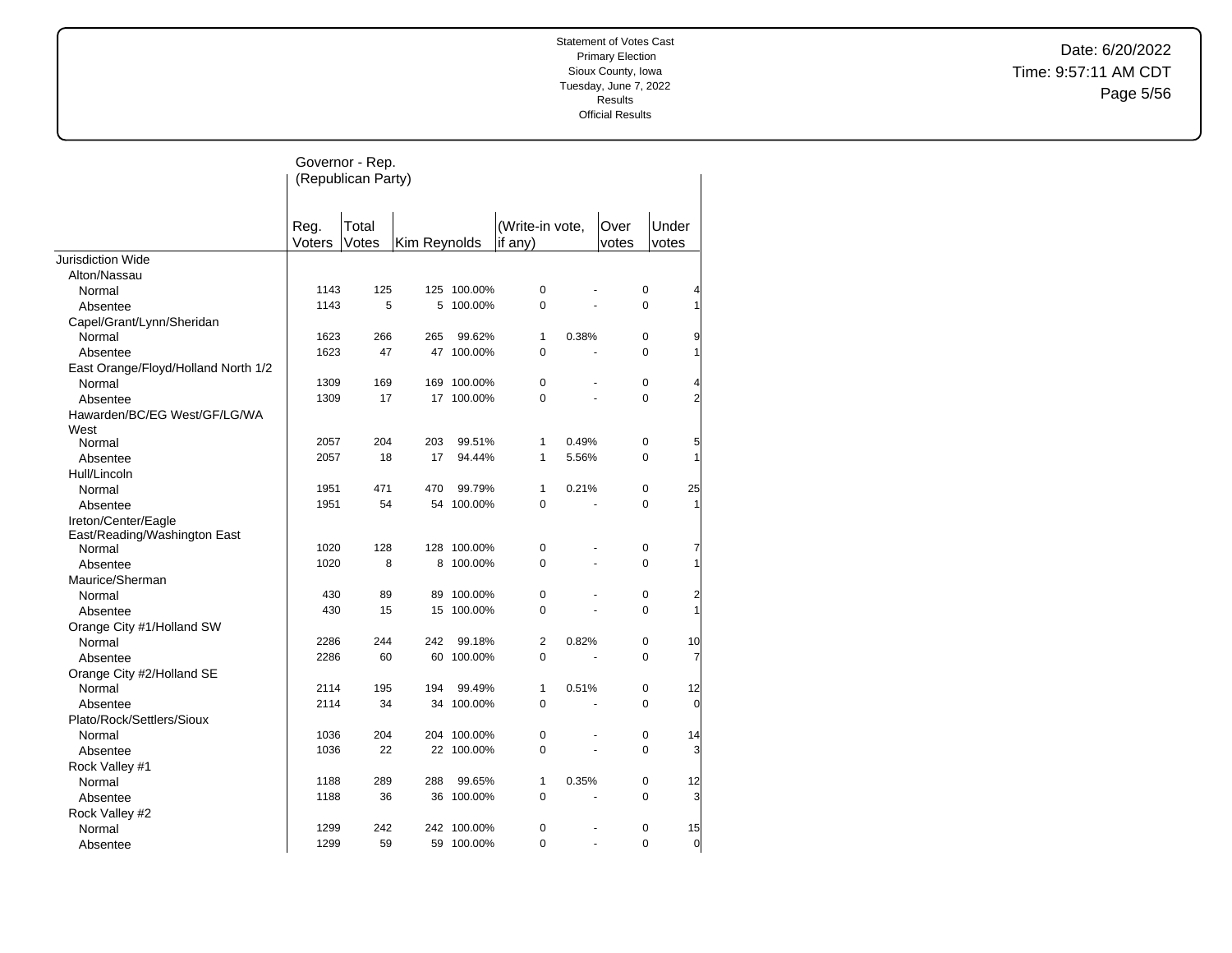Date: 6/20/2022 Time: 9:57:11 AM CDT Page 6/56

|                         |                | Governor - Rep.    |              |    |            |                            |       |               |             |                |
|-------------------------|----------------|--------------------|--------------|----|------------|----------------------------|-------|---------------|-------------|----------------|
|                         |                | (Republican Party) |              |    |            |                            |       |               |             |                |
|                         |                |                    |              |    |            |                            |       |               |             |                |
|                         | Reg.<br>Voters | Total<br>Votes     | Kim Reynolds |    |            | (Write-in vote,<br>if any) |       | Over<br>votes |             | Under<br>votes |
| Sioux Center #1/Welcome |                |                    |              |    |            |                            |       |               |             |                |
| Normal                  | 934            | 150                | 150          |    | 100.00%    | $\mathbf 0$                |       |               | 0           | 6              |
| Absentee                | 934            | 20                 |              | 20 | 100.00%    | 0                          |       |               | $\pmb{0}$   |                |
| Sioux Center #2         |                |                    |              |    |            |                            |       |               |             |                |
| Normal                  | 953            | 162                | 161          |    | 99.38%     | 1                          | 0.62% |               | 0           | 7              |
| Absentee                | 953            | 18                 |              | 18 | 100.00%    | 0                          |       |               | $\mathbf 0$ | 0              |
| Sioux Center #3         |                |                    |              |    |            |                            |       |               |             |                |
| Normal                  | 1480           | 190                | 190          |    | 100.00%    | 0                          |       |               | 0           | 5              |
| Absentee                | 1480           | 24                 |              |    | 24 100.00% | 0                          |       |               | 0           | 2              |
| Sioux Center #4         |                |                    |              |    |            |                            |       |               |             |                |
| Normal                  | 1972           | 465                | 465          |    | 100.00%    | 0                          |       |               | 0           | 17             |
| Absentee                | 1972           | 69                 |              | 69 | 100.00%    | 0                          |       |               | 0           | $\overline{c}$ |
| West Branch             |                |                    |              |    |            |                            |       |               |             |                |
| Normal                  | 436            | 62                 | 61           |    | 98.39%     | 1                          | 1.61% |               | 0           | $\Omega$       |
| Absentee                | 436            | $\overline{7}$     |              | 7  | 100.00%    | 0                          |       |               | 0           | $\Omega$       |
| Total                   |                |                    |              |    |            |                            |       |               |             |                |
| Normal                  | 23231          | 3655               | 3646         |    | 99.75%     | 9                          | 0.25% |               | 0           | 154            |
| Absentee                | 23231          | 513                | 512          |    | 99.81%     | 1                          | 0.19% |               | 0           | 26             |
| Total                   | 23231          | 4168               | 4158         |    | 99.76%     | 10                         | 0.24% |               | 0           | 180            |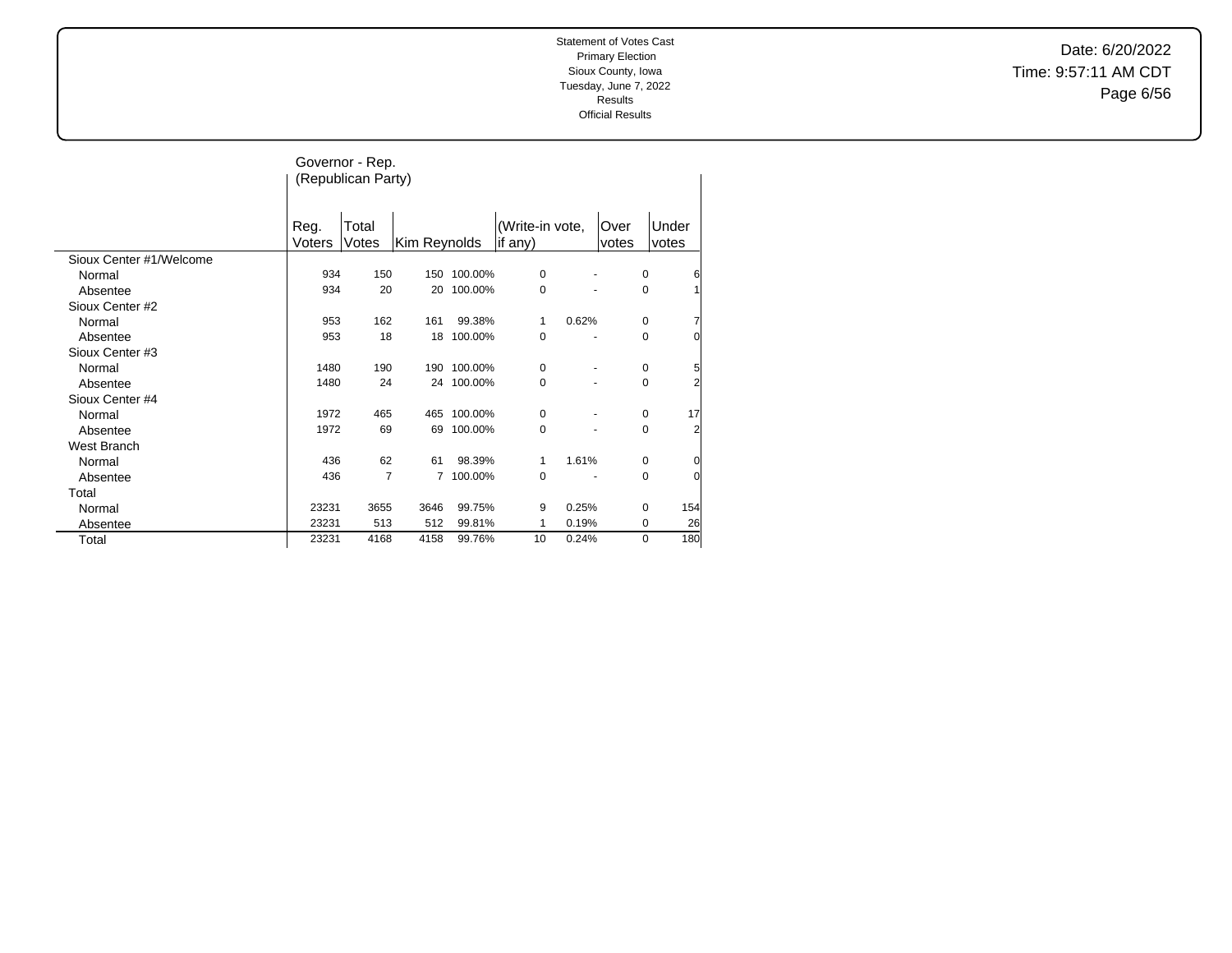Date: 6/20/2022 Time: 9:57:11 AM CDT Page 7/56

|                                     |        |                    | Secretary of State - Rep. |             |                 |                          |          |                |
|-------------------------------------|--------|--------------------|---------------------------|-------------|-----------------|--------------------------|----------|----------------|
|                                     |        | (Republican Party) |                           |             |                 |                          |          |                |
|                                     |        |                    |                           |             |                 |                          |          |                |
|                                     |        |                    |                           |             |                 |                          |          |                |
|                                     | Reg.   | Total              |                           |             | (Write-in vote, | Over                     |          | Under          |
|                                     | Voters | Votes              | Paul D. Pate              |             | if $any)$       | votes                    |          | votes          |
| Jurisdiction Wide                   |        |                    |                           |             |                 |                          |          |                |
| Alton/Nassau                        |        |                    |                           |             |                 |                          |          |                |
| Normal                              | 1143   | 120                |                           | 120 100.00% | 0               |                          | 0        | 9              |
| Absentee                            | 1143   | 4                  | 4                         | 100.00%     | $\mathbf 0$     |                          | 0        | $\overline{2}$ |
| Capel/Grant/Lynn/Sheridan           |        |                    |                           |             |                 |                          |          |                |
| Normal                              | 1623   | 234                |                           | 234 100.00% | 0               |                          | 0        | 41             |
| Absentee                            | 1623   | 44                 |                           | 44 100.00%  | 0               |                          | 0        | 4              |
| East Orange/Floyd/Holland North 1/2 |        |                    |                           |             |                 |                          |          |                |
| Normal                              | 1309   | 158                |                           | 158 100.00% | $\Omega$        |                          | 0        | 15             |
| Absentee                            | 1309   | 17                 |                           | 17 100.00%  | 0               |                          | 0        | $\overline{2}$ |
| Hawarden/BC/EG West/GF/LG/WA        |        |                    |                           |             |                 |                          |          |                |
| West                                |        |                    |                           |             |                 |                          |          |                |
| Normal                              | 2057   | 178                |                           | 178 100.00% | 0               | ä,                       | 0        | 31             |
| Absentee                            | 2057   | 12                 |                           | 12 100.00%  | 0               |                          | 0        | 7              |
| Hull/Lincoln                        |        |                    |                           |             |                 |                          |          |                |
| Normal                              | 1951   | 427                |                           | 427 100.00% | $\mathbf 0$     |                          | 0        | 69             |
| Absentee                            | 1951   | 52                 |                           | 52 100.00%  | 0               |                          | 0        | 3              |
| Ireton/Center/Eagle                 |        |                    |                           |             |                 |                          |          |                |
| East/Reading/Washington East        |        |                    |                           |             |                 |                          |          |                |
| Normal                              | 1020   | 106                |                           | 106 100.00% | $\mathbf 0$     |                          | 0        | 29             |
| Absentee                            | 1020   | 6                  | 6                         | 100.00%     | $\Omega$        | ÷,                       | $\Omega$ | 3              |
| Maurice/Sherman                     |        |                    |                           |             |                 |                          |          |                |
| Normal                              | 430    | 81                 | 81                        | 100.00%     | 0               |                          | 0        | 10             |
| Absentee                            | 430    | 16                 |                           | 16 100.00%  | 0               | $\overline{\phantom{a}}$ | 0        | $\overline{0}$ |
| Orange City #1/Holland SW           |        |                    |                           |             |                 |                          |          |                |
| Normal                              | 2286   | 226                |                           | 226 100.00% | 0               |                          | 0        | 28             |
| Absentee                            | 2286   | 53                 | 53                        | 100.00%     | 0               | ÷,                       | 0        | 14             |
| Orange City #2/Holland SE           |        |                    |                           |             |                 |                          |          |                |
| Normal                              | 2114   | 185                |                           | 185 100.00% | 0               |                          | 0        | 22             |
| Absentee                            | 2114   | 28                 |                           | 28 100.00%  | $\Omega$        | $\overline{a}$           | 0        | 6              |
| Plato/Rock/Settlers/Sioux           |        |                    |                           |             |                 |                          |          |                |
| Normal                              | 1036   | 176                | 176                       | 100.00%     | 0               |                          | 0        | 42             |
| Absentee                            | 1036   | 17                 |                           | 17 100.00%  | 0               | $\overline{\phantom{a}}$ | 0        | 8              |
| Rock Valley #1                      |        |                    |                           |             |                 |                          |          |                |
| Normal                              | 1188   | 254                | 253                       | 99.61%      | 1               | 0.39%                    | 0        | 47             |
| Absentee                            | 1188   | 38                 | 38                        | 100.00%     | 0               | $\sim$                   | 0        |                |
| Rock Valley #2                      |        |                    |                           |             |                 |                          |          |                |
| Normal                              | 1299   | 216                | 215                       | 99.54%      | 1               | 0.46%                    | 0        | 41             |
| Absentee                            | 1299   | 58                 |                           | 58 100.00%  | 0               | $\overline{a}$           | 0        | 1              |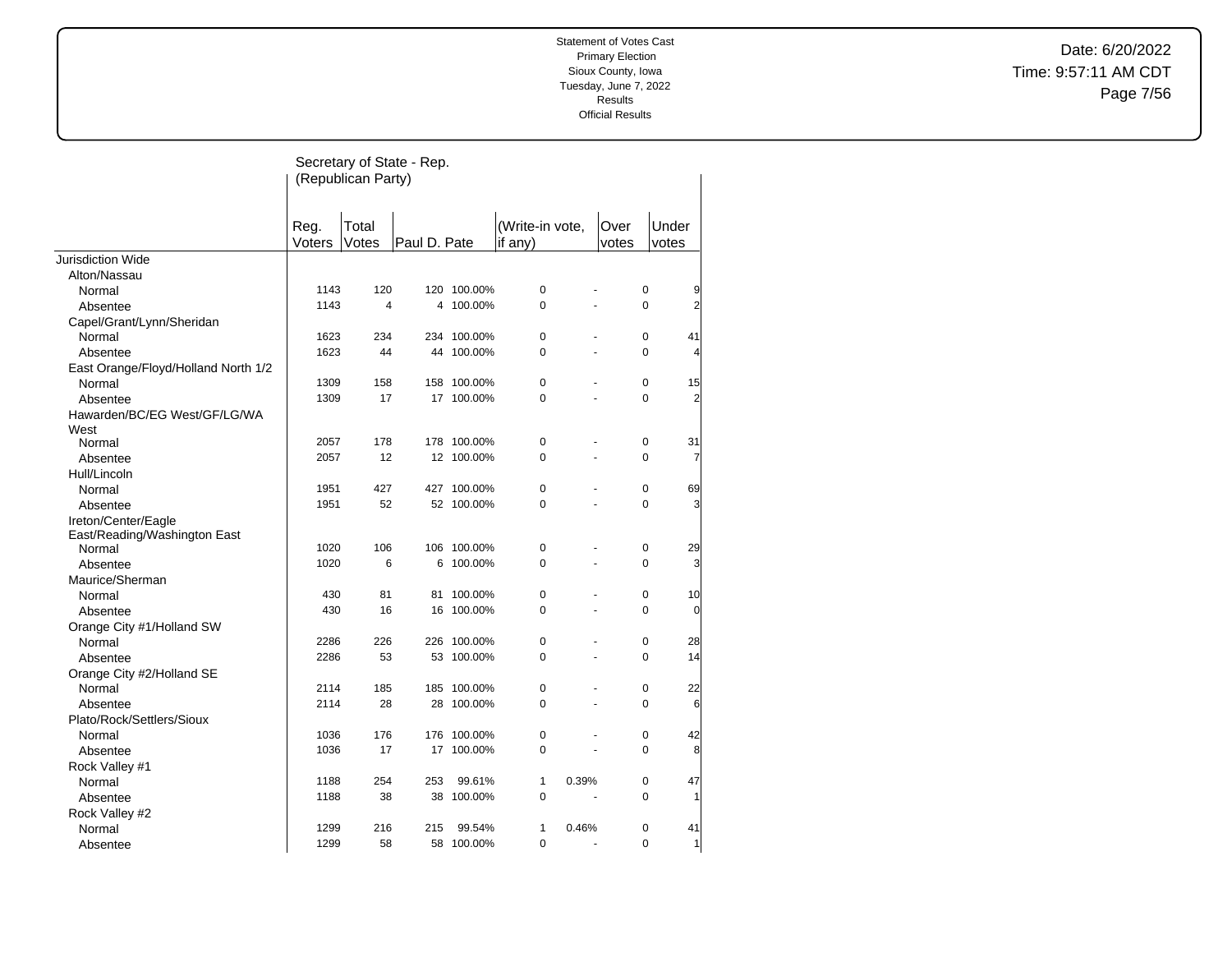Date: 6/20/2022 Time: 9:57:11 AM CDT Page 8/56

|                         |        |                    | Secretary of State - Rep. |             |                 |       |       |                     |
|-------------------------|--------|--------------------|---------------------------|-------------|-----------------|-------|-------|---------------------|
|                         |        | (Republican Party) |                           |             |                 |       |       |                     |
|                         |        |                    |                           |             |                 |       |       |                     |
|                         |        |                    |                           |             |                 |       |       |                     |
|                         | Reg.   | Total              |                           |             | (Write-in vote, |       | Over  | Under               |
|                         | Voters | Votes              | Paul D. Pate              |             | if any)         |       | votes | votes               |
| Sioux Center #1/Welcome |        |                    |                           |             |                 |       |       |                     |
| Normal                  | 934    | 139                | 139                       | 100.00%     | $\mathbf 0$     |       |       | 0<br>17             |
| Absentee                | 934    | 19                 | 19                        | 100.00%     | $\mathbf 0$     |       |       | 0<br>$\overline{2}$ |
| Sioux Center #2         |        |                    |                           |             |                 |       |       |                     |
| Normal                  | 953    | 144                |                           | 144 100.00% | 0               |       |       | 25<br>0             |
| Absentee                | 953    | 17                 | 17                        | 100.00%     | $\mathbf 0$     |       |       | 0<br>1              |
| Sioux Center #3         |        |                    |                           |             |                 |       |       |                     |
| Normal                  | 1480   | 169                | 169                       | 100.00%     | 0               |       |       | 26<br>0             |
| Absentee                | 1480   | 23                 | 23                        | 100.00%     | $\mathbf 0$     |       |       | 3<br>0              |
| Sioux Center #4         |        |                    |                           |             |                 |       |       |                     |
| Normal                  | 1972   | 420                | 419                       | 99.76%      | 1               | 0.24% |       | 62<br>0             |
| Absentee                | 1972   | 66                 | 66                        | 100.00%     | $\mathbf 0$     |       |       | 0<br>5              |
| <b>West Branch</b>      |        |                    |                           |             |                 |       |       |                     |
| Normal                  | 436    | 58                 | 58                        | 100.00%     | 0               |       |       | 0                   |
| Absentee                | 436    | 7                  | $\overline{7}$            | 100.00%     | 0               |       |       | $\overline{0}$<br>0 |
| Total                   |        |                    |                           |             |                 |       |       |                     |
| Normal                  | 23231  | 3291               | 3288                      | 99.91%      | 3               | 0.09% |       | 518<br>0            |
| Absentee                | 23231  | 477                | 477                       | 100.00%     | 0               |       |       | 0<br>62             |
| Total                   | 23231  | 3768               | 3765                      | 99.92%      | 3               | 0.08% |       | 580<br>0            |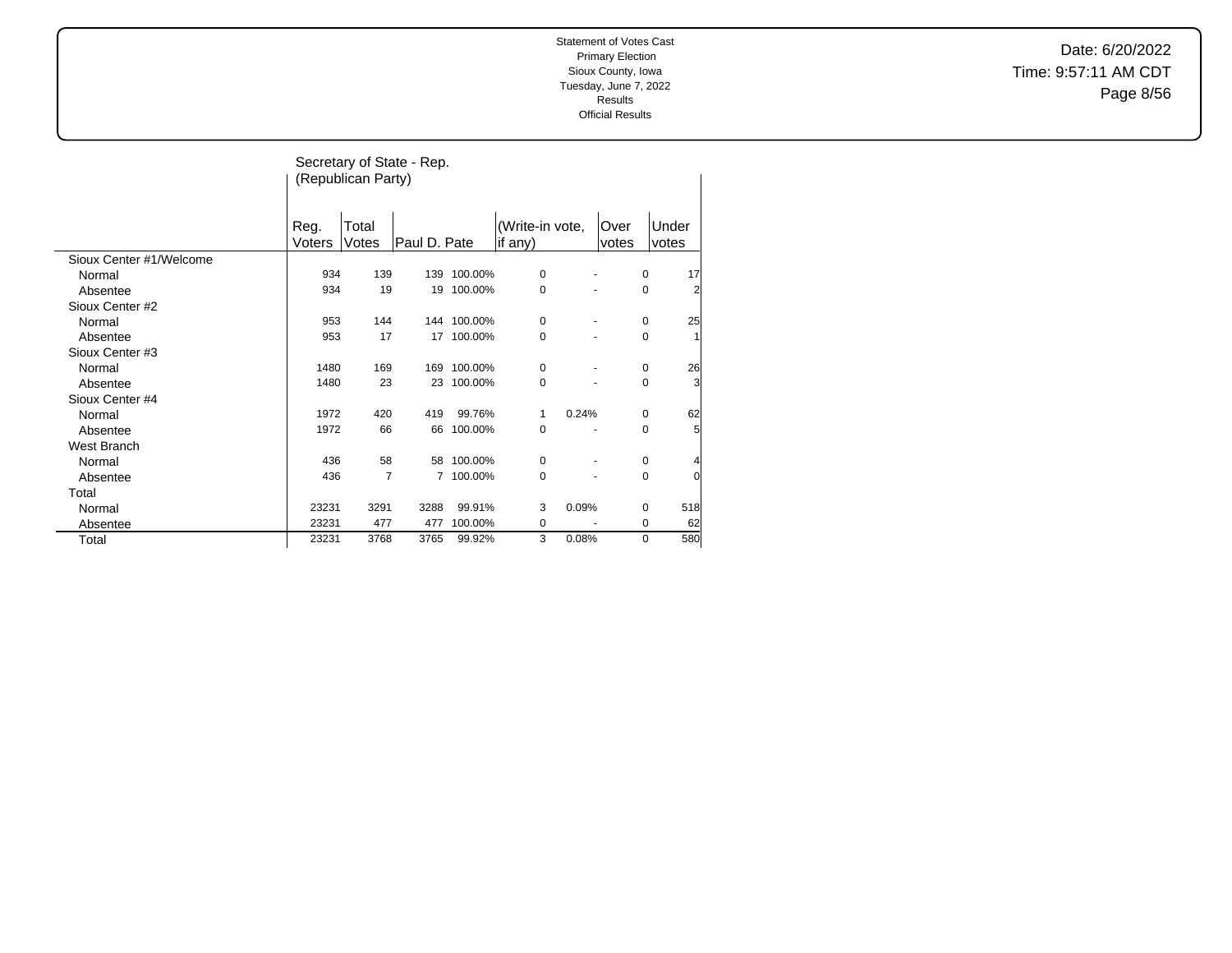Date: 6/20/2022 Time: 9:57:11 AM CDT Page 9/56

| (Republican Party)<br>Over<br>Under<br>Reg.<br>Total<br>Mary Ann<br>(Write-in vote,<br>Voters<br>Votes<br><b>Todd Halbur</b><br>Hanusa<br>if $any)$<br>votes<br>votes<br>Jurisdiction Wide<br>Alton/Nassau<br>37.07%<br>$\mathbf 0$<br>1143<br>116<br>62.93%<br>43<br>0<br>13<br>73<br>Normal<br>2<br>50.00%<br>2<br>50.00%<br>$\mathbf 0$<br>$\mathbf 0$<br>$\overline{\mathbf{c}}$<br>1143<br>4<br>Absentee<br>Capel/Grant/Lynn/Sheridan<br>$\pmb{0}$<br>$\pmb{0}$<br>1623<br>219<br>108<br>49.32%<br>111<br>50.68%<br>56<br>Normal<br>1623<br>37.50%<br>25<br>62.50%<br>$\mathbf 0$<br>8<br>40<br>15<br>0<br>Absentee<br>East Orange/Floyd/Holland North 1/2<br>$\pmb{0}$<br>$\pmb{0}$<br>1309<br>154<br>106<br>68.83%<br>48<br>31.17%<br>19<br>Normal<br>$\overline{\mathbf{c}}$<br>17<br>82.35%<br>3<br>17.65%<br>$\pmb{0}$<br>$\pmb{0}$<br>1309<br>14<br>Absentee<br>Hawarden/BC/EG West/GF/LG/WA<br>West<br>2057<br>177<br>58<br>32.77%<br>119<br>67.23%<br>0<br>0<br>32<br>Normal<br>5<br>0<br>$\mathbf 0$<br>2057<br>14<br>4<br>28.57%<br>10<br>71.43%<br>Absentee<br>Hull/Lincoln<br>1951<br>360<br>245<br>68.06%<br>31.94%<br>0<br>0<br>136<br>115<br>Normal<br>$\mathbf 0$<br>0<br>11<br>1951<br>44<br>26<br>59.09%<br>18<br>40.91%<br>Absentee<br>Ireton/Center/Eagle<br>East/Reading/Washington East<br>$\pmb{0}$<br>1020<br>102<br>38<br>37.25%<br>64<br>62.75%<br>0<br>33<br>Normal<br>1020<br>3<br>$\overline{2}$<br>33.33%<br>$\pmb{0}$<br>$\pmb{0}$<br>6<br>66.67%<br>1<br>÷,<br>Absentee<br>Maurice/Sherman<br>Normal<br>430<br>76<br>49<br>64.47%<br>27<br>35.53%<br>0<br>0<br>15<br>$\overline{7}$<br>$\overline{7}$<br>2<br>22.22%<br>$\mathbf 0$<br>430<br>9<br>77.78%<br>0<br>$\overline{a}$<br>Absentee<br>Orange City #1/Holland SW<br>Normal<br>2286<br>212<br>94<br>44.34%<br>55.66%<br>0<br>0<br>42<br>118<br>24<br>2286<br>$\pmb{0}$<br>$\pmb{0}$<br>43<br>16<br>37.21%<br>27<br>62.79%<br>÷,<br>Absentee<br>Orange City #2/Holland SE<br>172<br>110<br>63.95%<br>62<br>36.05%<br>0<br>0<br>35<br>Normal<br>2114<br>$\mathbf 0$<br>9<br>2114<br>25<br>16<br>64.00%<br>9<br>36.00%<br>0<br>$\overline{a}$<br>Absentee<br>Plato/Rock/Settlers/Sioux<br>1036<br>149<br>74<br>49.66%<br>0<br>0<br>69<br>Normal<br>75<br>50.34%<br>13<br>$\pmb{0}$<br>$\pmb{0}$<br>1036<br>12<br>4<br>33.33%<br>8<br>66.67%<br>÷,<br>Absentee<br>Rock Valley #1<br>223<br>146<br>65.47%<br>34.53%<br>0<br>0<br>78<br>Normal<br>1188<br>77<br>13<br>$\mathbf 0$<br>1188<br>26<br>19<br>73.08%<br>7<br>26.92%<br>0<br>$\overline{a}$<br>Absentee<br>Rock Valley #2<br>1299<br>98<br>0.51%<br>0<br>49.49%<br>99<br>1 |        |  | Auditor of State - Rep. |  |  |  |        |  |  |  |    |  |
|-----------------------------------------------------------------------------------------------------------------------------------------------------------------------------------------------------------------------------------------------------------------------------------------------------------------------------------------------------------------------------------------------------------------------------------------------------------------------------------------------------------------------------------------------------------------------------------------------------------------------------------------------------------------------------------------------------------------------------------------------------------------------------------------------------------------------------------------------------------------------------------------------------------------------------------------------------------------------------------------------------------------------------------------------------------------------------------------------------------------------------------------------------------------------------------------------------------------------------------------------------------------------------------------------------------------------------------------------------------------------------------------------------------------------------------------------------------------------------------------------------------------------------------------------------------------------------------------------------------------------------------------------------------------------------------------------------------------------------------------------------------------------------------------------------------------------------------------------------------------------------------------------------------------------------------------------------------------------------------------------------------------------------------------------------------------------------------------------------------------------------------------------------------------------------------------------------------------------------------------------------------------------------------------------------------------------------------------------------------------------------------------------------------------------------------------------------------------------------------------------------------------------------------------------------------------------------------------------------------------------------|--------|--|-------------------------|--|--|--|--------|--|--|--|----|--|
|                                                                                                                                                                                                                                                                                                                                                                                                                                                                                                                                                                                                                                                                                                                                                                                                                                                                                                                                                                                                                                                                                                                                                                                                                                                                                                                                                                                                                                                                                                                                                                                                                                                                                                                                                                                                                                                                                                                                                                                                                                                                                                                                                                                                                                                                                                                                                                                                                                                                                                                                                                                                                             |        |  |                         |  |  |  |        |  |  |  |    |  |
|                                                                                                                                                                                                                                                                                                                                                                                                                                                                                                                                                                                                                                                                                                                                                                                                                                                                                                                                                                                                                                                                                                                                                                                                                                                                                                                                                                                                                                                                                                                                                                                                                                                                                                                                                                                                                                                                                                                                                                                                                                                                                                                                                                                                                                                                                                                                                                                                                                                                                                                                                                                                                             |        |  |                         |  |  |  |        |  |  |  |    |  |
|                                                                                                                                                                                                                                                                                                                                                                                                                                                                                                                                                                                                                                                                                                                                                                                                                                                                                                                                                                                                                                                                                                                                                                                                                                                                                                                                                                                                                                                                                                                                                                                                                                                                                                                                                                                                                                                                                                                                                                                                                                                                                                                                                                                                                                                                                                                                                                                                                                                                                                                                                                                                                             |        |  |                         |  |  |  |        |  |  |  |    |  |
|                                                                                                                                                                                                                                                                                                                                                                                                                                                                                                                                                                                                                                                                                                                                                                                                                                                                                                                                                                                                                                                                                                                                                                                                                                                                                                                                                                                                                                                                                                                                                                                                                                                                                                                                                                                                                                                                                                                                                                                                                                                                                                                                                                                                                                                                                                                                                                                                                                                                                                                                                                                                                             |        |  |                         |  |  |  |        |  |  |  |    |  |
|                                                                                                                                                                                                                                                                                                                                                                                                                                                                                                                                                                                                                                                                                                                                                                                                                                                                                                                                                                                                                                                                                                                                                                                                                                                                                                                                                                                                                                                                                                                                                                                                                                                                                                                                                                                                                                                                                                                                                                                                                                                                                                                                                                                                                                                                                                                                                                                                                                                                                                                                                                                                                             |        |  |                         |  |  |  |        |  |  |  |    |  |
|                                                                                                                                                                                                                                                                                                                                                                                                                                                                                                                                                                                                                                                                                                                                                                                                                                                                                                                                                                                                                                                                                                                                                                                                                                                                                                                                                                                                                                                                                                                                                                                                                                                                                                                                                                                                                                                                                                                                                                                                                                                                                                                                                                                                                                                                                                                                                                                                                                                                                                                                                                                                                             |        |  |                         |  |  |  |        |  |  |  |    |  |
|                                                                                                                                                                                                                                                                                                                                                                                                                                                                                                                                                                                                                                                                                                                                                                                                                                                                                                                                                                                                                                                                                                                                                                                                                                                                                                                                                                                                                                                                                                                                                                                                                                                                                                                                                                                                                                                                                                                                                                                                                                                                                                                                                                                                                                                                                                                                                                                                                                                                                                                                                                                                                             |        |  |                         |  |  |  |        |  |  |  |    |  |
|                                                                                                                                                                                                                                                                                                                                                                                                                                                                                                                                                                                                                                                                                                                                                                                                                                                                                                                                                                                                                                                                                                                                                                                                                                                                                                                                                                                                                                                                                                                                                                                                                                                                                                                                                                                                                                                                                                                                                                                                                                                                                                                                                                                                                                                                                                                                                                                                                                                                                                                                                                                                                             |        |  |                         |  |  |  |        |  |  |  |    |  |
|                                                                                                                                                                                                                                                                                                                                                                                                                                                                                                                                                                                                                                                                                                                                                                                                                                                                                                                                                                                                                                                                                                                                                                                                                                                                                                                                                                                                                                                                                                                                                                                                                                                                                                                                                                                                                                                                                                                                                                                                                                                                                                                                                                                                                                                                                                                                                                                                                                                                                                                                                                                                                             |        |  |                         |  |  |  |        |  |  |  |    |  |
|                                                                                                                                                                                                                                                                                                                                                                                                                                                                                                                                                                                                                                                                                                                                                                                                                                                                                                                                                                                                                                                                                                                                                                                                                                                                                                                                                                                                                                                                                                                                                                                                                                                                                                                                                                                                                                                                                                                                                                                                                                                                                                                                                                                                                                                                                                                                                                                                                                                                                                                                                                                                                             |        |  |                         |  |  |  |        |  |  |  |    |  |
|                                                                                                                                                                                                                                                                                                                                                                                                                                                                                                                                                                                                                                                                                                                                                                                                                                                                                                                                                                                                                                                                                                                                                                                                                                                                                                                                                                                                                                                                                                                                                                                                                                                                                                                                                                                                                                                                                                                                                                                                                                                                                                                                                                                                                                                                                                                                                                                                                                                                                                                                                                                                                             |        |  |                         |  |  |  |        |  |  |  |    |  |
|                                                                                                                                                                                                                                                                                                                                                                                                                                                                                                                                                                                                                                                                                                                                                                                                                                                                                                                                                                                                                                                                                                                                                                                                                                                                                                                                                                                                                                                                                                                                                                                                                                                                                                                                                                                                                                                                                                                                                                                                                                                                                                                                                                                                                                                                                                                                                                                                                                                                                                                                                                                                                             |        |  |                         |  |  |  |        |  |  |  |    |  |
|                                                                                                                                                                                                                                                                                                                                                                                                                                                                                                                                                                                                                                                                                                                                                                                                                                                                                                                                                                                                                                                                                                                                                                                                                                                                                                                                                                                                                                                                                                                                                                                                                                                                                                                                                                                                                                                                                                                                                                                                                                                                                                                                                                                                                                                                                                                                                                                                                                                                                                                                                                                                                             |        |  |                         |  |  |  |        |  |  |  |    |  |
|                                                                                                                                                                                                                                                                                                                                                                                                                                                                                                                                                                                                                                                                                                                                                                                                                                                                                                                                                                                                                                                                                                                                                                                                                                                                                                                                                                                                                                                                                                                                                                                                                                                                                                                                                                                                                                                                                                                                                                                                                                                                                                                                                                                                                                                                                                                                                                                                                                                                                                                                                                                                                             |        |  |                         |  |  |  |        |  |  |  |    |  |
|                                                                                                                                                                                                                                                                                                                                                                                                                                                                                                                                                                                                                                                                                                                                                                                                                                                                                                                                                                                                                                                                                                                                                                                                                                                                                                                                                                                                                                                                                                                                                                                                                                                                                                                                                                                                                                                                                                                                                                                                                                                                                                                                                                                                                                                                                                                                                                                                                                                                                                                                                                                                                             |        |  |                         |  |  |  |        |  |  |  |    |  |
|                                                                                                                                                                                                                                                                                                                                                                                                                                                                                                                                                                                                                                                                                                                                                                                                                                                                                                                                                                                                                                                                                                                                                                                                                                                                                                                                                                                                                                                                                                                                                                                                                                                                                                                                                                                                                                                                                                                                                                                                                                                                                                                                                                                                                                                                                                                                                                                                                                                                                                                                                                                                                             |        |  |                         |  |  |  |        |  |  |  |    |  |
|                                                                                                                                                                                                                                                                                                                                                                                                                                                                                                                                                                                                                                                                                                                                                                                                                                                                                                                                                                                                                                                                                                                                                                                                                                                                                                                                                                                                                                                                                                                                                                                                                                                                                                                                                                                                                                                                                                                                                                                                                                                                                                                                                                                                                                                                                                                                                                                                                                                                                                                                                                                                                             |        |  |                         |  |  |  |        |  |  |  |    |  |
|                                                                                                                                                                                                                                                                                                                                                                                                                                                                                                                                                                                                                                                                                                                                                                                                                                                                                                                                                                                                                                                                                                                                                                                                                                                                                                                                                                                                                                                                                                                                                                                                                                                                                                                                                                                                                                                                                                                                                                                                                                                                                                                                                                                                                                                                                                                                                                                                                                                                                                                                                                                                                             |        |  |                         |  |  |  |        |  |  |  |    |  |
|                                                                                                                                                                                                                                                                                                                                                                                                                                                                                                                                                                                                                                                                                                                                                                                                                                                                                                                                                                                                                                                                                                                                                                                                                                                                                                                                                                                                                                                                                                                                                                                                                                                                                                                                                                                                                                                                                                                                                                                                                                                                                                                                                                                                                                                                                                                                                                                                                                                                                                                                                                                                                             |        |  |                         |  |  |  |        |  |  |  |    |  |
|                                                                                                                                                                                                                                                                                                                                                                                                                                                                                                                                                                                                                                                                                                                                                                                                                                                                                                                                                                                                                                                                                                                                                                                                                                                                                                                                                                                                                                                                                                                                                                                                                                                                                                                                                                                                                                                                                                                                                                                                                                                                                                                                                                                                                                                                                                                                                                                                                                                                                                                                                                                                                             |        |  |                         |  |  |  |        |  |  |  |    |  |
|                                                                                                                                                                                                                                                                                                                                                                                                                                                                                                                                                                                                                                                                                                                                                                                                                                                                                                                                                                                                                                                                                                                                                                                                                                                                                                                                                                                                                                                                                                                                                                                                                                                                                                                                                                                                                                                                                                                                                                                                                                                                                                                                                                                                                                                                                                                                                                                                                                                                                                                                                                                                                             |        |  |                         |  |  |  |        |  |  |  |    |  |
|                                                                                                                                                                                                                                                                                                                                                                                                                                                                                                                                                                                                                                                                                                                                                                                                                                                                                                                                                                                                                                                                                                                                                                                                                                                                                                                                                                                                                                                                                                                                                                                                                                                                                                                                                                                                                                                                                                                                                                                                                                                                                                                                                                                                                                                                                                                                                                                                                                                                                                                                                                                                                             |        |  |                         |  |  |  |        |  |  |  |    |  |
|                                                                                                                                                                                                                                                                                                                                                                                                                                                                                                                                                                                                                                                                                                                                                                                                                                                                                                                                                                                                                                                                                                                                                                                                                                                                                                                                                                                                                                                                                                                                                                                                                                                                                                                                                                                                                                                                                                                                                                                                                                                                                                                                                                                                                                                                                                                                                                                                                                                                                                                                                                                                                             |        |  |                         |  |  |  |        |  |  |  |    |  |
|                                                                                                                                                                                                                                                                                                                                                                                                                                                                                                                                                                                                                                                                                                                                                                                                                                                                                                                                                                                                                                                                                                                                                                                                                                                                                                                                                                                                                                                                                                                                                                                                                                                                                                                                                                                                                                                                                                                                                                                                                                                                                                                                                                                                                                                                                                                                                                                                                                                                                                                                                                                                                             |        |  |                         |  |  |  |        |  |  |  |    |  |
|                                                                                                                                                                                                                                                                                                                                                                                                                                                                                                                                                                                                                                                                                                                                                                                                                                                                                                                                                                                                                                                                                                                                                                                                                                                                                                                                                                                                                                                                                                                                                                                                                                                                                                                                                                                                                                                                                                                                                                                                                                                                                                                                                                                                                                                                                                                                                                                                                                                                                                                                                                                                                             |        |  |                         |  |  |  |        |  |  |  |    |  |
|                                                                                                                                                                                                                                                                                                                                                                                                                                                                                                                                                                                                                                                                                                                                                                                                                                                                                                                                                                                                                                                                                                                                                                                                                                                                                                                                                                                                                                                                                                                                                                                                                                                                                                                                                                                                                                                                                                                                                                                                                                                                                                                                                                                                                                                                                                                                                                                                                                                                                                                                                                                                                             |        |  |                         |  |  |  |        |  |  |  |    |  |
|                                                                                                                                                                                                                                                                                                                                                                                                                                                                                                                                                                                                                                                                                                                                                                                                                                                                                                                                                                                                                                                                                                                                                                                                                                                                                                                                                                                                                                                                                                                                                                                                                                                                                                                                                                                                                                                                                                                                                                                                                                                                                                                                                                                                                                                                                                                                                                                                                                                                                                                                                                                                                             |        |  |                         |  |  |  |        |  |  |  |    |  |
|                                                                                                                                                                                                                                                                                                                                                                                                                                                                                                                                                                                                                                                                                                                                                                                                                                                                                                                                                                                                                                                                                                                                                                                                                                                                                                                                                                                                                                                                                                                                                                                                                                                                                                                                                                                                                                                                                                                                                                                                                                                                                                                                                                                                                                                                                                                                                                                                                                                                                                                                                                                                                             |        |  |                         |  |  |  |        |  |  |  |    |  |
|                                                                                                                                                                                                                                                                                                                                                                                                                                                                                                                                                                                                                                                                                                                                                                                                                                                                                                                                                                                                                                                                                                                                                                                                                                                                                                                                                                                                                                                                                                                                                                                                                                                                                                                                                                                                                                                                                                                                                                                                                                                                                                                                                                                                                                                                                                                                                                                                                                                                                                                                                                                                                             |        |  |                         |  |  |  |        |  |  |  |    |  |
|                                                                                                                                                                                                                                                                                                                                                                                                                                                                                                                                                                                                                                                                                                                                                                                                                                                                                                                                                                                                                                                                                                                                                                                                                                                                                                                                                                                                                                                                                                                                                                                                                                                                                                                                                                                                                                                                                                                                                                                                                                                                                                                                                                                                                                                                                                                                                                                                                                                                                                                                                                                                                             |        |  |                         |  |  |  |        |  |  |  |    |  |
|                                                                                                                                                                                                                                                                                                                                                                                                                                                                                                                                                                                                                                                                                                                                                                                                                                                                                                                                                                                                                                                                                                                                                                                                                                                                                                                                                                                                                                                                                                                                                                                                                                                                                                                                                                                                                                                                                                                                                                                                                                                                                                                                                                                                                                                                                                                                                                                                                                                                                                                                                                                                                             |        |  |                         |  |  |  |        |  |  |  |    |  |
|                                                                                                                                                                                                                                                                                                                                                                                                                                                                                                                                                                                                                                                                                                                                                                                                                                                                                                                                                                                                                                                                                                                                                                                                                                                                                                                                                                                                                                                                                                                                                                                                                                                                                                                                                                                                                                                                                                                                                                                                                                                                                                                                                                                                                                                                                                                                                                                                                                                                                                                                                                                                                             |        |  |                         |  |  |  |        |  |  |  |    |  |
|                                                                                                                                                                                                                                                                                                                                                                                                                                                                                                                                                                                                                                                                                                                                                                                                                                                                                                                                                                                                                                                                                                                                                                                                                                                                                                                                                                                                                                                                                                                                                                                                                                                                                                                                                                                                                                                                                                                                                                                                                                                                                                                                                                                                                                                                                                                                                                                                                                                                                                                                                                                                                             |        |  |                         |  |  |  |        |  |  |  |    |  |
|                                                                                                                                                                                                                                                                                                                                                                                                                                                                                                                                                                                                                                                                                                                                                                                                                                                                                                                                                                                                                                                                                                                                                                                                                                                                                                                                                                                                                                                                                                                                                                                                                                                                                                                                                                                                                                                                                                                                                                                                                                                                                                                                                                                                                                                                                                                                                                                                                                                                                                                                                                                                                             |        |  |                         |  |  |  |        |  |  |  |    |  |
|                                                                                                                                                                                                                                                                                                                                                                                                                                                                                                                                                                                                                                                                                                                                                                                                                                                                                                                                                                                                                                                                                                                                                                                                                                                                                                                                                                                                                                                                                                                                                                                                                                                                                                                                                                                                                                                                                                                                                                                                                                                                                                                                                                                                                                                                                                                                                                                                                                                                                                                                                                                                                             |        |  |                         |  |  |  |        |  |  |  |    |  |
|                                                                                                                                                                                                                                                                                                                                                                                                                                                                                                                                                                                                                                                                                                                                                                                                                                                                                                                                                                                                                                                                                                                                                                                                                                                                                                                                                                                                                                                                                                                                                                                                                                                                                                                                                                                                                                                                                                                                                                                                                                                                                                                                                                                                                                                                                                                                                                                                                                                                                                                                                                                                                             |        |  |                         |  |  |  |        |  |  |  |    |  |
|                                                                                                                                                                                                                                                                                                                                                                                                                                                                                                                                                                                                                                                                                                                                                                                                                                                                                                                                                                                                                                                                                                                                                                                                                                                                                                                                                                                                                                                                                                                                                                                                                                                                                                                                                                                                                                                                                                                                                                                                                                                                                                                                                                                                                                                                                                                                                                                                                                                                                                                                                                                                                             |        |  |                         |  |  |  |        |  |  |  |    |  |
|                                                                                                                                                                                                                                                                                                                                                                                                                                                                                                                                                                                                                                                                                                                                                                                                                                                                                                                                                                                                                                                                                                                                                                                                                                                                                                                                                                                                                                                                                                                                                                                                                                                                                                                                                                                                                                                                                                                                                                                                                                                                                                                                                                                                                                                                                                                                                                                                                                                                                                                                                                                                                             |        |  |                         |  |  |  |        |  |  |  |    |  |
|                                                                                                                                                                                                                                                                                                                                                                                                                                                                                                                                                                                                                                                                                                                                                                                                                                                                                                                                                                                                                                                                                                                                                                                                                                                                                                                                                                                                                                                                                                                                                                                                                                                                                                                                                                                                                                                                                                                                                                                                                                                                                                                                                                                                                                                                                                                                                                                                                                                                                                                                                                                                                             |        |  |                         |  |  |  |        |  |  |  |    |  |
|                                                                                                                                                                                                                                                                                                                                                                                                                                                                                                                                                                                                                                                                                                                                                                                                                                                                                                                                                                                                                                                                                                                                                                                                                                                                                                                                                                                                                                                                                                                                                                                                                                                                                                                                                                                                                                                                                                                                                                                                                                                                                                                                                                                                                                                                                                                                                                                                                                                                                                                                                                                                                             |        |  |                         |  |  |  |        |  |  |  |    |  |
|                                                                                                                                                                                                                                                                                                                                                                                                                                                                                                                                                                                                                                                                                                                                                                                                                                                                                                                                                                                                                                                                                                                                                                                                                                                                                                                                                                                                                                                                                                                                                                                                                                                                                                                                                                                                                                                                                                                                                                                                                                                                                                                                                                                                                                                                                                                                                                                                                                                                                                                                                                                                                             |        |  |                         |  |  |  |        |  |  |  |    |  |
|                                                                                                                                                                                                                                                                                                                                                                                                                                                                                                                                                                                                                                                                                                                                                                                                                                                                                                                                                                                                                                                                                                                                                                                                                                                                                                                                                                                                                                                                                                                                                                                                                                                                                                                                                                                                                                                                                                                                                                                                                                                                                                                                                                                                                                                                                                                                                                                                                                                                                                                                                                                                                             |        |  |                         |  |  |  |        |  |  |  |    |  |
|                                                                                                                                                                                                                                                                                                                                                                                                                                                                                                                                                                                                                                                                                                                                                                                                                                                                                                                                                                                                                                                                                                                                                                                                                                                                                                                                                                                                                                                                                                                                                                                                                                                                                                                                                                                                                                                                                                                                                                                                                                                                                                                                                                                                                                                                                                                                                                                                                                                                                                                                                                                                                             | Normal |  | 198                     |  |  |  | 50.00% |  |  |  | 59 |  |
| $\mathbf 0$<br>10<br>1299<br>49<br>21<br>42.86%<br>28<br>57.14%<br>0<br>Absentee<br>$\ddot{\phantom{1}}$                                                                                                                                                                                                                                                                                                                                                                                                                                                                                                                                                                                                                                                                                                                                                                                                                                                                                                                                                                                                                                                                                                                                                                                                                                                                                                                                                                                                                                                                                                                                                                                                                                                                                                                                                                                                                                                                                                                                                                                                                                                                                                                                                                                                                                                                                                                                                                                                                                                                                                                    |        |  |                         |  |  |  |        |  |  |  |    |  |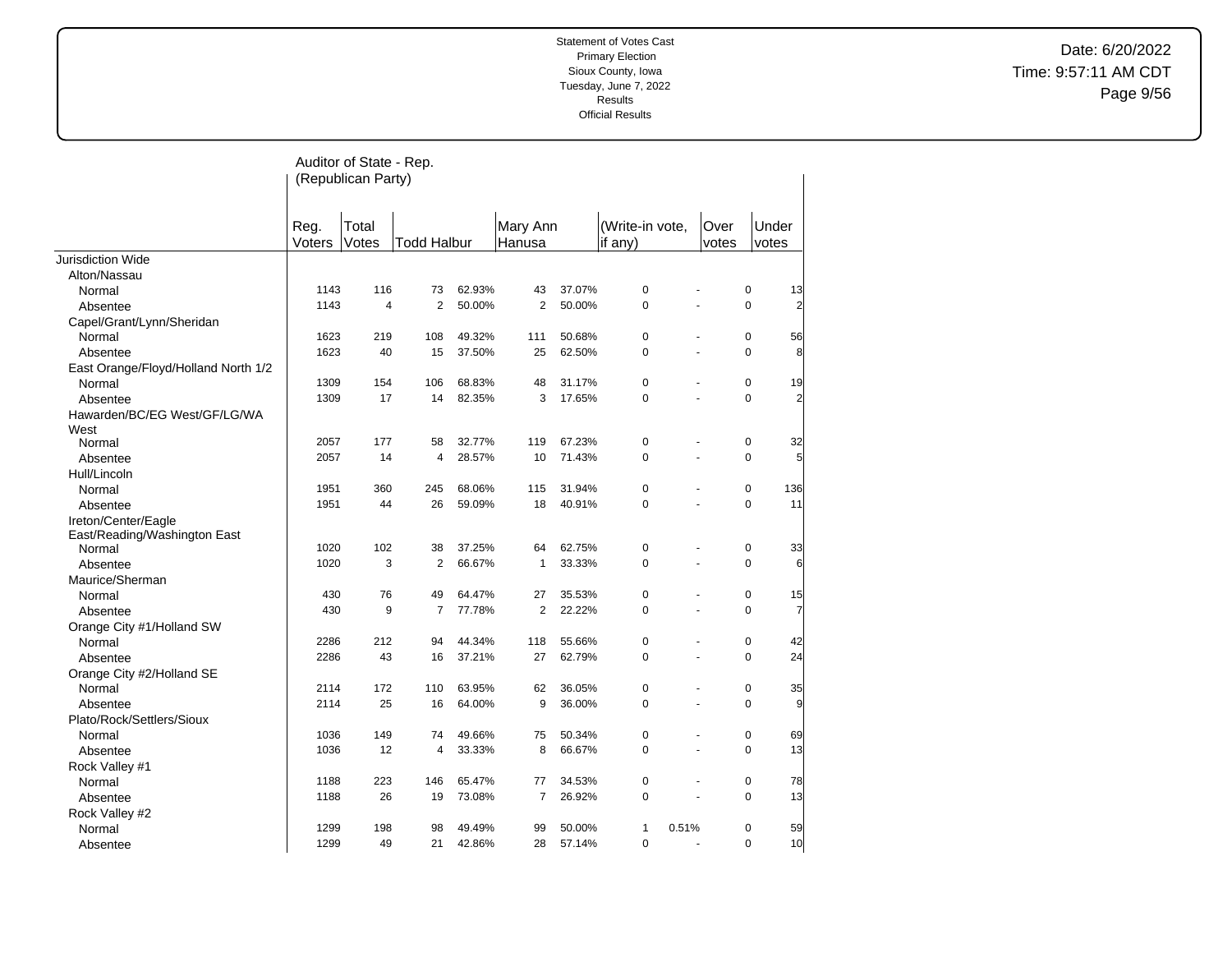Date: 6/20/2022 Time: 9:57:11 AM CDT Page 10/56

|                         |        | Auditor of State - Rep. |             |        |          |        |                 |       |       |                |                |
|-------------------------|--------|-------------------------|-------------|--------|----------|--------|-----------------|-------|-------|----------------|----------------|
|                         |        | (Republican Party)      |             |        |          |        |                 |       |       |                |                |
|                         |        |                         |             |        |          |        |                 |       |       |                |                |
|                         |        |                         |             |        |          |        |                 |       |       |                |                |
|                         | Reg.   | Total                   |             |        | Mary Ann |        | (Write-in vote, |       | Over  |                | Under          |
|                         | Voters | Votes                   | Todd Halbur |        | Hanusa   |        | if any)         |       | votes |                | votes          |
| Sioux Center #1/Welcome |        |                         |             |        |          |        |                 |       |       |                |                |
| Normal                  | 934    | 123                     | 78          | 63.41% | 45       | 36.59% | 0               |       |       | 0              | 33             |
| Absentee                | 934    | 17                      | 10          | 58.82% | 7        | 41.18% | 0               |       |       | 0              |                |
| Sioux Center #2         |        |                         |             |        |          |        |                 |       |       |                |                |
| Normal                  | 953    | 124                     | 42          | 33.87% | 81       | 65.32% | 1               | 0.81% |       | 1              | 44             |
| Absentee                | 953    | 16                      | 8           | 50.00% | 8        | 50.00% | 0               |       |       | $\mathbf 0$    | $\overline{a}$ |
| Sioux Center #3         |        |                         |             |        |          |        |                 |       |       |                |                |
| Normal                  | 1480   | 147                     | 92          | 62.59% | 54       | 36.73% | 1               | 0.68% |       | 0              | 48             |
| Absentee                | 1480   | 18                      | 10          | 55.56% | 8        | 44.44% | 0               |       |       | $\mathbf 0$    | 8              |
| Sioux Center #4         |        |                         |             |        |          |        |                 |       |       |                |                |
| Normal                  | 1972   | 364                     | 129         | 35.44% | 234      | 64.29% | 1               | 0.27% |       | 0              | 118            |
| Absentee                | 1972   | 56                      | 14          | 25.00% | 42       | 75.00% | $\mathbf 0$     |       |       | $\mathbf 0$    | 15             |
| West Branch             |        |                         |             |        |          |        |                 |       |       |                |                |
| Normal                  | 436    | 51                      | 33          | 64.71% | 18       | 35.29% | 0               |       |       | 0              | 11             |
| Absentee                | 436    | 7                       | 6           | 85.71% | 1        | 14.29% | $\mathbf 0$     |       |       | 0              | $\overline{0}$ |
| Total                   |        |                         |             |        |          |        |                 |       |       |                |                |
| Normal                  | 23231  | 2967                    | 1573        | 53.02% | 1390     | 46.85% | 4               | 0.13% |       | 1              | 841            |
| Absentee                | 23231  | 400                     | 194         | 48.50% | 206      | 51.50% | 0               |       |       | 0              | 139            |
| Total                   | 23231  | 3367                    | 1767        | 52.48% | 1596     | 47.40% | 4               | 0.12% |       | $\overline{1}$ | 980            |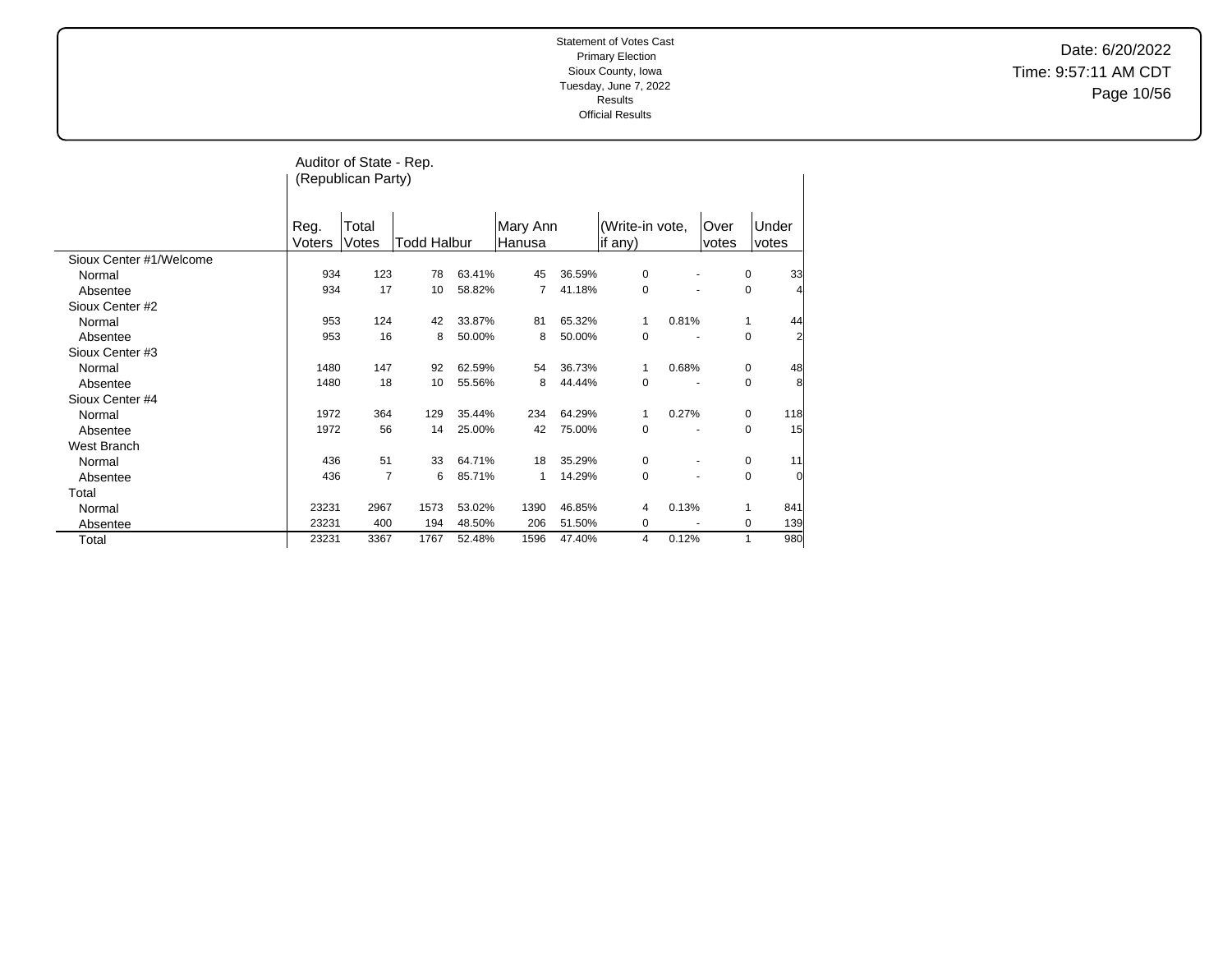Date: 6/20/2022 Time: 9:57:11 AM CDT Page 11/56

|                                     |                | (Republican Party) | Treasurer of State - Rep. |             |                            |                                  |                |
|-------------------------------------|----------------|--------------------|---------------------------|-------------|----------------------------|----------------------------------|----------------|
|                                     | Reg.<br>Voters | Total<br>Votes     | Roby Smith                |             | (Write-in vote,<br>if any) | Over<br>votes                    | Under<br>votes |
| <b>Jurisdiction Wide</b>            |                |                    |                           |             |                            |                                  |                |
| Alton/Nassau                        |                |                    |                           |             |                            |                                  |                |
| Normal                              | 1143           | 117                |                           | 117 100.00% | $\mathbf 0$                | 0                                | 12             |
| Absentee                            | 1143           | 5                  | 5                         | 100.00%     | $\Omega$                   | $\Omega$                         | $\mathbf{1}$   |
| Capel/Grant/Lynn/Sheridan           |                |                    |                           |             |                            |                                  |                |
| Normal                              | 1623           | 221                |                           | 221 100.00% | $\mathbf 0$                | 0                                | 54             |
| Absentee                            | 1623           | 41                 | 41                        | 100.00%     | $\Omega$                   | $\Omega$                         | 7              |
| East Orange/Floyd/Holland North 1/2 |                |                    |                           |             |                            |                                  |                |
| Normal                              | 1309           | 149                | 149                       | 100.00%     | $\mathbf 0$                | 0                                | 24             |
| Absentee                            | 1309           | 15                 | 15                        | 100.00%     | $\Omega$                   | $\Omega$                         | $\overline{4}$ |
| Hawarden/BC/EG West/GF/LG/WA        |                |                    |                           |             |                            |                                  |                |
| West                                |                |                    |                           |             |                            |                                  |                |
| Normal                              | 2057           | 174                |                           | 174 100.00% | $\mathbf 0$                | 0                                | 35             |
| Absentee                            | 2057           | 12                 |                           | 12 100.00%  | $\Omega$                   | $\Omega$                         | 7              |
| Hull/Lincoln                        |                |                    |                           |             |                            |                                  |                |
| Normal                              | 1951           | 390                |                           | 390 100.00% | $\mathbf 0$                | 0                                | 106            |
| Absentee                            | 1951           | 45                 | 45                        | 100.00%     | $\mathbf 0$                | $\mathbf{1}$<br>ä,               | 9              |
| Ireton/Center/Eagle                 |                |                    |                           |             |                            |                                  |                |
| East/Reading/Washington East        |                |                    |                           |             |                            |                                  |                |
| Normal                              | 1020           | 96                 | 96                        | 100.00%     | 0                          | 0                                | 39             |
| Absentee                            | 1020           | $\overline{4}$     | 4                         | 100.00%     | $\mathbf 0$                | 0<br>L.                          | 5              |
| Maurice/Sherman                     |                |                    |                           |             |                            |                                  |                |
| Normal                              | 430            | 77                 |                           | 77 100.00%  | 0                          | 0                                | 14             |
| Absentee                            | 430            | 15                 | 15                        | 100.00%     | $\mathbf 0$                | 0<br>ä,                          | $\mathbf{1}$   |
| Orange City #1/Holland SW           |                |                    |                           |             |                            |                                  |                |
| Normal                              | 2286           | 211                | 211                       | 100.00%     | $\mathbf 0$                | 0                                | 43             |
| Absentee                            | 2286           | 51                 | 51                        | 100.00%     | $\Omega$                   | $\Omega$<br>$\overline{a}$       | 16             |
| Orange City #2/Holland SE           |                |                    |                           |             |                            |                                  |                |
| Normal                              | 2114           | 172                |                           | 172 100.00% | $\mathbf 0$                | $\mathbf 0$                      | 35             |
| Absentee                            | 2114           | 26                 |                           | 26 100.00%  | $\Omega$                   | $\Omega$                         | 8              |
| Plato/Rock/Settlers/Sioux           |                |                    |                           |             |                            |                                  |                |
| Normal                              | 1036           | 163                |                           | 163 100.00% | 0                          | 0<br>ä,                          | 55             |
| Absentee                            | 1036           | 14                 | 14                        | 100.00%     | $\mathbf 0$                | $\Omega$<br>ä,                   | 11             |
| Rock Valley #1                      |                |                    |                           |             |                            |                                  |                |
| Normal                              | 1188           | 235                | 235                       | 100.00%     | $\mathbf 0$                | 0                                | 66             |
| Absentee                            | 1188           | 31                 | 31                        | 100.00%     | $\mathbf 0$                | 0<br>ä,                          | 8              |
| Rock Valley #2                      |                |                    |                           |             |                            |                                  |                |
| Normal                              | 1299           | 201                | 201                       | 100.00%     | $\mathbf 0$                | 0                                | 56             |
| Absentee                            | 1299           | 54                 |                           | 54 100.00%  | $\mathbf 0$                | $\overline{0}$<br>$\overline{a}$ | $\overline{5}$ |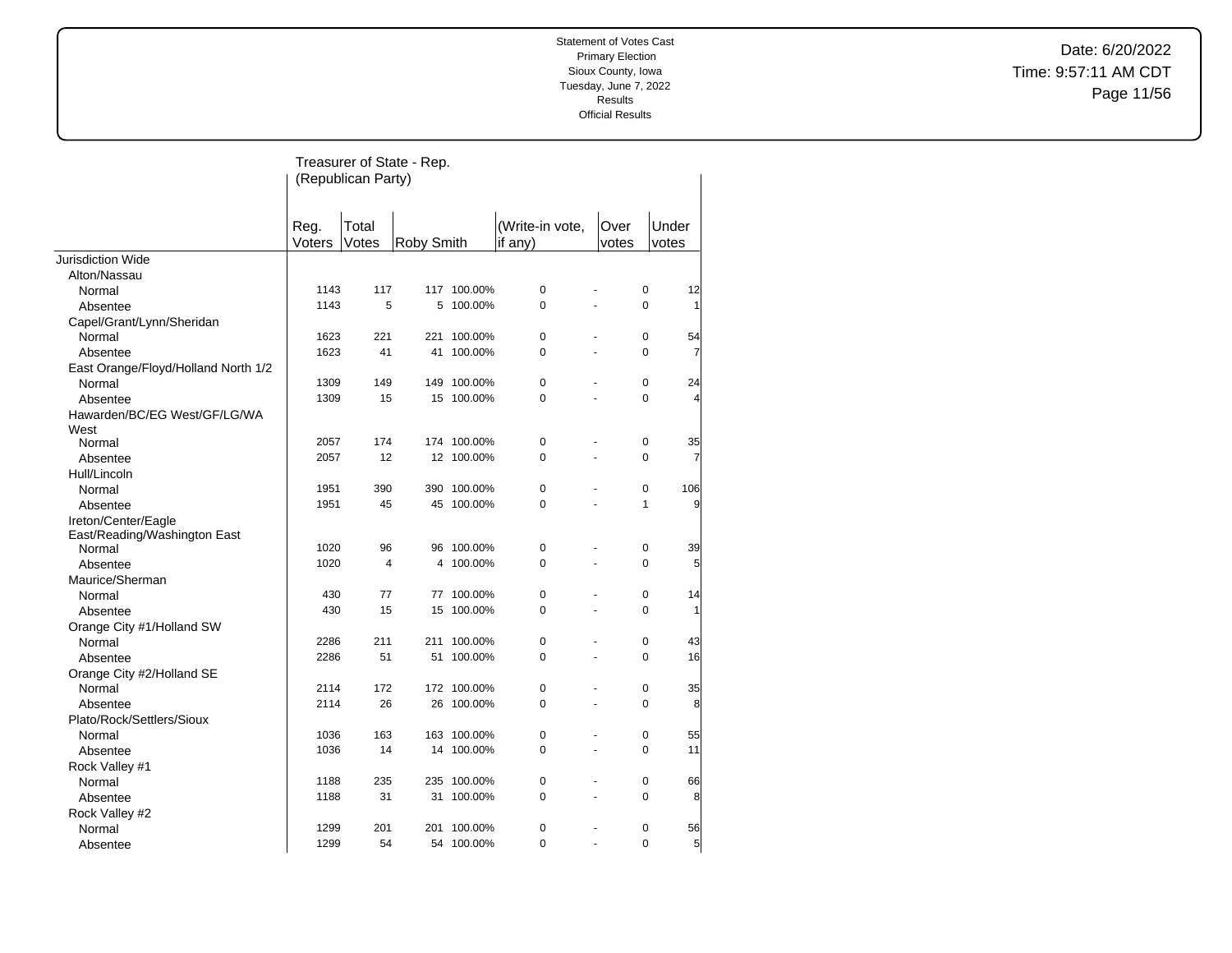Date: 6/20/2022 Time: 9:57:11 AM CDT Page 12/56

|                         |                | (Republican Party) | Treasurer of State - Rep. |             |                            |                          |                |
|-------------------------|----------------|--------------------|---------------------------|-------------|----------------------------|--------------------------|----------------|
|                         | Reg.<br>Voters | Total<br>Votes     | Roby Smith                |             | (Write-in vote,<br>if any) | Over<br>votes            | Under<br>votes |
| Sioux Center #1/Welcome |                |                    |                           |             |                            |                          |                |
| Normal                  | 934            | 122                |                           | 122 100.00% | 0                          | $\overline{\phantom{a}}$ | 34<br>0        |
| Absentee                | 934            | 19                 | 19                        | 100.00%     | 0                          |                          | 2<br>0         |
| Sioux Center #2         |                |                    |                           |             |                            |                          |                |
| Normal                  | 953            | 131                | 131                       | 100.00%     | 0                          |                          | 38<br>0        |
| Absentee                | 953            | 17                 | 17                        | 100.00%     | $\mathbf 0$                |                          | 0<br>1         |
| Sioux Center #3         |                |                    |                           |             |                            |                          |                |
| Normal                  | 1480           | 163                | 163                       | 100.00%     | 0                          |                          | 32<br>0        |
| Absentee                | 1480           | 20                 | 20                        | 100.00%     | 0                          |                          | 0<br>6         |
| Sioux Center #4         |                |                    |                           |             |                            |                          |                |
| Normal                  | 1972           | 389                | 389                       | 100.00%     | 0                          |                          | 93<br>0        |
| Absentee                | 1972           | 64                 | 64                        | 100.00%     | 0                          |                          | 7<br>0         |
| West Branch             |                |                    |                           |             |                            |                          |                |
| Normal                  | 436            | 56                 | 56                        | 100.00%     | 0                          |                          | 6<br>0         |
| Absentee                | 436            | 7                  |                           | 7 100.00%   | 0                          |                          | 0<br>0         |
| Total                   |                |                    |                           |             |                            |                          |                |
| Normal                  | 23231          | 3067               | 3067                      | 100.00%     | 0                          |                          | 742<br>0       |
| Absentee                | 23231          | 440                | 440                       | 100.00%     | 0                          |                          | 98<br>1        |
| Total                   | 23231          | 3507               | 3507                      | 100.00%     | 0                          | $\blacksquare$           | 1<br>840       |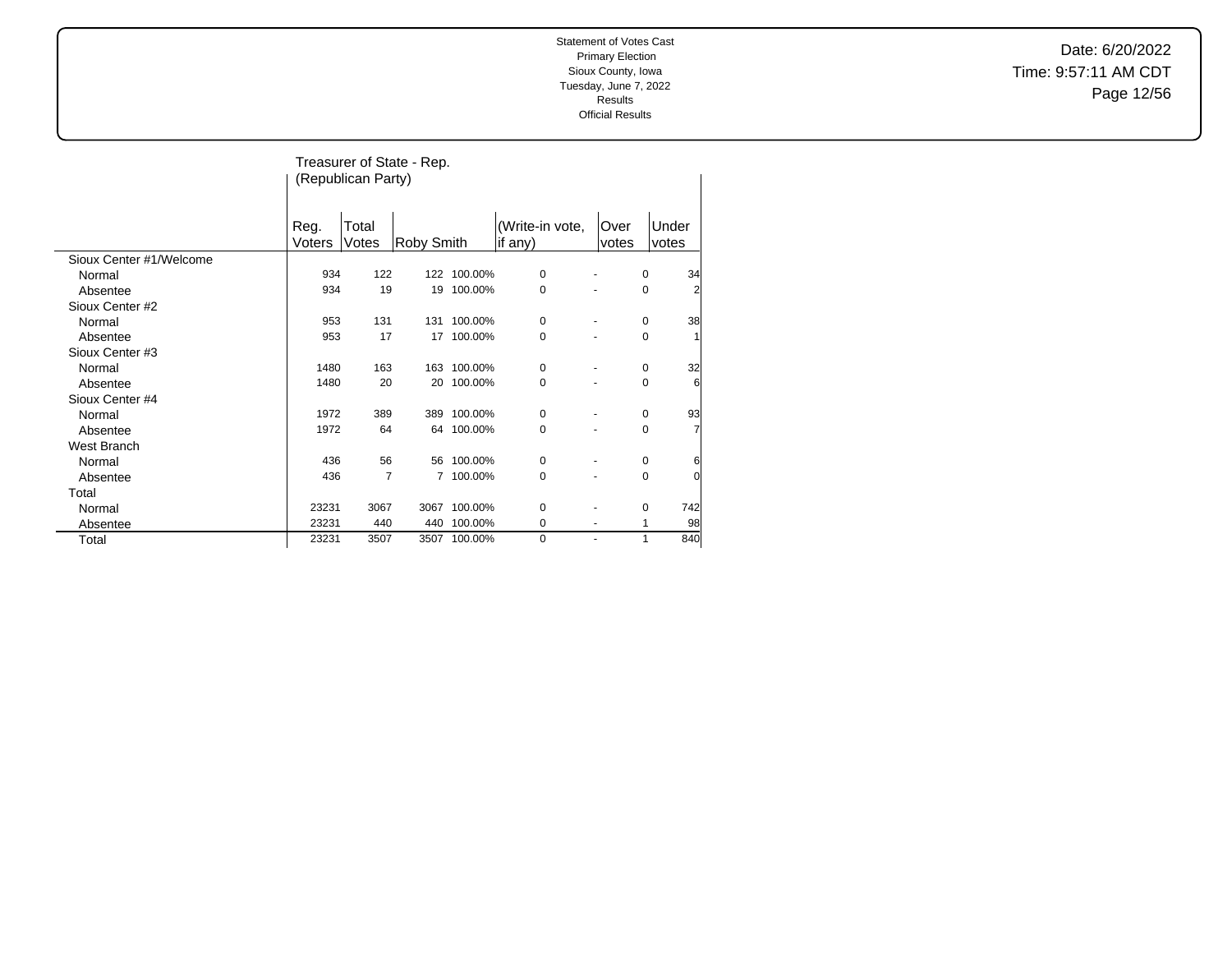Date: 6/20/2022 Time: 9:57:11 AM CDT Page 13/56

|                                     |        | (Republican Party) | Secretary of Agriculture - Rep. |             |                 |                |       |                               |
|-------------------------------------|--------|--------------------|---------------------------------|-------------|-----------------|----------------|-------|-------------------------------|
|                                     | Reg.   | Total              |                                 |             | (Write-in vote, |                | Over  | Under                         |
|                                     | Voters | Votes              | Mike Naig                       |             | if any)         |                | votes | votes                         |
| Jurisdiction Wide                   |        |                    |                                 |             |                 |                |       |                               |
| Alton/Nassau                        | 1143   | 123                |                                 | 123 100.00% | 0               |                |       | 0                             |
| Normal                              | 1143   | 5                  |                                 | 5 100.00%   | $\Omega$        |                |       | 6<br>$\Omega$<br>$\mathbf{1}$ |
| Absentee                            |        |                    |                                 |             |                 |                |       |                               |
| Capel/Grant/Lynn/Sheridan           | 1623   | 237                |                                 | 237 100.00% | 0               |                |       | $\mathbf 0$<br>38             |
| Normal                              | 1623   | 44                 | 44                              | 100.00%     | $\Omega$        | L,             |       | $\Omega$<br>$\overline{4}$    |
| Absentee                            |        |                    |                                 |             |                 |                |       |                               |
| East Orange/Floyd/Holland North 1/2 | 1309   | 160                | 160                             | 100.00%     | 0               |                |       | $\mathbf 0$<br>13             |
| Normal<br>Absentee                  | 1309   | 17                 |                                 | 17 100.00%  | 0               |                |       | $\overline{c}$<br>$\Omega$    |
| Hawarden/BC/EG West/GF/LG/WA        |        |                    |                                 |             |                 |                |       |                               |
| West                                |        |                    |                                 |             |                 |                |       |                               |
| Normal                              | 2057   | 186                | 185                             | 99.46%      | 1               | 0.54%          |       | $\mathbf 0$<br>23             |
| Absentee                            | 2057   | 14                 | 14                              | 100.00%     | 0               |                |       | 5<br>$\Omega$                 |
| Hull/Lincoln                        |        |                    |                                 |             |                 |                |       |                               |
| Normal                              | 1951   | 421                | 421                             | 100.00%     | 0               | ä,             |       | $\mathbf 0$<br>75             |
| Absentee                            | 1951   | 50                 | 50                              | 100.00%     | 0               | $\overline{a}$ |       | 5<br>0                        |
| Ireton/Center/Eagle                 |        |                    |                                 |             |                 |                |       |                               |
| East/Reading/Washington East        |        |                    |                                 |             |                 |                |       |                               |
| Normal                              | 1020   | 107                |                                 | 107 100.00% | 0               |                |       | $\mathbf 0$<br>28             |
| Absentee                            | 1020   | 5                  | 5                               | 100.00%     | 0               |                |       | 0<br>$\overline{4}$           |
| Maurice/Sherman                     |        |                    |                                 |             |                 |                |       |                               |
| Normal                              | 430    | 83                 | 83                              | 100.00%     | 0               |                |       | $\mathbf 0$<br>8              |
| Absentee                            | 430    | 15                 | 15                              | 100.00%     | 0               |                |       | $\mathbf{1}$<br>$\Omega$      |
| Orange City #1/Holland SW           |        |                    |                                 |             |                 |                |       |                               |
| Normal                              | 2286   | 223                | 223                             | 100.00%     | 0               |                |       | 0<br>31                       |
| Absentee                            | 2286   | 54                 | 53                              | 98.15%      | 1               | 1.85%          |       | 13<br>$\Omega$                |
| Orange City #2/Holland SE           |        |                    |                                 |             |                 |                |       |                               |
| Normal                              | 2114   | 179                | 179                             | 100.00%     | 0               |                |       | 0<br>28                       |
| Absentee                            | 2114   | 27                 | 27                              | 100.00%     | 0               |                |       | 0<br>7                        |
| Plato/Rock/Settlers/Sioux           |        |                    |                                 |             |                 |                |       |                               |
| Normal                              | 1036   | 181                | 180                             | 99.45%      | 1               | 0.55%          |       | $\mathbf 0$<br>37             |
| Absentee                            | 1036   | 17                 | 17                              | 100.00%     | 0               |                |       | 8<br>0                        |
| Rock Valley #1                      |        |                    |                                 |             |                 |                |       |                               |
| Normal                              | 1188   | 244                | 244                             | 100.00%     | 0               |                |       | $\mathbf 0$<br>57             |
| Absentee                            | 1188   | 36                 | 36                              | 100.00%     | 0               | $\overline{a}$ |       | 3<br>0                        |
| Rock Valley #2                      |        |                    |                                 |             |                 |                |       |                               |
| Normal                              | 1299   | 211                | 211                             | 100.00%     | 0               |                |       | $\mathbf 0$<br>46             |
| Absentee                            | 1299   | 54                 | 54                              | 100.00%     | $\Omega$        | $\overline{a}$ |       | $\Omega$<br>5                 |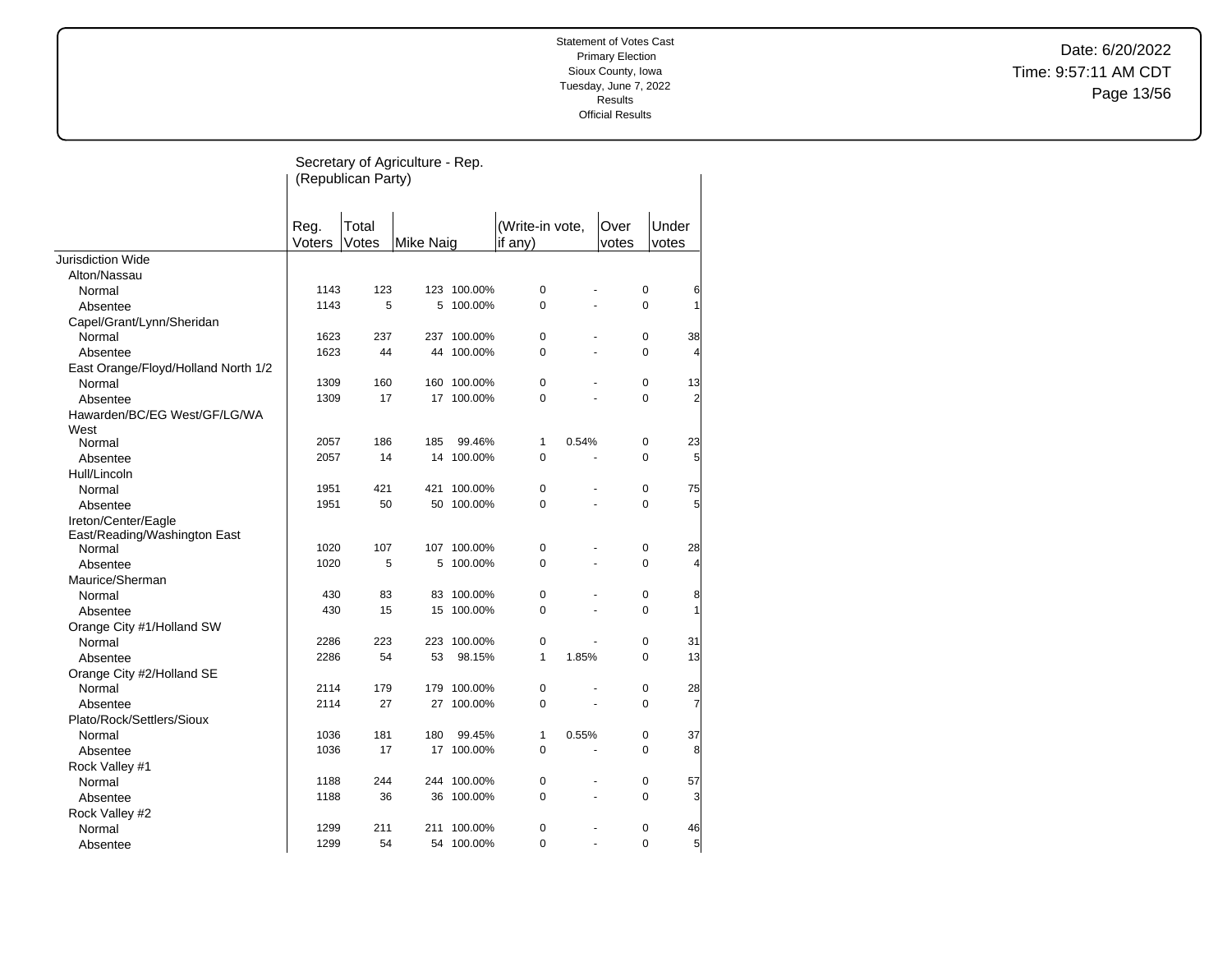Date: 6/20/2022 Time: 9:57:11 AM CDT Page 14/56

|                         |                | (Republican Party) | Secretary of Agriculture - Rep. |         |                            |       |               |                |                |
|-------------------------|----------------|--------------------|---------------------------------|---------|----------------------------|-------|---------------|----------------|----------------|
|                         | Reg.<br>Voters | Total<br>Votes     | <b>Mike Naig</b>                |         | (Write-in vote,<br>if any) |       | Over<br>votes | Under<br>votes |                |
| Sioux Center #1/Welcome |                |                    |                                 |         |                            |       |               |                |                |
| Normal                  | 934            | 137                | 137                             | 100.00% | 0                          |       |               | 0              | 19             |
| Absentee                | 934            | 19                 | 19                              | 100.00% | 0                          |       |               | 0              | $\overline{2}$ |
| Sioux Center #2         |                |                    |                                 |         |                            |       |               |                |                |
| Normal                  | 953            | 143                | 142                             | 99.30%  | 1                          | 0.70% |               | 0              | 26             |
| Absentee                | 953            | 17                 | 17                              | 100.00% | 0                          |       |               | 0              |                |
| Sioux Center #3         |                |                    |                                 |         |                            |       |               |                |                |
| Normal                  | 1480           | 171                | 170                             | 99.42%  | 1                          | 0.58% |               | 0              | 24             |
| Absentee                | 1480           | 22                 | 22                              | 100.00% | 0                          |       |               | 0              | $\overline{4}$ |
| Sioux Center #4         |                |                    |                                 |         |                            |       |               |                |                |
| Normal                  | 1972           | 426                | 425                             | 99.77%  | 1                          | 0.23% |               | 0              | 56             |
| Absentee                | 1972           | 66                 | 66                              | 100.00% | 0                          |       |               | 0              | 5              |
| West Branch             |                |                    |                                 |         |                            |       |               |                |                |
| Normal                  | 436            | 58                 | 58                              | 100.00% | 0                          |       |               | 0              |                |
| Absentee                | 436            | $\overline{7}$     | 7                               | 100.00% | 0                          |       |               | 0              | $\overline{0}$ |
| Total                   |                |                    |                                 |         |                            |       |               |                |                |
| Normal                  | 23231          | 3290               | 3285                            | 99.85%  | 5                          | 0.15% |               | 0              | 519            |
| Absentee                | 23231          | 469                | 468                             | 99.79%  | 1                          | 0.21% |               | 0              | 70             |
| Total                   | 23231          | 3759               | 3753                            | 99.84%  | 6                          | 0.16% |               | 0              | 589            |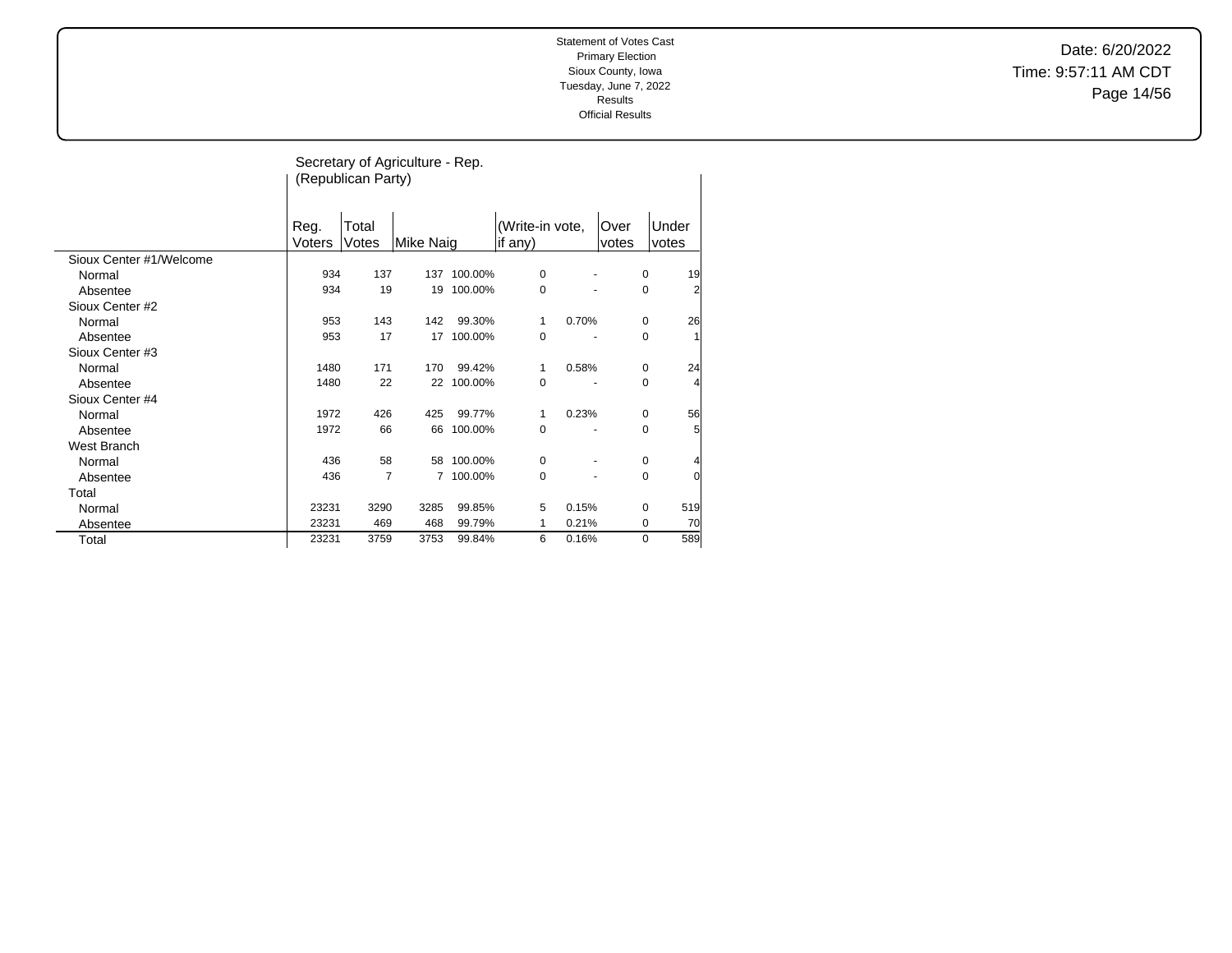Date: 6/20/2022 Time: 9:57:11 AM CDT Page 15/56

|                                     |        | Attorney General - Rep. |                    |             |                 |       |       |                            |
|-------------------------------------|--------|-------------------------|--------------------|-------------|-----------------|-------|-------|----------------------------|
|                                     |        | (Republican Party)      |                    |             |                 |       |       |                            |
|                                     |        |                         |                    |             |                 |       |       |                            |
|                                     |        |                         |                    |             |                 |       |       |                            |
|                                     | Reg.   | Total                   |                    |             | (Write-in vote, |       | Over  | Under                      |
|                                     | Voters | Votes                   | <b>Brenna Bird</b> |             | if any)         |       | votes | votes                      |
| <b>Jurisdiction Wide</b>            |        |                         |                    |             |                 |       |       |                            |
| Alton/Nassau                        |        |                         |                    |             |                 |       |       |                            |
| Normal                              | 1143   | 117                     |                    | 117 100.00% | $\mathbf 0$     |       |       | 0<br>12                    |
| Absentee                            | 1143   | 5                       | 5                  | 100.00%     | $\mathbf 0$     |       |       | $\mathbf 0$<br>1           |
| Capel/Grant/Lynn/Sheridan           |        |                         |                    |             |                 |       |       |                            |
| Normal                              | 1623   | 216                     |                    | 216 100.00% | $\mathbf 0$     |       |       | $\mathbf 0$<br>59          |
| Absentee                            | 1623   | 42                      |                    | 42 100.00%  | $\mathbf 0$     |       |       | $\Omega$<br>6              |
| East Orange/Floyd/Holland North 1/2 |        |                         |                    |             |                 |       |       |                            |
| Normal                              | 1309   | 145                     |                    | 145 100.00% | $\mathbf 0$     |       |       | $\mathbf 0$<br>28          |
| Absentee                            | 1309   | 16                      |                    | 16 100.00%  | $\mathbf 0$     |       |       | $\mathbf 0$<br>3           |
| Hawarden/BC/EG West/GF/LG/WA        |        |                         |                    |             |                 |       |       |                            |
| West                                |        |                         |                    |             |                 |       |       |                            |
| Normal                              | 2057   | 175                     |                    | 175 100.00% | 0               |       |       | 0<br>34                    |
| Absentee                            | 2057   | 12                      |                    | 12 100.00%  | $\Omega$        |       |       | $\Omega$<br>7              |
| Hull/Lincoln                        |        |                         |                    |             |                 |       |       |                            |
| Normal                              | 1951   | 387                     | 386                | 99.74%      | 1               | 0.26% |       | 0<br>109                   |
| Absentee                            | 1951   | 45                      | 44                 | 97.78%      | $\mathbf{1}$    | 2.22% |       | 10<br>$\Omega$             |
| Ireton/Center/Eagle                 |        |                         |                    |             |                 |       |       |                            |
| East/Reading/Washington East        |        |                         |                    |             |                 |       |       |                            |
| Normal                              | 1020   | 94                      |                    | 94 100.00%  | $\mathbf 0$     |       |       | $\pmb{0}$<br>41            |
| Absentee                            | 1020   | $\overline{4}$          | 4                  | 100.00%     | $\mathbf 0$     |       |       | 5<br>$\mathbf 0$           |
| Maurice/Sherman                     |        |                         |                    |             |                 |       |       |                            |
| Normal                              | 430    | 78                      |                    | 78 100.00%  | $\mathbf 0$     |       |       | $\mathbf 0$<br>13          |
| Absentee                            | 430    | 15                      |                    | 15 100.00%  | $\Omega$        |       |       | $\Omega$<br>1              |
| Orange City #1/Holland SW           |        |                         |                    |             |                 |       |       |                            |
| Normal                              | 2286   | 208                     |                    | 208 100.00% | $\mathbf 0$     |       |       | $\mathbf 0$<br>46          |
| Absentee                            | 2286   | 49                      | 49                 | 100.00%     | $\Omega$        |       |       | 18<br>$\Omega$             |
| Orange City #2/Holland SE           |        |                         |                    |             |                 |       |       |                            |
| Normal                              | 2114   | 174                     |                    | 174 100.00% | $\mathbf 0$     |       |       | $\mathbf 0$<br>33          |
| Absentee                            | 2114   | 27                      |                    | 27 100.00%  | $\Omega$        |       |       | $\Omega$<br>7              |
| Plato/Rock/Settlers/Sioux           |        |                         |                    |             |                 |       |       |                            |
| Normal                              | 1036   | 154                     |                    | 154 100.00% | $\mathbf 0$     |       |       | $\mathbf 0$<br>64          |
| Absentee                            | 1036   | 14                      | 14                 | 100.00%     | $\Omega$        |       |       | 11<br>$\Omega$             |
| Rock Valley #1                      |        |                         |                    |             |                 |       |       |                            |
| Normal                              | 1188   | 237                     |                    | 237 100.00% | $\mathbf 0$     |       |       | $\mathbf 0$<br>64          |
| Absentee                            | 1188   | 33                      |                    | 33 100.00%  | $\Omega$        |       |       | $\Omega$<br>6              |
| Rock Valley #2                      |        |                         |                    |             |                 |       |       |                            |
| Normal                              | 1299   | 201                     |                    | 201 100.00% | $\mathbf 0$     |       |       | $\mathbf 0$<br>56          |
| Absentee                            | 1299   | 54                      |                    | 54 100.00%  | $\Omega$        |       |       | 5 <sup>1</sup><br>$\Omega$ |
|                                     |        |                         |                    |             |                 |       |       |                            |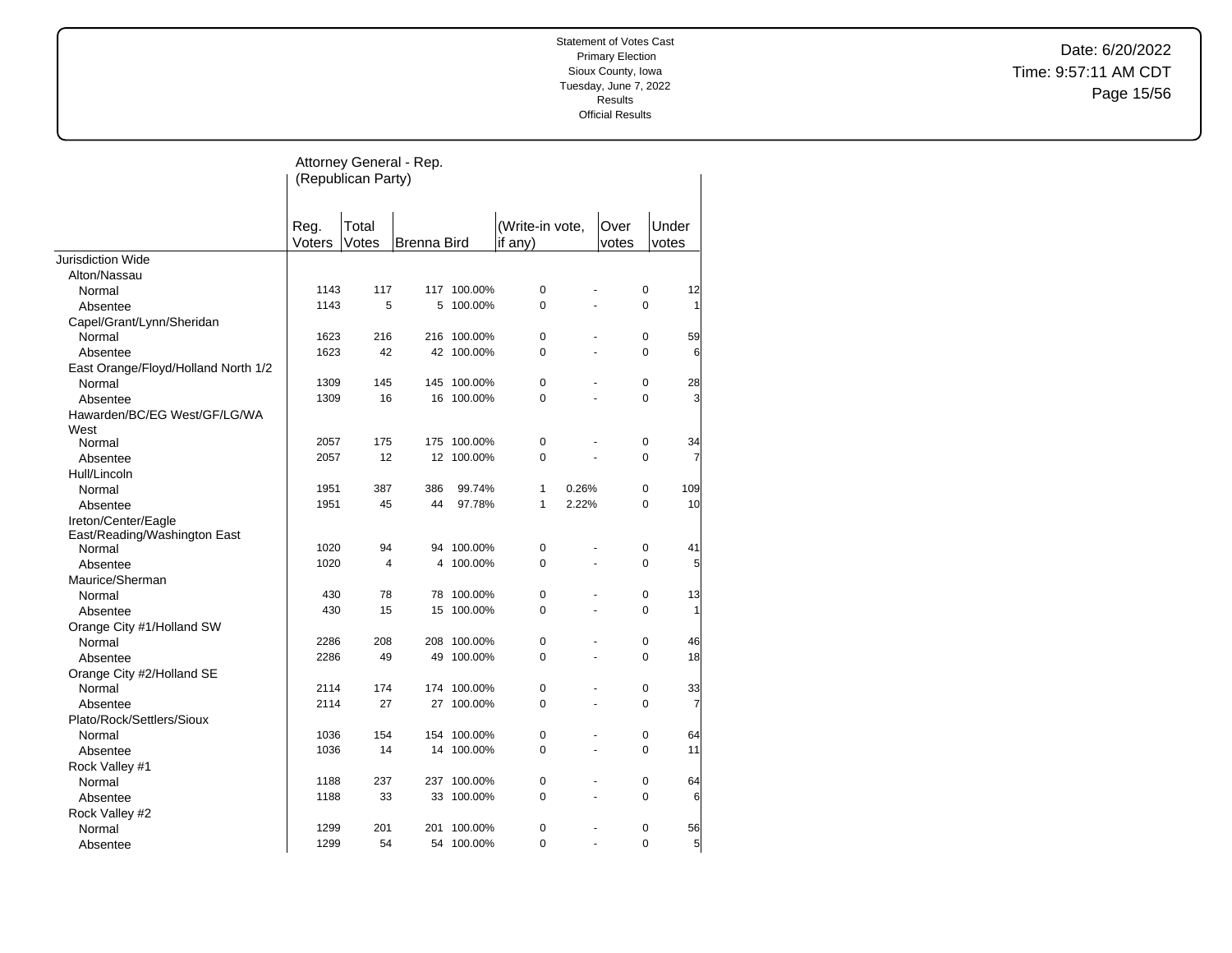Date: 6/20/2022 Time: 9:57:11 AM CDT Page 16/56

|                         |                | (Republican Party) | Attorney General - Rep. |         |                            |                |             |                |
|-------------------------|----------------|--------------------|-------------------------|---------|----------------------------|----------------|-------------|----------------|
|                         | Reg.<br>Voters | Total<br>Votes     | <b>Brenna Bird</b>      |         | (Write-in vote,<br>if any) | Over<br>votes  |             | Under<br>votes |
| Sioux Center #1/Welcome |                |                    |                         |         |                            |                |             |                |
| Normal                  | 934            | 128                | 128                     | 100.00% | 0                          |                | 0           | 28             |
| Absentee                | 934            | 19                 | 19                      | 100.00% | 0                          |                | $\mathbf 0$ | 2              |
| Sioux Center #2         |                |                    |                         |         |                            |                |             |                |
| Normal                  | 953            | 131                | 131                     | 100.00% | 0                          | $\overline{a}$ | 0           | 38             |
| Absentee                | 953            | 17                 | 17                      | 100.00% | 0                          |                | $\mathbf 0$ | $\mathbf{1}$   |
| Sioux Center #3         |                |                    |                         |         |                            |                |             |                |
| Normal                  | 1480           | 159                | 159                     | 100.00% | 0                          |                | 0           | 36             |
| Absentee                | 1480           | 21                 | 21                      | 100.00% | 0                          |                | $\mathbf 0$ | 5              |
| Sioux Center #4         |                |                    |                         |         |                            |                |             |                |
| Normal                  | 1972           | 389                | 389                     | 100.00% | 0                          | $\overline{a}$ | 0           | 93             |
| Absentee                | 1972           | 63                 | 63                      | 100.00% | 0                          |                | $\mathbf 0$ | 8              |
| West Branch             |                |                    |                         |         |                            |                |             |                |
| Normal                  | 436            | 56                 | 56                      | 100.00% | 0                          |                | 0           | 6              |
| Absentee                | 436            | 7                  | $\overline{7}$          | 100.00% | 0                          |                | $\mathbf 0$ | 0              |
| Total                   |                |                    |                         |         |                            |                |             |                |
| Normal                  | 23231          | 3049               | 3048                    | 99.97%  | 0.03%<br>1                 |                | $\mathbf 0$ | 760            |
| Absentee                | 23231          | 443                | 442                     | 99.77%  | 0.23%<br>1                 |                | 0           | 96             |
| Total                   | 23231          | 3492               | 3490                    | 99.94%  | 2<br>0.06%                 |                | 0           | 856            |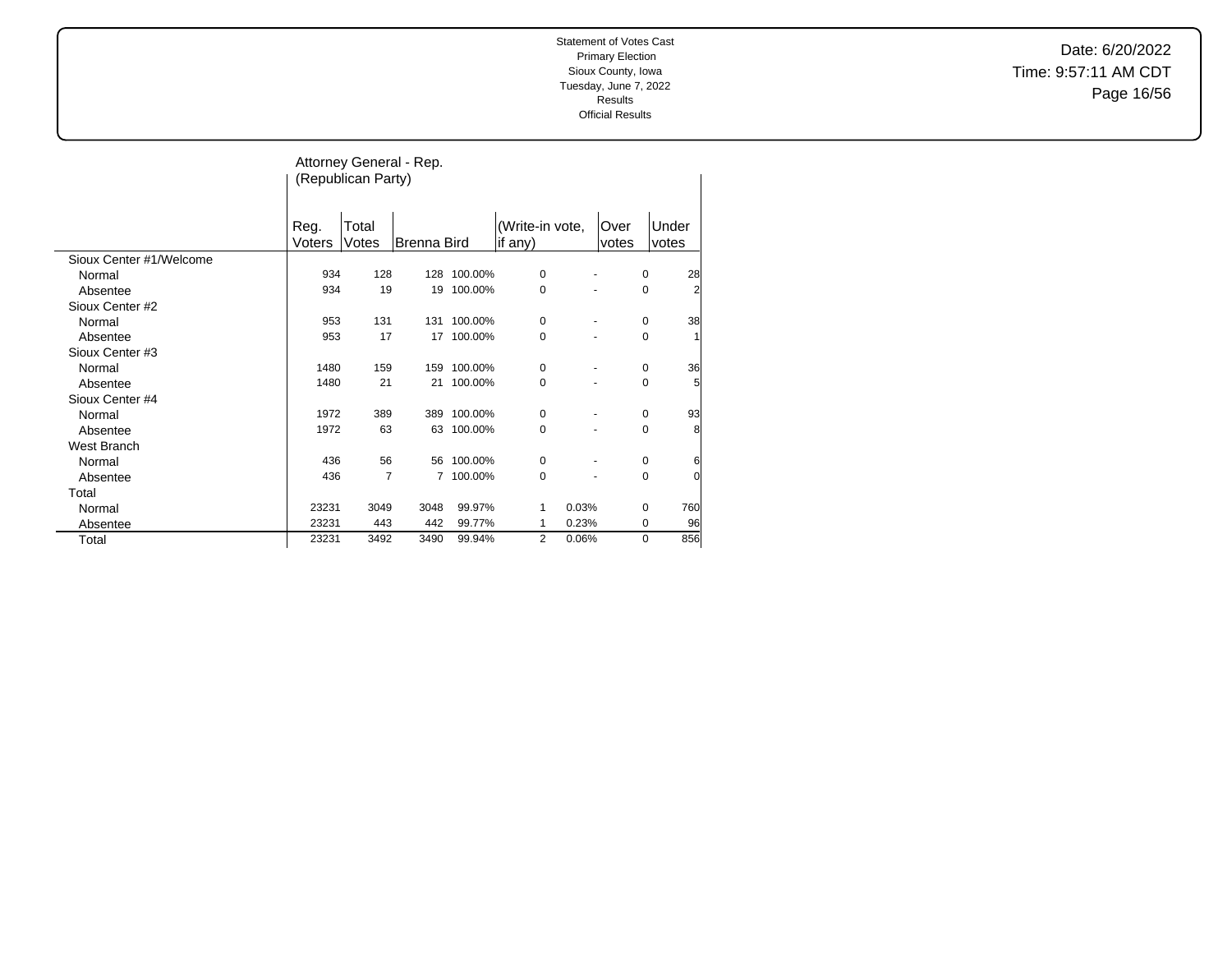Date: 6/20/2022 Time: 9:57:11 AM CDT Page 17/56

|                                                     |                | (Republican Party) | State Representative District 3 - Rep. |             |                            |       |               |                |
|-----------------------------------------------------|----------------|--------------------|----------------------------------------|-------------|----------------------------|-------|---------------|----------------|
|                                                     | Reg.<br>Voters | Total<br>Votes     | Thomas<br>Jeneary                      |             | (Write-in vote,<br>if any) |       | Over<br>votes | Under<br>votes |
| Jurisdiction Wide                                   |                |                    |                                        |             |                            |       |               |                |
| Alton/Nassau                                        |                |                    |                                        |             |                            |       |               |                |
| Normal                                              | 1143           | 118                |                                        | 118 100.00% | $\pmb{0}$                  |       | 0             | 11             |
| Absentee                                            | 1143           | 5                  | 5                                      | 100.00%     | 0                          |       | 0             | 1              |
| East Orange/Floyd/Holland North 1/2                 |                |                    |                                        |             |                            |       |               |                |
| Normal                                              | 1309           | 147                | 146                                    | 99.32%      | 1                          | 0.68% | 0             | 26             |
| Absentee                                            | 1309           | 16                 | 16                                     | 100.00%     | 0                          |       | 0             | 3              |
| Hawarden/BC/EG West/GF/LG/WA<br>West                |                |                    |                                        |             |                            |       |               |                |
| Normal                                              | 2057           | 175                |                                        | 175 100.00% | 0                          |       | 0             | 34             |
| Absentee                                            | 2057           | 13                 | 13                                     | 100.00%     | $\mathbf 0$                |       | $\Omega$      | 6              |
| Ireton/Center/Eagle<br>East/Reading/Washington East |                |                    |                                        |             |                            |       |               |                |
| Normal                                              | 1020           | 103                |                                        | 103 100.00% | $\mathbf 0$                |       | $\pmb{0}$     | 32             |
| Absentee                                            | 1020           | 5                  |                                        | 5 100.00%   | $\mathbf 0$                |       | 0             | 4              |
| Maurice/Sherman                                     |                |                    |                                        |             |                            |       |               |                |
| Normal                                              | 430            | 79                 |                                        | 79 100.00%  | $\mathbf 0$                |       | $\mathbf 0$   | 12             |
| Absentee                                            | 430            | 14                 |                                        | 14 100.00%  | $\mathbf 0$                |       | 0             | $\overline{2}$ |
| Orange City #1/Holland SW                           |                |                    |                                        |             |                            |       |               |                |
| Normal                                              | 2286           | 219                |                                        | 219 100.00% | $\mathbf 0$                |       | $\pmb{0}$     | 35             |
| Absentee                                            | 2286           | 53                 | 53                                     | 100.00%     | $\mathbf 0$                |       | 0             | 14             |
| Orange City #2/Holland SE                           |                |                    |                                        |             |                            |       |               |                |
| Normal                                              | 2114           | 177                | 177                                    | 100.00%     | $\mathbf 0$                |       | 0             | 30             |
| Absentee                                            | 2114           | 30                 | 30                                     | 100.00%     | $\mathbf 0$                |       | 0             | 4              |
| <b>West Branch</b>                                  |                |                    |                                        |             |                            |       |               |                |
| Normal                                              | 436            | 57                 | 56                                     | 98.25%      | $\mathbf{1}$               | 1.75% | 0             | 5              |
| Absentee                                            | 436            | $\overline{7}$     | $\overline{7}$                         | 100.00%     | $\mathbf 0$                |       | 0             | $\overline{0}$ |
| Total                                               |                |                    |                                        |             |                            |       |               |                |
| Normal                                              | 10795          | 1075               | 1073                                   | 99.81%      | 2                          | 0.19% | 0             | 185            |
| Absentee                                            | 10795          | 143                | 143                                    | 100.00%     | 0                          |       | 0             | 34             |
| Total                                               | 10795          | 1218               | 1216                                   | 99.84%      | $\overline{2}$             | 0.16% | $\Omega$      | 219            |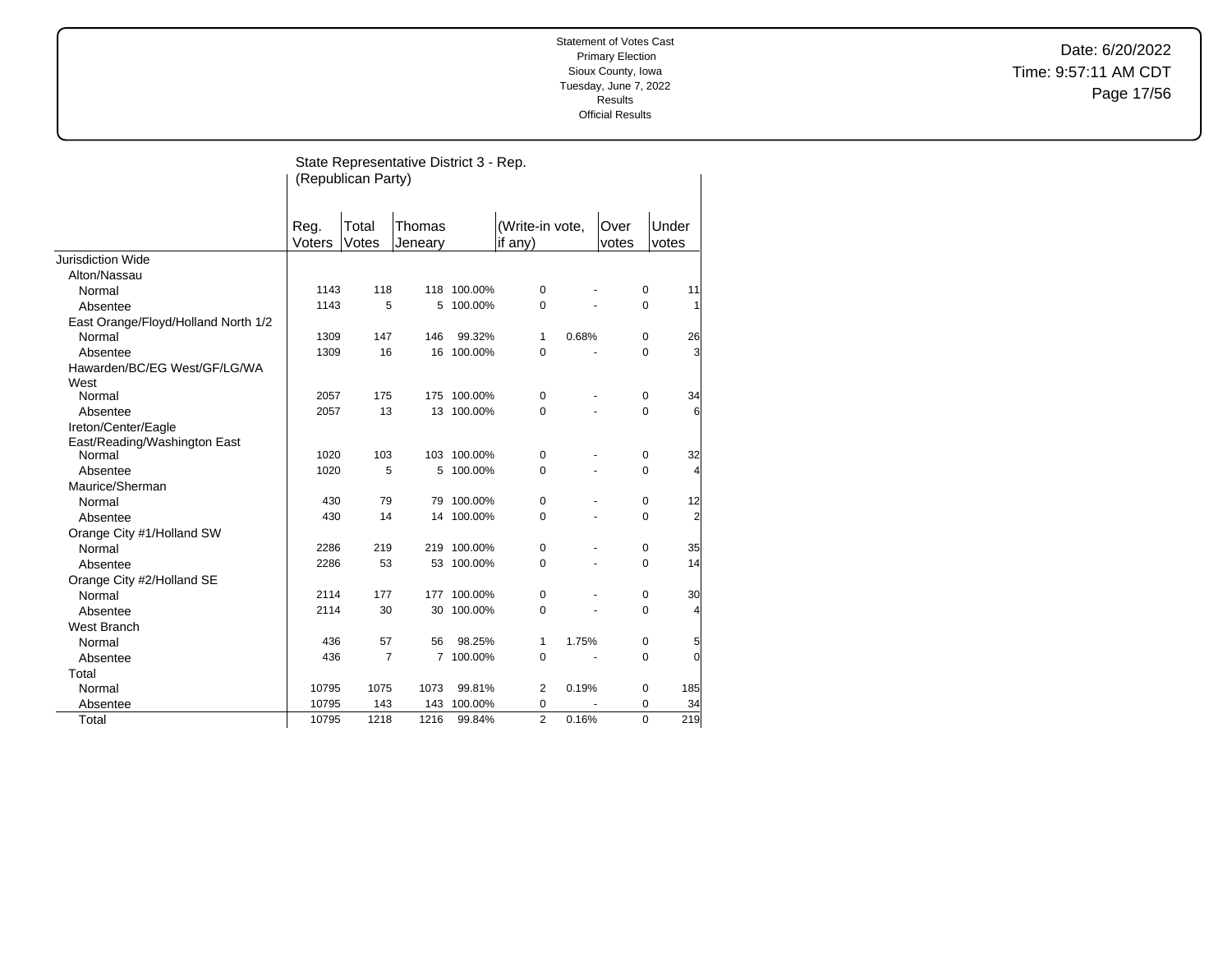Date: 6/20/2022 Time: 9:57:11 AM CDT Page 18/56

|                           |                | (Republican Party) | State Representative District 4 - Rep. |        |                                 |        |                             |                      |                |                 |
|---------------------------|----------------|--------------------|----------------------------------------|--------|---------------------------------|--------|-----------------------------|----------------------|----------------|-----------------|
|                           | Reg.<br>Voters | Total<br>Votes     |                                        |        | Skyler Wheeler   Kendal Zylstra |        | (Write-in vote,<br>lif any) | <b>Over</b><br>votes | Under<br>votes |                 |
| Jurisdiction Wide         |                |                    |                                        |        |                                 |        |                             |                      |                |                 |
| Capel/Grant/Lynn/Sheridan |                |                    |                                        |        |                                 |        |                             |                      |                |                 |
| Normal                    | 1623           | 272                | 165                                    | 60.66% | 107                             | 39.34% | $\pmb{0}$                   |                      | 0              | 3               |
| Absentee                  | 1623           | 48                 | 31                                     | 64.58% | 17                              | 35.42% | $\mathbf 0$                 |                      | $\mathbf 0$    | $\overline{0}$  |
| Hull/Lincoln              |                |                    |                                        |        |                                 |        |                             |                      |                |                 |
| Normal                    | 1951           | 496                | 298                                    | 60.08% | 198                             | 39.92% | $\pmb{0}$                   |                      | 0              | 0               |
| Absentee                  | 1951           | 54                 | 39                                     | 72.22% | 15                              | 27.78% | $\mathbf 0$                 |                      | 0              | 1               |
| Plato/Rock/Settlers/Sioux |                |                    |                                        |        |                                 |        |                             |                      |                |                 |
| Normal                    | 1036           | 217                | 146                                    | 67.28% | 71                              | 32.72% | $\mathbf 0$                 |                      | 0              |                 |
| Absentee                  | 1036           | 23                 | 12                                     | 52.17% | 11                              | 47.83% | $\mathbf 0$                 |                      | 0              | 2               |
| Rock Valley #1            |                |                    |                                        |        |                                 |        |                             |                      |                |                 |
| Normal                    | 1188           | 298                | 181                                    | 60.74% | 117                             | 39.26% | $\pmb{0}$                   |                      | $\pmb{0}$      | 3               |
| Absentee                  | 1188           | 39                 | 28                                     | 71.79% | 11                              | 28.21% | $\mathbf 0$                 |                      | $\mathbf 0$    | $\overline{0}$  |
| Rock Valley #2            |                |                    |                                        |        |                                 |        |                             |                      |                |                 |
| Normal                    | 1299           | 255                | 163                                    | 63.92% | 92                              | 36.08% | 0                           |                      | 0              | $\overline{c}$  |
| Absentee                  | 1299           | 56                 | 39                                     | 69.64% | 17                              | 30.36% | $\Omega$                    |                      | 0              | $\overline{3}$  |
| Sioux Center #1/Welcome   |                |                    |                                        |        |                                 |        |                             |                      |                |                 |
| Normal                    | 934            | 156                | 90                                     | 57.69% | 66                              | 42.31% | 0                           |                      | 0              | 0               |
| Absentee                  | 934            | 20                 | 14                                     | 70.00% | 6                               | 30.00% | $\Omega$                    |                      | $\Omega$       | $\mathbf{1}$    |
| Sioux Center #2           |                |                    |                                        |        |                                 |        |                             |                      |                |                 |
| Normal                    | 953            | 168                | 86                                     | 51.19% | 82                              | 48.81% | $\pmb{0}$                   |                      | 0              |                 |
| Absentee                  | 953            | 18                 | 15                                     | 83.33% | 3                               | 16.67% | $\Omega$                    |                      | $\Omega$       | $\overline{0}$  |
| Sioux Center #3           |                |                    |                                        |        |                                 |        |                             |                      |                |                 |
| Normal                    | 1480           | 192                | 84                                     | 43.75% | 108                             | 56.25% | 0                           |                      | 0              | 3               |
| Absentee                  | 1480           | 24                 | 14                                     | 58.33% | 10                              | 41.67% | $\mathbf 0$                 |                      | 1              | 1               |
| Sioux Center #4           |                |                    |                                        |        |                                 |        |                             |                      |                |                 |
| Normal                    | 1972           | 479                | 191                                    | 39.87% | 288                             | 60.13% | $\pmb{0}$                   |                      | 0              | 3               |
| Absentee                  | 1972           | 70                 | 49                                     | 70.00% | 21                              | 30.00% | $\mathbf 0$                 |                      | 0              | 1               |
| Total                     |                |                    |                                        |        |                                 |        |                             |                      |                |                 |
| Normal                    | 12436          | 2533               | 1404                                   | 55.43% | 1129                            | 44.57% | 0                           |                      | 0              | 16              |
| Absentee                  | 12436          | 352                | 241                                    | 68.47% | 111                             | 31.53% | 0                           |                      | 1              | 9               |
| Total                     | 12436          | 2885               | 1645                                   | 57.02% | 1240                            | 42.98% | 0                           | $\blacksquare$       | $\mathbf{1}$   | $\overline{25}$ |
|                           |                |                    |                                        |        |                                 |        |                             |                      |                |                 |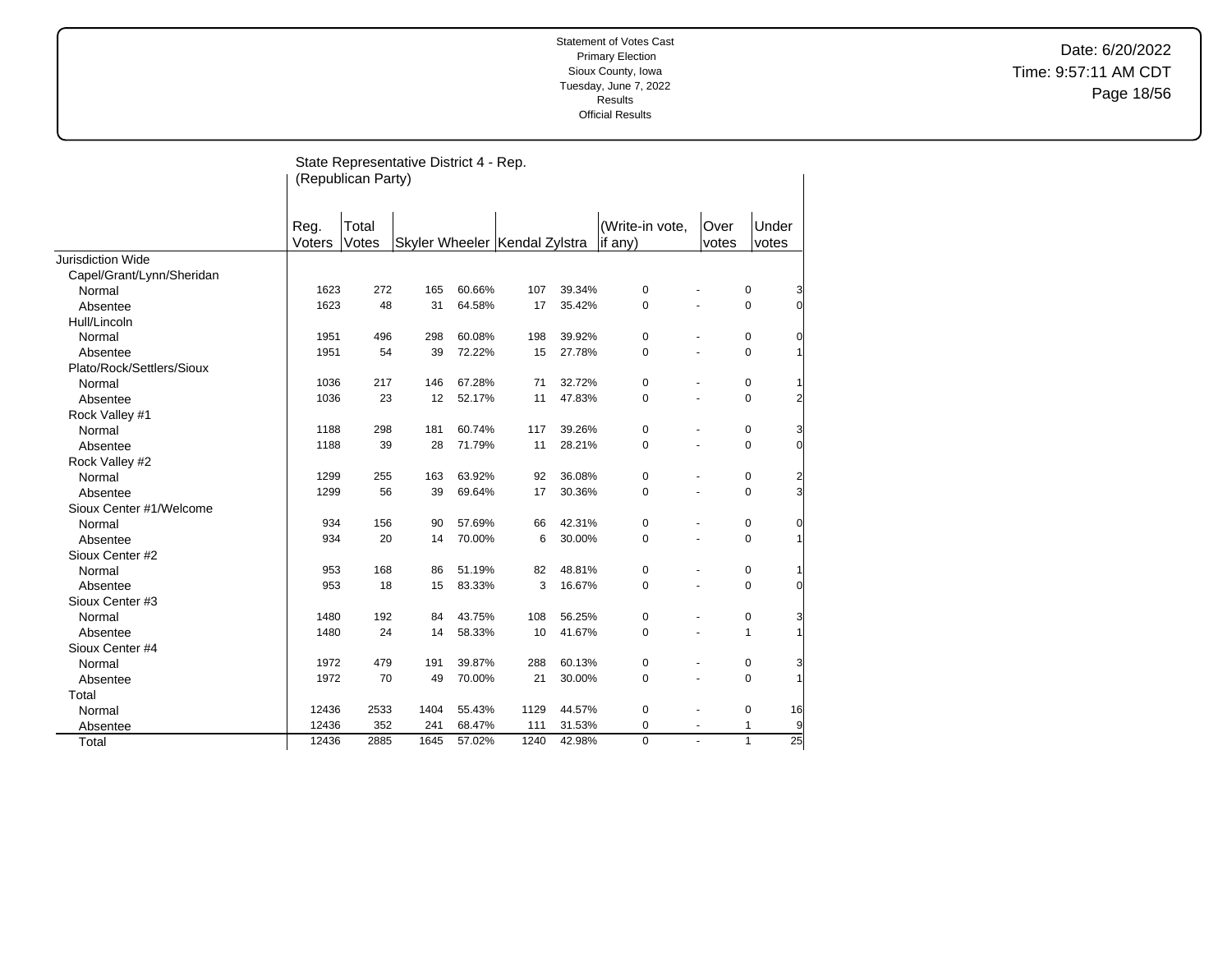Date: 6/20/2022 Time: 9:57:11 AM CDT Page 19/56

|                           |                | (Republican Party) |                     |             | County Board of Supervisors District 2 - Rep. |       |                      |          |                |
|---------------------------|----------------|--------------------|---------------------|-------------|-----------------------------------------------|-------|----------------------|----------|----------------|
|                           | Reg.<br>Voters | Total<br>Votes     | Jerry<br>Muilenburg |             | (Write-in vote,<br>if any)                    |       | <b>Over</b><br>votes |          | Under<br>votes |
| Jurisdiction Wide         |                |                    |                     |             |                                               |       |                      |          |                |
| Orange City #1/Holland SW |                |                    |                     |             |                                               |       |                      |          |                |
| Normal                    | 2286           | 226                | 225                 | 99.56%      | 1                                             | 0.44% |                      | 0        | 28             |
| Absentee                  | 2286           | 59                 | 59                  | 100.00%     | 0                                             |       |                      | 0        | 8              |
| Orange City #2/Holland SE |                |                    |                     |             |                                               |       |                      |          |                |
| Normal                    | 2114           | 184                |                     | 184 100.00% | 0                                             |       |                      | 0        | 23             |
| Absentee                  | 2114           | 29                 | 29                  | 100.00%     | 0                                             |       |                      | 0        | 5              |
| West Branch               |                |                    |                     |             |                                               |       |                      |          |                |
| Normal                    | 436            | 60                 | 60                  | 100.00%     | 0                                             |       |                      | 0        | 2              |
| Absentee                  | 436            | 7                  |                     | 100.00%     | 0                                             | ٠     |                      | 0        | $\Omega$       |
| Total                     |                |                    |                     |             |                                               |       |                      |          |                |
| Normal                    | 4836           | 470                | 469                 | 99.79%      | 1                                             | 0.21% |                      | 0        | 53             |
| Absentee                  | 4836           | 95                 | 95                  | 100.00%     | 0                                             |       |                      | 0        | 13             |
| Total                     | 4836           | 565                | 564                 | 99.82%      | 1                                             | 0.18% |                      | $\Omega$ | 66             |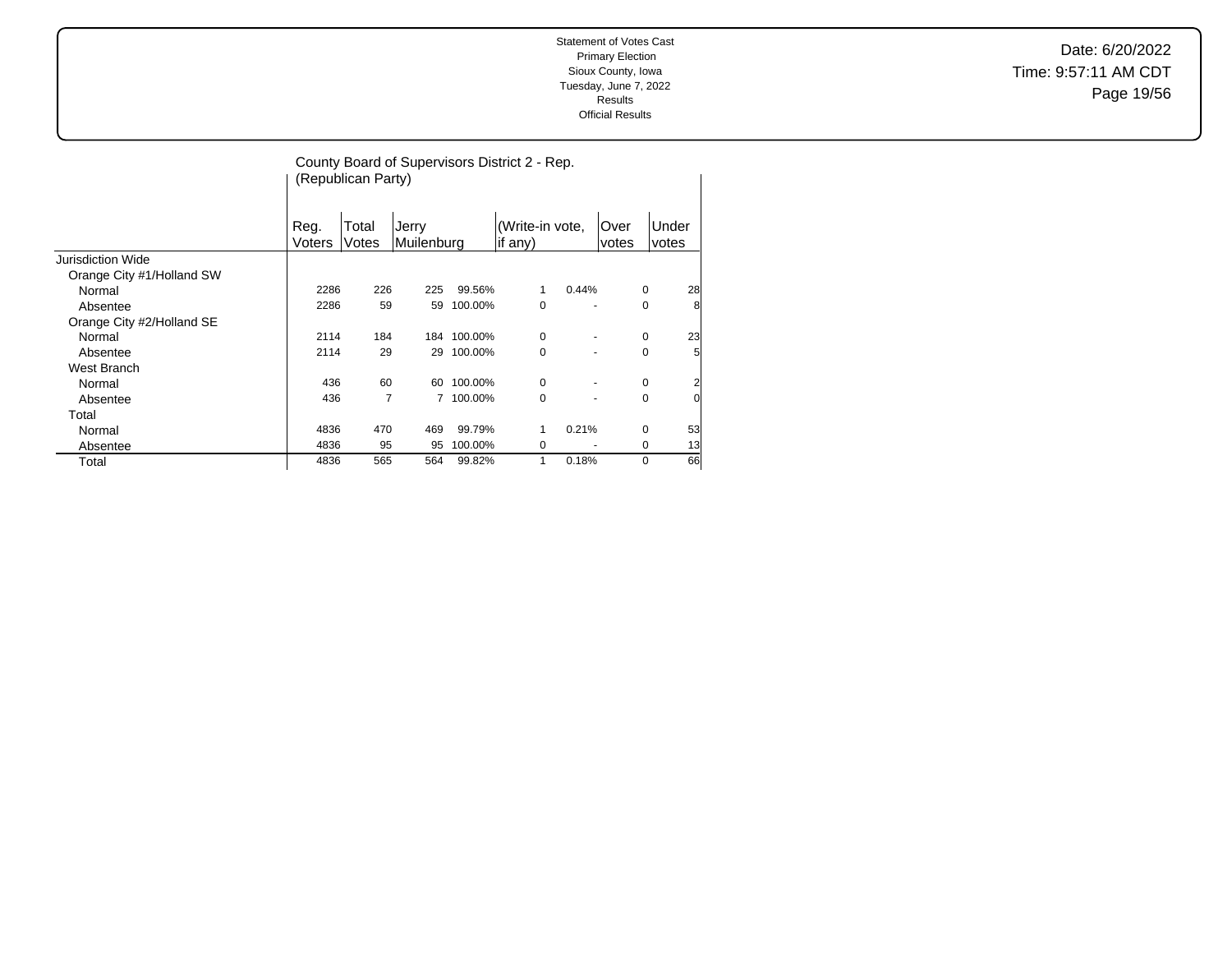Date: 6/20/2022 Time: 9:57:11 AM CDT Page 20/56

|                          |                | (Republican Party) |            |         | County Board of Supervisors District 3 - Rep. |       |                |             |                |
|--------------------------|----------------|--------------------|------------|---------|-----------------------------------------------|-------|----------------|-------------|----------------|
|                          | Reg.<br>Voters | Total<br>Votes     | Dan Altena |         | (Write-in vote,<br>if any)                    |       | lOver<br>votes |             | Under<br>votes |
| <b>Jurisdiction Wide</b> |                |                    |            |         |                                               |       |                |             |                |
| Sioux Center #2          |                |                    |            |         |                                               |       |                |             |                |
| Normal                   | 953            | 148                | 144        | 97.30%  | 4                                             | 2.70% |                | 0           | 21             |
| Absentee                 | 953            | 16                 | 16         | 100.00% | 0                                             |       |                | 0           | $\overline{2}$ |
| Sioux Center #3          |                |                    |            |         |                                               |       |                |             |                |
| Normal                   | 1480           | 172                | 169        | 98.26%  | 3                                             | 1.74% |                | 0           | 23             |
| Absentee                 | 1480           | 22                 | 22         | 100.00% | 0                                             |       |                | 0           | 4              |
| Sioux Center #4          |                |                    |            |         |                                               |       |                |             |                |
| Normal                   | 1972           | 438                | 434        | 99.09%  | 4                                             | 0.91% |                | $\mathbf 0$ | 44             |
| Absentee                 | 1972           | 68                 | 68         | 100.00% | $\Omega$                                      |       |                | 0           | 3              |
| Total                    |                |                    |            |         |                                               |       |                |             |                |
| Normal                   | 4405           | 758                | 747        | 98.55%  | 11                                            | 1.45% |                | 0           | 88             |
| Absentee                 | 4405           | 106                | 106        | 100.00% | 0                                             |       |                | 0           | 9              |
| Total                    | 4405           | 864                | 853        | 98.73%  | 11                                            | 1.27% |                | 0           | 97             |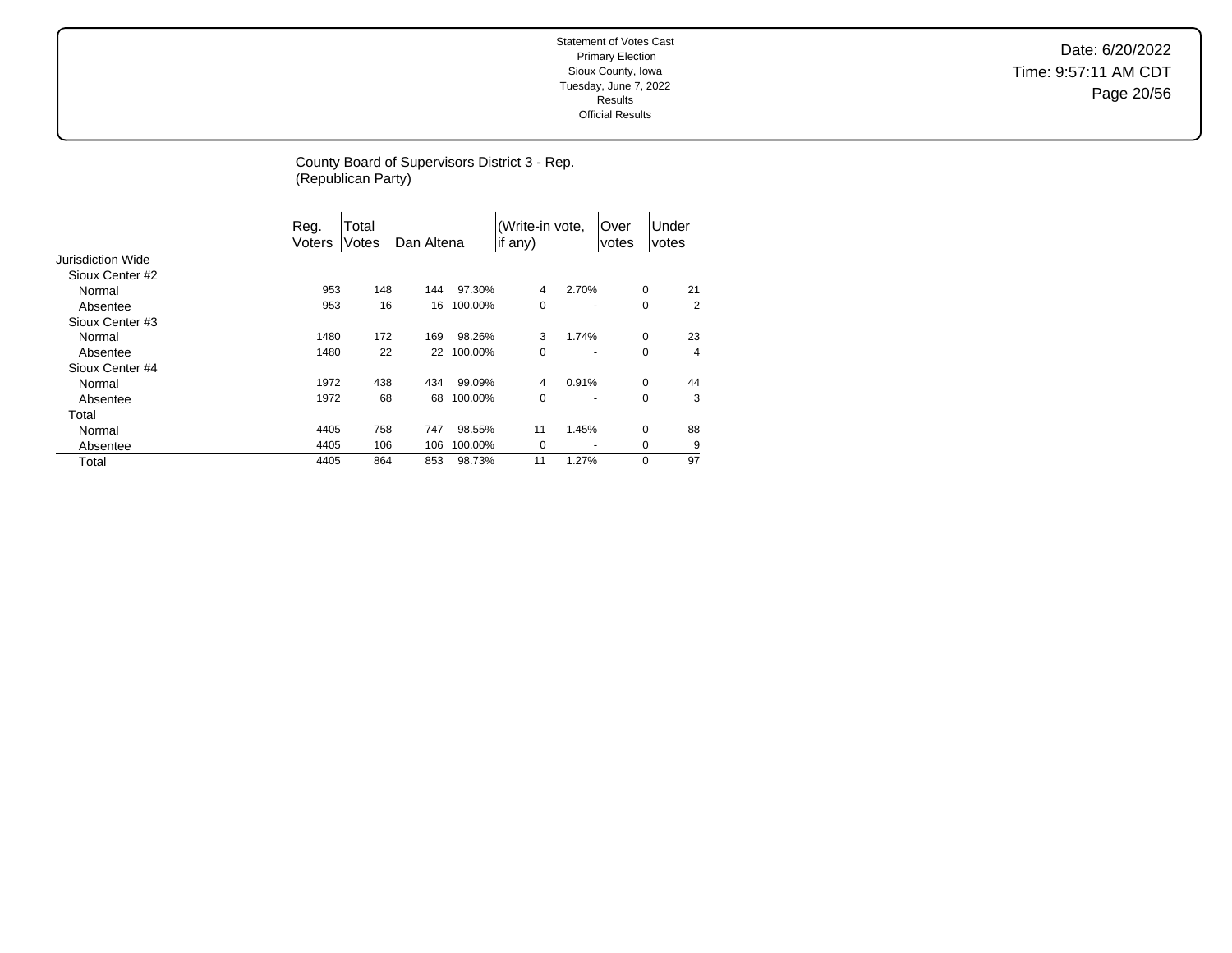Date: 6/20/2022 Time: 9:57:11 AM CDT Page 21/56

|                           |                | (Republican Party) |                     |         | County Board of Supervisors District 4 - Rep. |       |               |                   |
|---------------------------|----------------|--------------------|---------------------|---------|-----------------------------------------------|-------|---------------|-------------------|
|                           | Reg.<br>Voters | Total<br>Votes     | Carl Vande<br>Weerd |         | (Write-in vote,<br>if any)                    |       | Over<br>votes | Under<br>votes    |
| <b>Jurisdiction Wide</b>  |                |                    |                     |         |                                               |       |               |                   |
| Plato/Rock/Settlers/Sioux |                |                    |                     |         |                                               |       |               |                   |
| Normal                    | 1036           | 190                | 190                 | 100.00% | 0                                             |       |               | 28<br>0           |
| Absentee                  | 1036           | 20                 | 20                  | 100.00% | 0                                             |       |               | 5<br>0            |
| Rock Valley #1            |                |                    |                     |         |                                               |       |               |                   |
| Normal                    | 1188           | 270                | 269                 | 99.63%  | 1                                             | 0.37% |               | 31<br>0           |
| Absentee                  | 1188           | 36                 | 36                  | 100.00% | 0                                             |       |               | 3<br>0            |
| Rock Valley #2            |                |                    |                     |         |                                               |       |               |                   |
| Normal                    | 1299           | 236                | 235                 | 99.58%  | 1                                             | 0.42% |               | 21<br>0           |
| Absentee                  | 1299           | 58                 | 58                  | 100.00% | 0                                             |       |               | $\mathbf{1}$<br>0 |
| Sioux Center #1/Welcome   |                |                    |                     |         |                                               |       |               |                   |
| Normal                    | 934            | 131                | 131                 | 100.00% | 0                                             |       |               | 25<br>0           |
| Absentee                  | 934            | 20                 | 20                  | 100.00% | 0                                             |       |               | $\mathbf{1}$<br>0 |
| Total                     |                |                    |                     |         |                                               |       |               |                   |
| Normal                    | 4457           | 827                | 825                 | 99.76%  | 2                                             | 0.24% |               | 105<br>0          |
| Absentee                  | 4457           | 134                | 134                 | 100.00% | 0                                             |       |               | 10<br>0           |
| Total                     | 4457           | 961                | 959                 | 99.79%  | $\overline{2}$                                | 0.21% |               | 0<br>115          |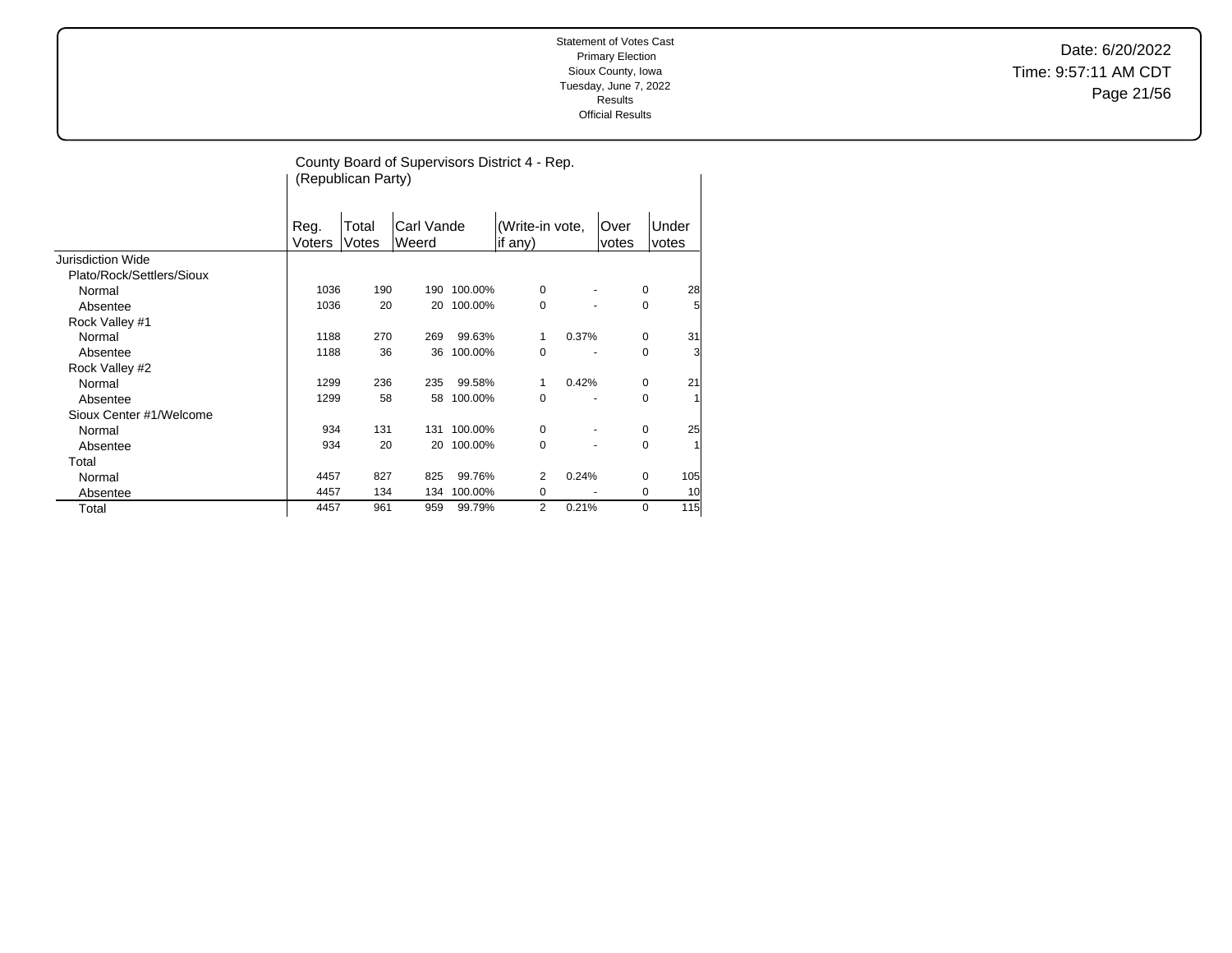Date: 6/20/2022 Time: 9:57:11 AM CDT Page 22/56

|                                     |        | (Republican Party) |                       |         | County Board of Supervisors District 5 - Rep. |       |       |             |     |
|-------------------------------------|--------|--------------------|-----------------------|---------|-----------------------------------------------|-------|-------|-------------|-----|
|                                     |        |                    |                       |         |                                               |       |       |             |     |
|                                     |        |                    |                       |         |                                               |       |       |             |     |
|                                     | Reg.   | Total              |                       |         | (Write-in vote,                               |       | Over  | Under       |     |
|                                     | Voters | Votes              | <b>Craig Hoftyzer</b> |         | lif anv)                                      |       | votes | votes       |     |
| <b>Jurisdiction Wide</b>            |        |                    |                       |         |                                               |       |       |             |     |
| Capel/Grant/Lynn/Sheridan           |        |                    |                       |         |                                               |       |       |             |     |
| Normal                              | 1623   | 251                | 251                   | 100.00% | 0                                             |       |       | 0           | 24  |
| Absentee                            | 1623   | 47                 | 47                    | 100.00% | 0                                             |       |       | 0           |     |
| East Orange/Floyd/Holland North 1/2 |        |                    |                       |         |                                               |       |       |             |     |
| Normal                              | 1309   | 155                | 155                   | 100.00% | 0                                             |       |       | 0           | 18  |
| Absentee                            | 1309   | 16                 | 16                    | 100.00% | 0                                             |       |       | $\mathbf 0$ | 3   |
| Hull/Lincoln                        |        |                    |                       |         |                                               |       |       |             |     |
| Normal                              | 1951   | 420                | 420                   | 100.00% | 0                                             |       |       | 0           | 76  |
| Absentee                            | 1951   | 50                 | 49                    | 98.00%  | 1                                             | 2.00% |       | $\mathbf 0$ | 5   |
| Total                               |        |                    |                       |         |                                               |       |       |             |     |
| Normal                              | 4883   | 826                | 826                   | 100.00% | 0                                             |       |       | $\mathbf 0$ | 118 |
| Absentee                            | 4883   | 113                | 112                   | 99.12%  | 1                                             | 0.88% |       | 0           | 9   |
| Total                               | 4883   | 939                | 938                   | 99.89%  | 1                                             | 0.11% |       | $\mathbf 0$ | 127 |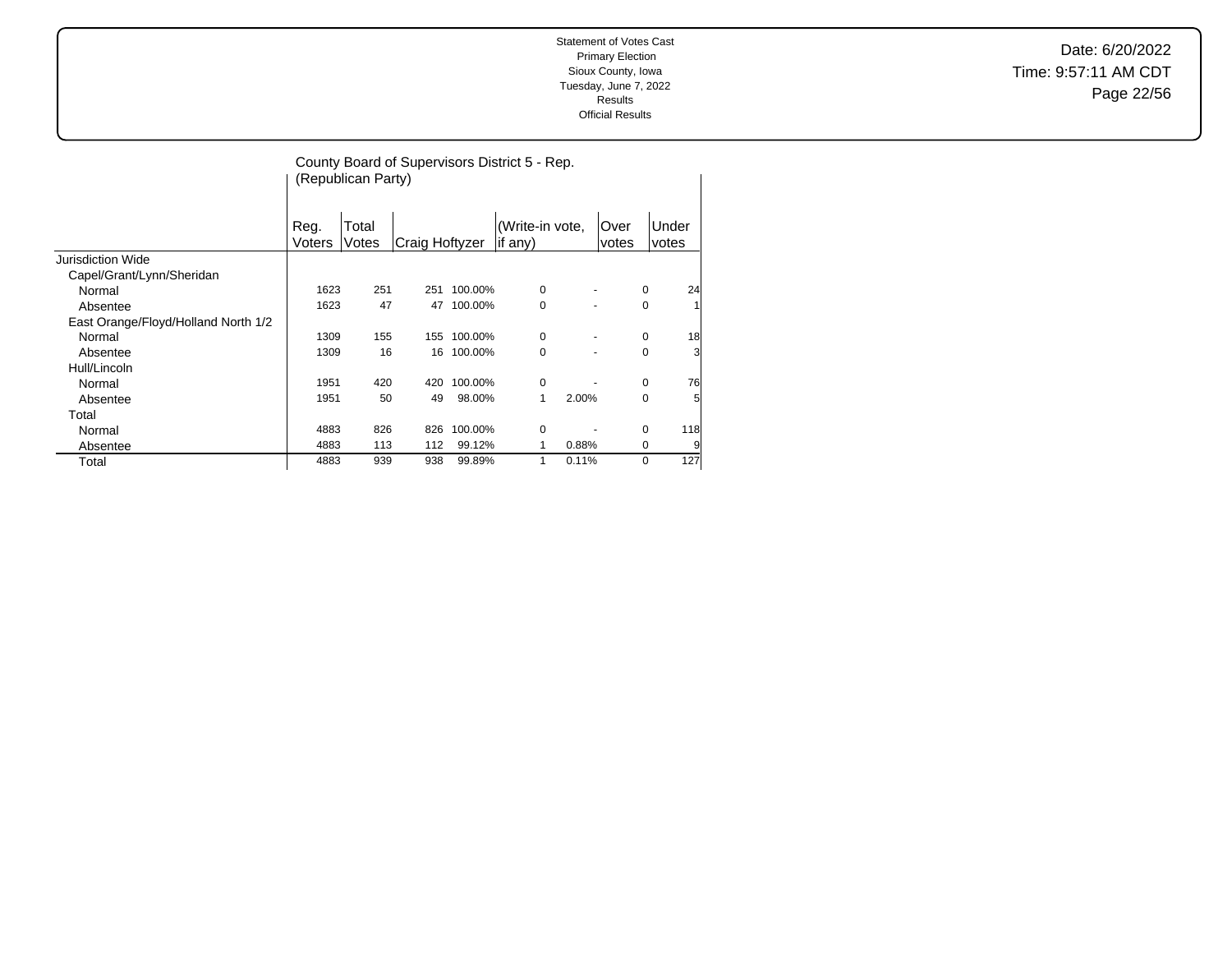Date: 6/20/2022 Time: 9:57:11 AM CDT Page 23/56

|                                     |        | (Republican Party) | County Treasurer - Rep. |             |                 |       |             |                 |
|-------------------------------------|--------|--------------------|-------------------------|-------------|-----------------|-------|-------------|-----------------|
|                                     |        |                    |                         |             |                 |       |             |                 |
|                                     | Reg.   | Total              | Daniel D.               |             | (Write-in vote, |       | Over        | Under           |
|                                     | Voters | Votes              | Zomermaand              |             | if $any)$       |       | votes       | votes           |
| Jurisdiction Wide                   |        |                    |                         |             |                 |       |             |                 |
| Alton/Nassau                        |        |                    |                         |             |                 |       |             |                 |
| Normal                              | 1143   | 119                |                         | 119 100.00% | $\pmb{0}$       |       | $\pmb{0}$   | 10              |
| Absentee                            | 1143   | 5                  | 5                       | 100.00%     | $\mathbf 0$     |       | $\mathbf 0$ | 1               |
| Capel/Grant/Lynn/Sheridan           |        |                    |                         |             |                 |       |             |                 |
| Normal                              | 1623   | 232                |                         | 232 100.00% | $\mathbf 0$     |       | $\pmb{0}$   | 43              |
| Absentee                            | 1623   | 46                 |                         | 46 100.00%  | $\Omega$        |       | $\Omega$    | $\overline{2}$  |
| East Orange/Floyd/Holland North 1/2 |        |                    |                         |             |                 |       |             |                 |
| Normal                              | 1309   | 154                |                         | 154 100.00% | $\mathbf 0$     |       | $\mathbf 0$ | 19              |
| Absentee                            | 1309   | 16                 |                         | 16 100.00%  | $\Omega$        |       | $\Omega$    | 3               |
| Hawarden/BC/EG West/GF/LG/WA        |        |                    |                         |             |                 |       |             |                 |
| West                                |        |                    |                         |             |                 |       |             |                 |
| Normal                              | 2057   | 182                |                         | 182 100.00% | 0               |       | 0           | 27              |
| Absentee                            | 2057   | 13                 |                         | 13 100.00%  | $\mathbf 0$     |       | 0           | 6               |
| Hull/Lincoln                        |        |                    |                         |             |                 |       |             |                 |
| Normal                              | 1951   | 419                |                         | 419 100.00% | 0               |       | 0           | 77              |
| Absentee                            | 1951   | 50                 |                         | 50 100.00%  | $\mathbf 0$     |       | $\Omega$    | $5\overline{5}$ |
| Ireton/Center/Eagle                 |        |                    |                         |             |                 |       |             |                 |
| East/Reading/Washington East        |        |                    |                         |             |                 |       |             |                 |
| Normal                              | 1020   | 106                | 105                     | 99.06%      | $\mathbf{1}$    | 0.94% | $\mathbf 0$ | 29              |
| Absentee                            | 1020   | 6                  | 6                       | 100.00%     | $\Omega$        |       | $\Omega$    | 3               |
| Maurice/Sherman                     |        |                    |                         |             |                 |       |             |                 |
| Normal                              | 430    | 81                 |                         | 81 100.00%  | $\mathbf 0$     |       | $\mathbf 0$ | 10              |
| Absentee                            | 430    | 15                 |                         | 15 100.00%  | $\mathbf 0$     |       | $\mathbf 0$ | 1               |
| Orange City #1/Holland SW           |        |                    |                         |             |                 |       |             |                 |
| Normal                              | 2286   | 226                |                         | 226 100.00% | $\mathbf 0$     |       | $\mathbf 0$ | 28              |
| Absentee                            | 2286   | 61                 | 61                      | 100.00%     | $\Omega$        |       | $\Omega$    | 6               |
| Orange City #2/Holland SE           |        |                    |                         |             |                 |       |             |                 |
| Normal                              | 2114   | 185                |                         | 185 100.00% | $\mathbf 0$     |       | $\mathbf 0$ | 22              |
| Absentee                            | 2114   | 28                 |                         | 28 100.00%  | $\Omega$        |       | $\Omega$    | 6               |
| Plato/Rock/Settlers/Sioux           |        |                    |                         |             |                 |       |             |                 |
| Normal                              | 1036   | 175                |                         | 175 100.00% | $\pmb{0}$       |       | 0           | 43              |
| Absentee                            | 1036   | 18                 | 18                      | 100.00%     | $\mathbf 0$     |       | $\mathbf 0$ | 7               |
| Rock Valley #1                      |        |                    |                         |             |                 |       |             |                 |
| Normal                              | 1188   | 250                |                         | 250 100.00% | $\pmb{0}$       |       | $\pmb{0}$   | 51              |
| Absentee                            | 1188   | 35                 | 35                      | 100.00%     | $\Omega$        |       | $\Omega$    | 4               |
| Rock Valley #2                      |        |                    |                         |             |                 |       |             |                 |
| Normal                              | 1299   | 216                |                         | 216 100.00% | $\mathbf 0$     |       | $\mathbf 0$ | 41              |
| Absentee                            | 1299   | 57                 |                         | 57 100.00%  | $\Omega$        |       | $\Omega$    | $\overline{2}$  |
|                                     |        |                    |                         |             |                 |       |             |                 |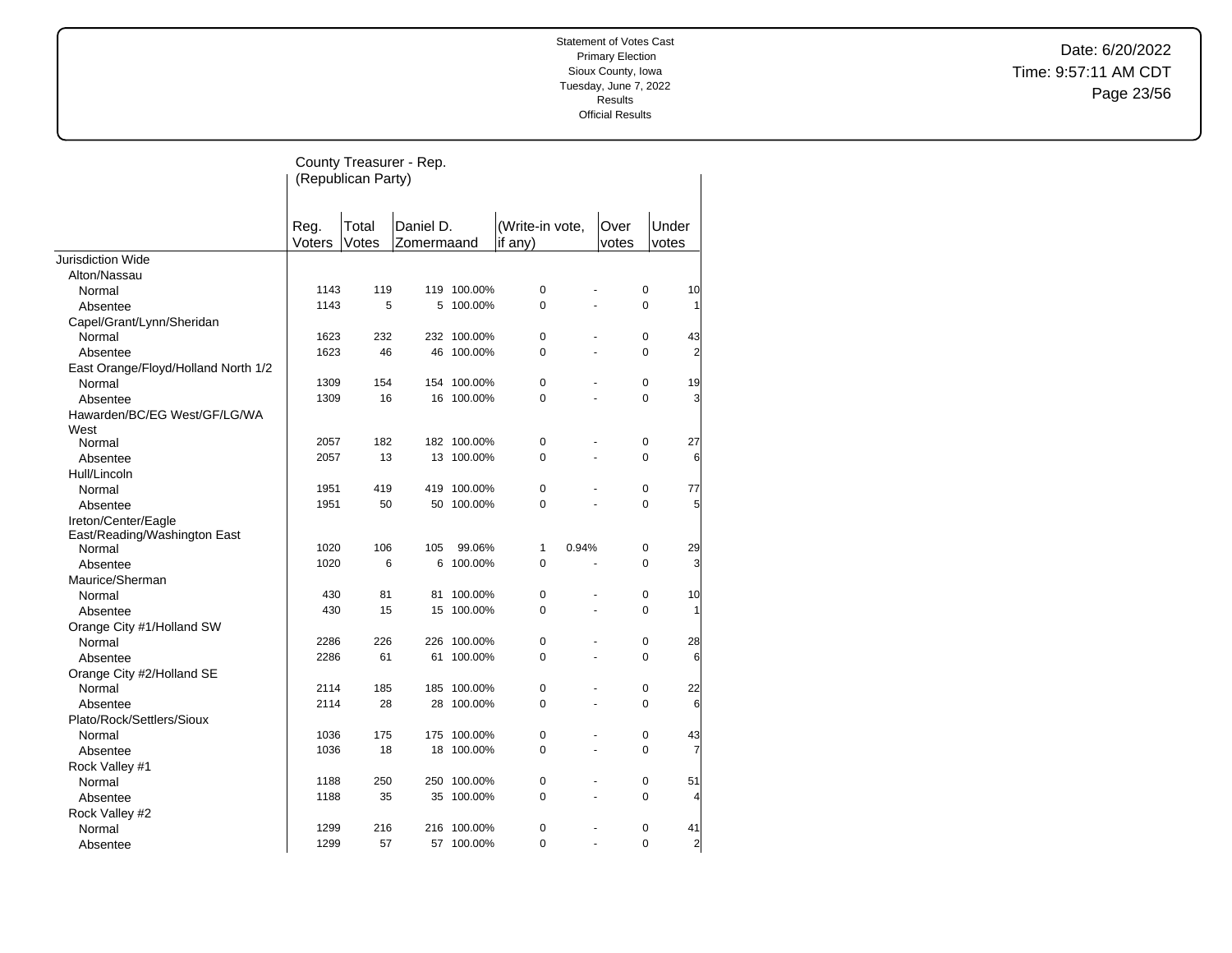Date: 6/20/2022 Time: 9:57:11 AM CDT Page 24/56

|                         |                | (Republican Party) | County Treasurer - Rep. |         |                            |               |             |                |
|-------------------------|----------------|--------------------|-------------------------|---------|----------------------------|---------------|-------------|----------------|
|                         | Reg.<br>Voters | Total<br>Votes     | Daniel D.<br>Zomermaand |         | (Write-in vote,<br>if any) | Over<br>votes |             | Under<br>votes |
| Sioux Center #1/Welcome |                |                    |                         |         |                            |               |             |                |
| Normal                  | 934            | 136                | 136                     | 100.00% | $\mathbf 0$                |               | $\mathbf 0$ | 20             |
| Absentee                | 934            | 20                 | 20                      | 100.00% | $\mathbf 0$                |               | 0           | 1              |
| Sioux Center #2         |                |                    |                         |         |                            |               |             |                |
| Normal                  | 953            | 149                | 149                     | 100.00% | 0                          |               | $\mathbf 0$ | 20             |
| Absentee                | 953            | 17                 | 17                      | 100.00% | $\mathbf 0$                |               | 0           | $\mathbf{1}$   |
| Sioux Center #3         |                |                    |                         |         |                            |               |             |                |
| Normal                  | 1480           | 173                | 173                     | 100.00% | $\mathbf 0$                |               | $\mathbf 0$ | 22             |
| Absentee                | 1480           | 23                 | 23                      | 100.00% | 0                          |               | 0           | 3              |
| Sioux Center #4         |                |                    |                         |         |                            |               |             |                |
| Normal                  | 1972           | 446                | 446                     | 100.00% | 0                          |               | $\mathbf 0$ | 36             |
| Absentee                | 1972           | 68                 | 68                      | 100.00% | $\mathbf 0$                |               | 0           | 3              |
| West Branch             |                |                    |                         |         |                            |               |             |                |
| Normal                  | 436            | 61                 | 61                      | 100.00% | $\mathbf 0$                |               | $\mathbf 0$ |                |
| Absentee                | 436            | $\overline{7}$     | 7                       | 100.00% | $\mathbf 0$                |               | $\mathbf 0$ | 0              |
| Total                   |                |                    |                         |         |                            |               |             |                |
| Normal                  | 23231          | 3310               | 3309                    | 99.97%  | 1                          | 0.03%         | 0           | 499            |
| Absentee                | 23231          | 485                | 485                     | 100.00% | 0                          |               | $\mathbf 0$ | 54             |
| Total                   | 23231          | 3795               | 3794                    | 99.97%  | 1                          | 0.03%         | $\mathbf 0$ | 553            |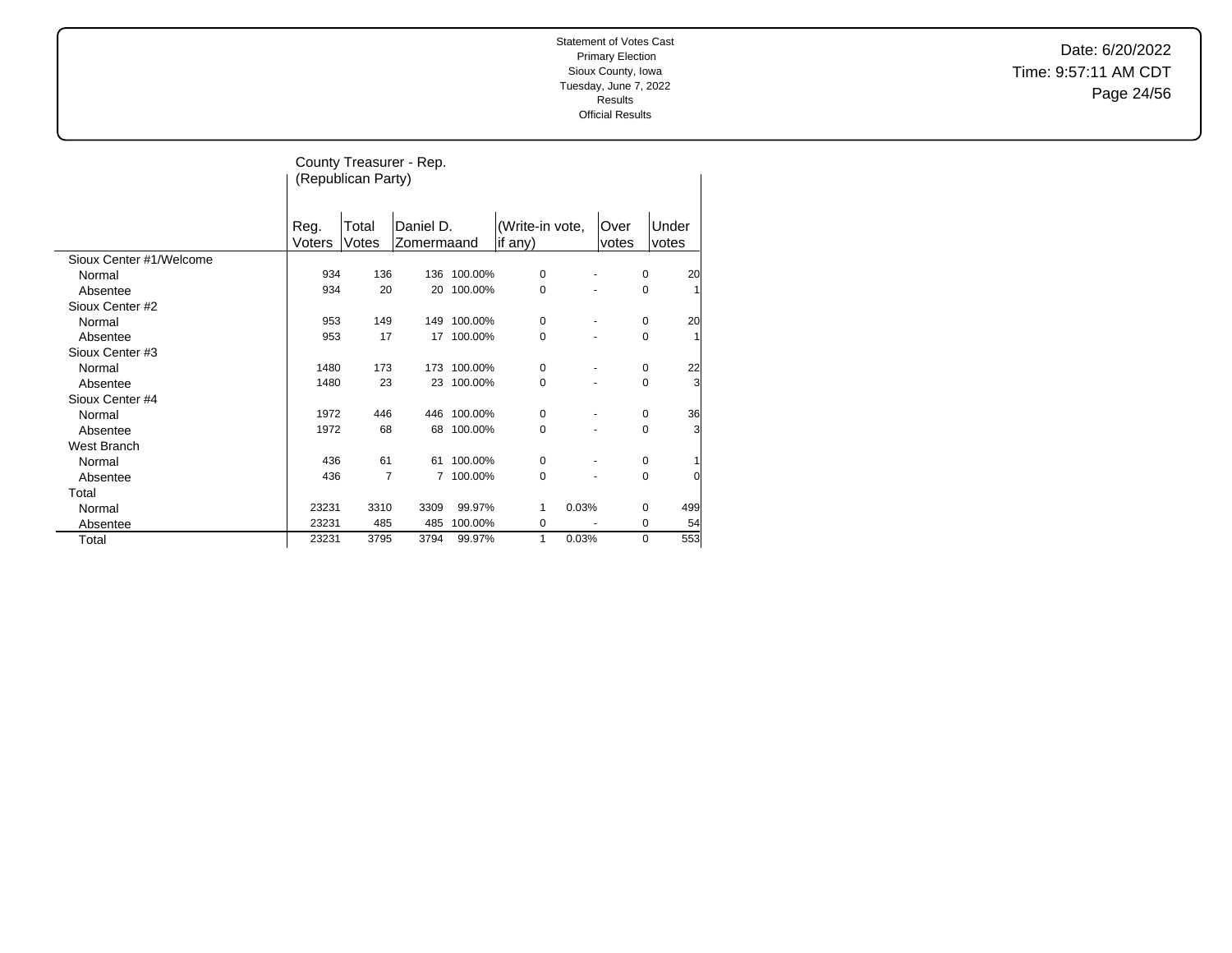Date: 6/20/2022 Time: 9:57:11 AM CDT Page 25/56

|                                     |                | County Recorder - Rep.<br>(Republican Party) |                    |             |                              |       |                |                |
|-------------------------------------|----------------|----------------------------------------------|--------------------|-------------|------------------------------|-------|----------------|----------------|
|                                     | Reg.<br>Voters | Total<br>Votes                               | Jessica<br>Kooiker |             | (Write-in vote,<br>if $any)$ |       | Over<br>votes  | Under<br>votes |
| Jurisdiction Wide                   |                |                                              |                    |             |                              |       |                |                |
| Alton/Nassau                        |                |                                              |                    |             |                              |       |                |                |
| Normal                              | 1143           | 120                                          |                    | 120 100.00% | 0                            |       | 0              | 9              |
| Absentee                            | 1143           | 5                                            | 5                  | 100.00%     | $\Omega$                     | L.    | $\Omega$       | 1              |
| Capel/Grant/Lynn/Sheridan           |                |                                              |                    |             |                              |       |                |                |
| Normal                              | 1623           | 245                                          | 245                | 100.00%     | 0                            |       | 0              | 30             |
| Absentee                            | 1623           | 47                                           |                    | 47 100.00%  | $\Omega$                     | ä,    | $\Omega$       | 1              |
| East Orange/Floyd/Holland North 1/2 |                |                                              |                    |             |                              |       |                |                |
| Normal                              | 1309           | 155                                          | 155                | 100.00%     | 0                            |       | $\pmb{0}$      | 18             |
| Absentee                            | 1309           | 16                                           |                    | 16 100.00%  | 0                            |       | $\Omega$       | 3              |
| Hawarden/BC/EG West/GF/LG/WA        |                |                                              |                    |             |                              |       |                |                |
| West                                |                |                                              |                    |             |                              |       |                |                |
| Normal                              | 2057           | 186                                          | 185                | 99.46%      | 1                            | 0.54% | $\pmb{0}$      | 23             |
| Absentee                            | 2057           | 12                                           |                    | 12 100.00%  | 0                            |       | 0              | 7              |
| Hull/Lincoln                        |                |                                              |                    |             |                              |       |                |                |
| Normal                              | 1951           | 430                                          |                    | 430 100.00% | 0                            |       | $\mathbf 0$    | 66             |
| Absentee                            | 1951           | 51                                           | 51                 | 100.00%     | 0                            |       | $\mathbf 0$    | 4              |
| Ireton/Center/Eagle                 |                |                                              |                    |             |                              |       |                |                |
| East/Reading/Washington East        |                |                                              |                    |             |                              |       |                |                |
| Normal                              | 1020           | 105                                          |                    | 105 100.00% | 0                            | ä,    | $\mathbf 0$    | 30             |
| Absentee                            | 1020           | 6                                            | 6                  | 100.00%     | 0                            |       | $\overline{0}$ | 3              |
| Maurice/Sherman                     |                |                                              |                    |             |                              |       |                |                |
| Normal                              | 430            | 83                                           |                    | 83 100.00%  | 0                            |       | $\mathbf 0$    | 8              |
| Absentee                            | 430            | 15                                           |                    | 15 100.00%  | $\Omega$                     |       | $\Omega$       | 1              |
| Orange City #1/Holland SW           |                |                                              |                    |             |                              |       |                |                |
| Normal                              | 2286           | 224                                          |                    | 224 100.00% | 0                            |       | $\mathbf 0$    | 30             |
| Absentee                            | 2286           | 59                                           | 59                 | 100.00%     | 0                            | L.    | $\Omega$       | 8              |
| Orange City #2/Holland SE           |                |                                              |                    |             |                              |       |                |                |
| Normal                              | 2114           | 183                                          |                    | 183 100.00% | 0                            |       | 0              | 24             |
| Absentee                            | 2114           | 30                                           |                    | 30 100.00%  | 0                            | ä,    | $\Omega$       | 4              |
| Plato/Rock/Settlers/Sioux           |                |                                              |                    |             |                              |       |                |                |
| Normal                              | 1036           | 173                                          |                    | 173 100.00% | 0                            |       | $\pmb{0}$      | 45             |
| Absentee                            | 1036           | 18                                           | 18                 | 100.00%     | 0                            | ÷,    | 0              | 7              |
| Rock Valley #1                      |                |                                              |                    |             |                              |       |                |                |
| Normal                              | 1188           | 252                                          |                    | 252 100.00% | 0                            | L.    | $\mathbf 0$    | 49             |
| Absentee                            | 1188           | 35                                           |                    | 35 100.00%  | 0                            |       | $\mathbf 0$    | 4              |
| Rock Valley #2                      |                |                                              |                    |             |                              |       |                |                |
| Normal                              | 1299           | 225                                          | 225                | 100.00%     | 0                            |       | 0              | 32             |
| Absentee                            | 1299           | 57                                           |                    | 57 100.00%  | $\Omega$                     | L.    | $\Omega$       | $\overline{a}$ |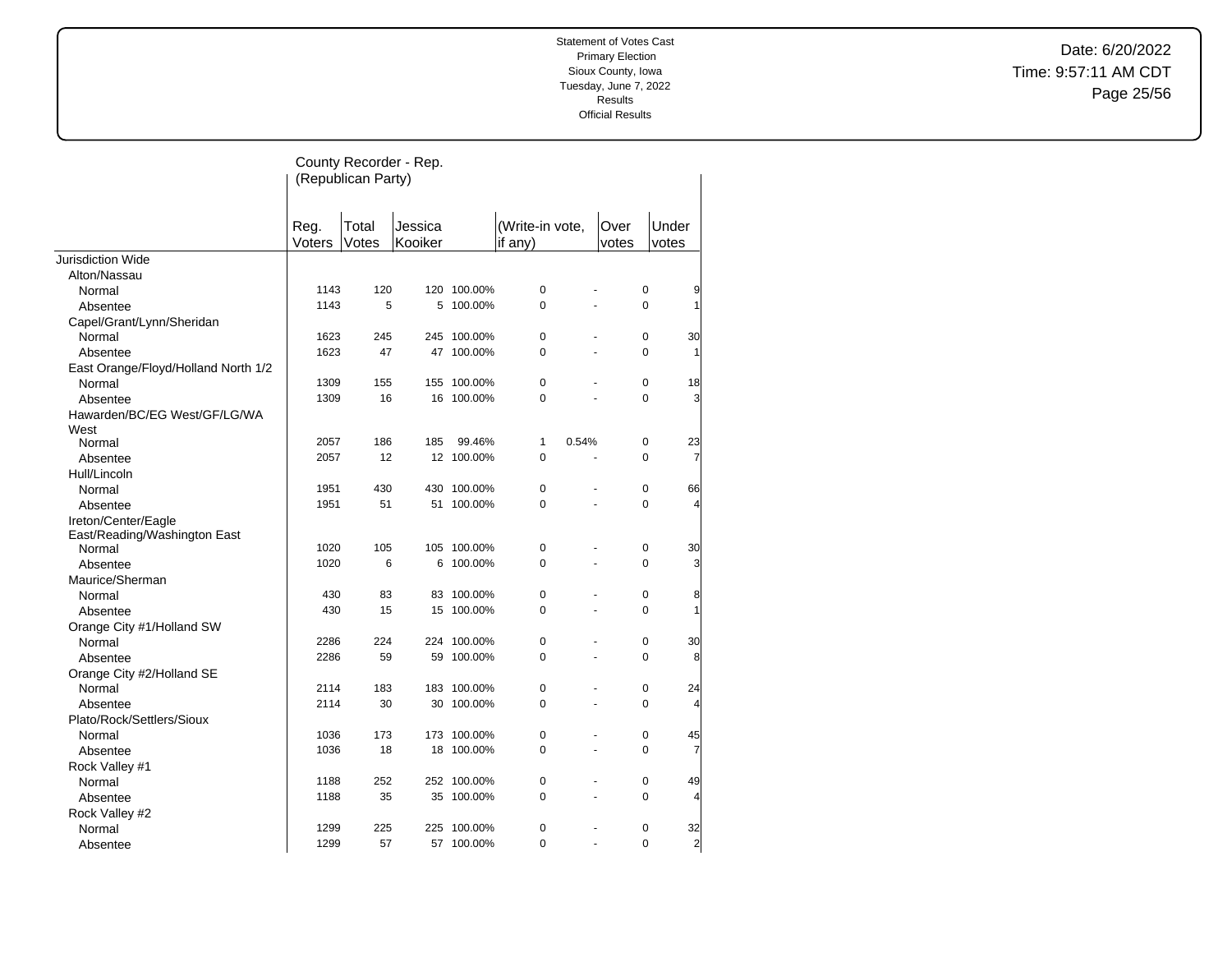Date: 6/20/2022 Time: 9:57:11 AM CDT Page 26/56

|                         |                | (Republican Party) | County Recorder - Rep. |         |                            |       |               |                     |
|-------------------------|----------------|--------------------|------------------------|---------|----------------------------|-------|---------------|---------------------|
|                         | Reg.<br>Voters | Total<br>Votes     | Jessica<br>Kooiker     |         | (Write-in vote,<br>if any) |       | Over<br>votes | Under<br>votes      |
| Sioux Center #1/Welcome |                |                    |                        |         |                            |       |               |                     |
| Normal                  | 934            | 136                | 136                    | 100.00% | 0                          |       |               | 20<br>0             |
| Absentee                | 934            | 20                 | 20                     | 100.00% | 0                          |       |               | 0                   |
| Sioux Center #2         |                |                    |                        |         |                            |       |               |                     |
| Normal                  | 953            | 149                | 149                    | 100.00% | 0                          |       |               | 20<br>0             |
| Absentee                | 953            | 17                 | 17                     | 100.00% | 0                          |       |               | 1<br>0              |
| Sioux Center #3         |                |                    |                        |         |                            |       |               |                     |
| Normal                  | 1480           | 164                | 163                    | 99.39%  | 1                          | 0.61% |               | 31<br>0             |
| Absentee                | 1480           | 23                 | 23                     | 100.00% | 0                          |       |               | 3<br>0              |
| Sioux Center #4         |                |                    |                        |         |                            |       |               |                     |
| Normal                  | 1972           | 420                | 419                    | 99.76%  | 1                          | 0.24% |               | 62<br>0             |
| Absentee                | 1972           | 63                 | 63                     | 100.00% | 0                          | ٠     |               | 8<br>0              |
| West Branch             |                |                    |                        |         |                            |       |               |                     |
| Normal                  | 436            | 61                 | 61                     | 100.00% | 0                          |       |               | 0                   |
| Absentee                | 436            | $\overline{7}$     | 7                      | 100.00% | 0                          |       |               | 0<br>$\overline{0}$ |
| Total                   |                |                    |                        |         |                            |       |               |                     |
| Normal                  | 23231          | 3311               | 3308                   | 99.91%  | 3                          | 0.09% |               | 498<br>$\Omega$     |
| Absentee                | 23231          | 481                | 481                    | 100.00% | 0                          |       |               | 58<br>0             |
| Total                   | 23231          | 3792               | 3789                   | 99.92%  | 3                          | 0.08% |               | 556<br>$\mathbf 0$  |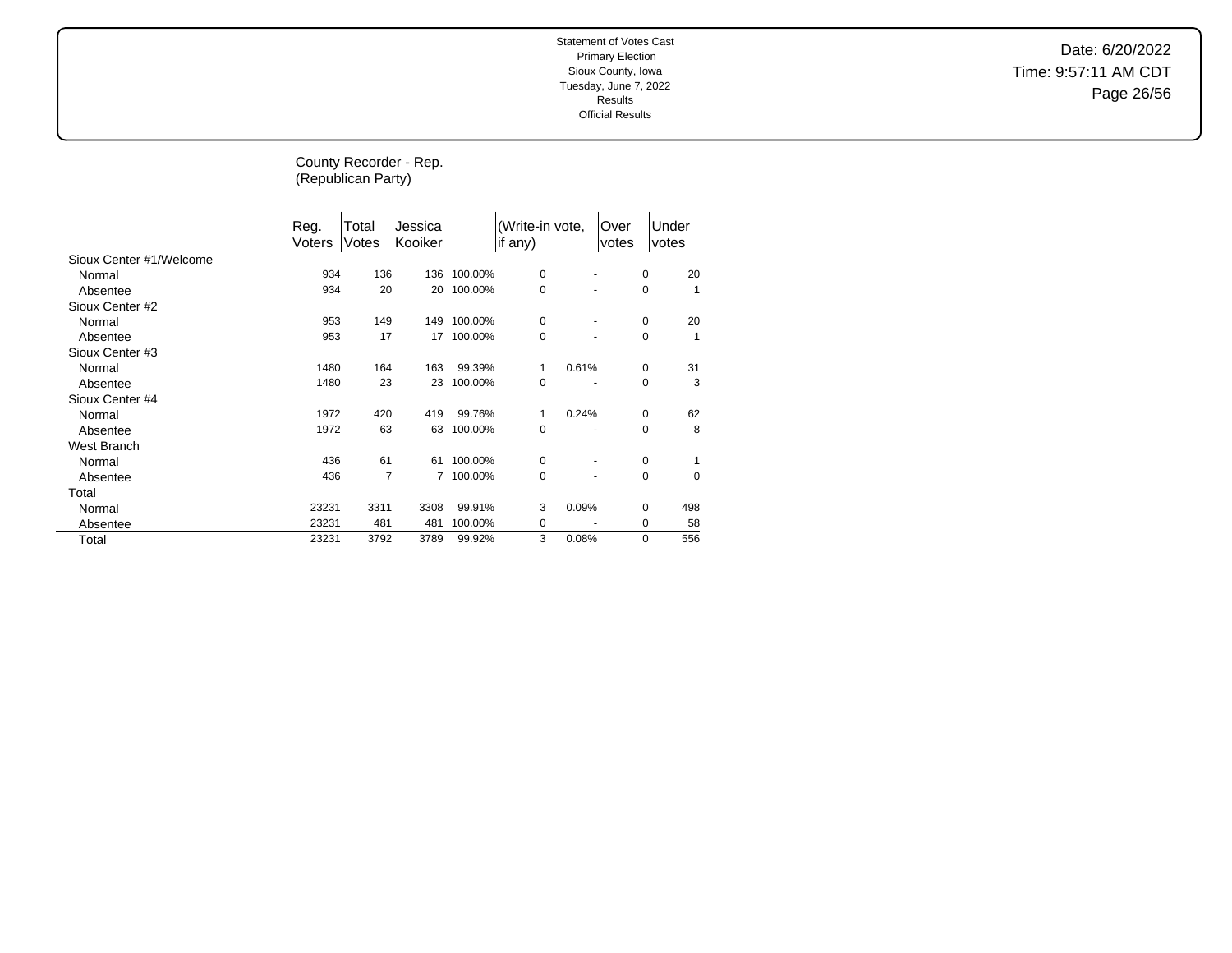Date: 6/20/2022 Time: 9:57:11 AM CDT Page 27/56

|                                      |                | County Attorney - Rep.<br>(Republican Party) |                   |             |                            |                |               |                |
|--------------------------------------|----------------|----------------------------------------------|-------------------|-------------|----------------------------|----------------|---------------|----------------|
|                                      | Reg.<br>Voters | Total<br>Votes                               | Thomas<br>Kunstle |             | (Write-in vote,<br>if any) |                | Over<br>votes | Under<br>votes |
| <b>Jurisdiction Wide</b>             |                |                                              |                   |             |                            |                |               |                |
| Alton/Nassau                         |                |                                              |                   |             |                            |                |               |                |
| Normal                               | 1143           | 117                                          |                   | 117 100.00% | $\mathbf 0$                |                | 0             | 12             |
| Absentee                             | 1143           | 5                                            | 5                 | 100.00%     | $\Omega$                   | L.             | $\Omega$      | 1              |
| Capel/Grant/Lynn/Sheridan            |                |                                              |                   |             |                            |                |               |                |
| Normal                               | 1623           | 226                                          | 225               | 99.56%      | $\mathbf{1}$               | 0.44%          | 0             | 49             |
| Absentee                             | 1623           | 45                                           | 45                | 100.00%     | $\mathbf 0$                | L,             | $\Omega$      | 3              |
| East Orange/Floyd/Holland North 1/2  |                |                                              |                   |             |                            |                |               |                |
| Normal                               | 1309           | 149                                          | 149               | 100.00%     | $\mathbf 0$                |                | $\mathbf 0$   | 24             |
| Absentee                             | 1309           | 16                                           |                   | 16 100.00%  | $\Omega$                   |                | $\Omega$      | 3              |
| Hawarden/BC/EG West/GF/LG/WA<br>West |                |                                              |                   |             |                            |                |               |                |
| Normal                               | 2057           | 178                                          | 177               | 99.44%      | $\mathbf{1}$               | 0.56%          | $\mathbf 0$   | 31             |
| Absentee                             | 2057           | 12                                           | 12                | 100.00%     | 0                          |                | 0             | 7              |
| Hull/Lincoln                         |                |                                              |                   |             |                            |                |               |                |
| Normal                               | 1951           | 404                                          | 402               | 99.50%      | $\overline{2}$             | 0.50%          | 0             | 92             |
| Absentee                             | 1951           | 47                                           |                   | 47 100.00%  | $\mathbf 0$                | ä,             | $\Omega$      | 8              |
| Ireton/Center/Eagle                  |                |                                              |                   |             |                            |                |               |                |
| East/Reading/Washington East         |                |                                              |                   |             |                            |                |               |                |
| Normal                               | 1020           | 96                                           | 96                | 100.00%     | $\pmb{0}$                  |                | 0             | 39             |
| Absentee                             | 1020           | 5                                            | 4                 | 80.00%      | $\mathbf{1}$               | 20.00%         | 0             | $\overline{4}$ |
| Maurice/Sherman                      |                |                                              |                   |             |                            |                |               |                |
| Normal                               | 430            | 81                                           | 81                | 100.00%     | $\pmb{0}$                  | ä,             | 0             | 10             |
| Absentee                             | 430            | 15                                           | 15                | 100.00%     | $\Omega$                   |                | $\Omega$      | 1              |
| Orange City #1/Holland SW            |                |                                              |                   |             |                            |                |               |                |
| Normal                               | 2286           | 222                                          |                   | 222 100.00% | $\mathbf 0$                |                | $\mathbf 0$   | 32             |
| Absentee                             | 2286           | 58                                           | 58                | 100.00%     | $\mathbf 0$                |                | 0             | 9              |
| Orange City #2/Holland SE            |                |                                              |                   |             |                            |                |               |                |
| Normal                               | 2114           | 181                                          | 179               | 98.90%      | $\overline{2}$             | 1.10%          | 0             | 26             |
| Absentee                             | 2114           | 31                                           | 31                | 100.00%     | $\Omega$                   |                | 0             | 3              |
| Plato/Rock/Settlers/Sioux            |                |                                              |                   |             |                            |                |               |                |
| Normal                               | 1036           | 164                                          | 164               | 100.00%     | $\pmb{0}$                  |                | 0             | 54             |
| Absentee                             | 1036           | 17                                           | 17                | 100.00%     | $\mathbf 0$                | $\overline{a}$ | 0             | 8              |
| Rock Valley #1                       |                |                                              |                   |             |                            |                |               |                |
| Normal                               | 1188           | 241                                          | 241               | 100.00%     | 0                          |                | 0             | 60             |
| Absentee                             | 1188           | 35                                           |                   | 35 100.00%  | $\mathbf 0$                | ä,             | 0             | $\overline{4}$ |
| Rock Valley #2                       |                |                                              |                   |             |                            |                |               |                |
| Normal                               | 1299           | 210                                          | 208               | 99.05%      | $\overline{2}$             | 0.95%          | 0             | 47             |
| Absentee                             | 1299           | 54                                           |                   | 54 100.00%  | $\Omega$                   | L.             | $\Omega$      | 5              |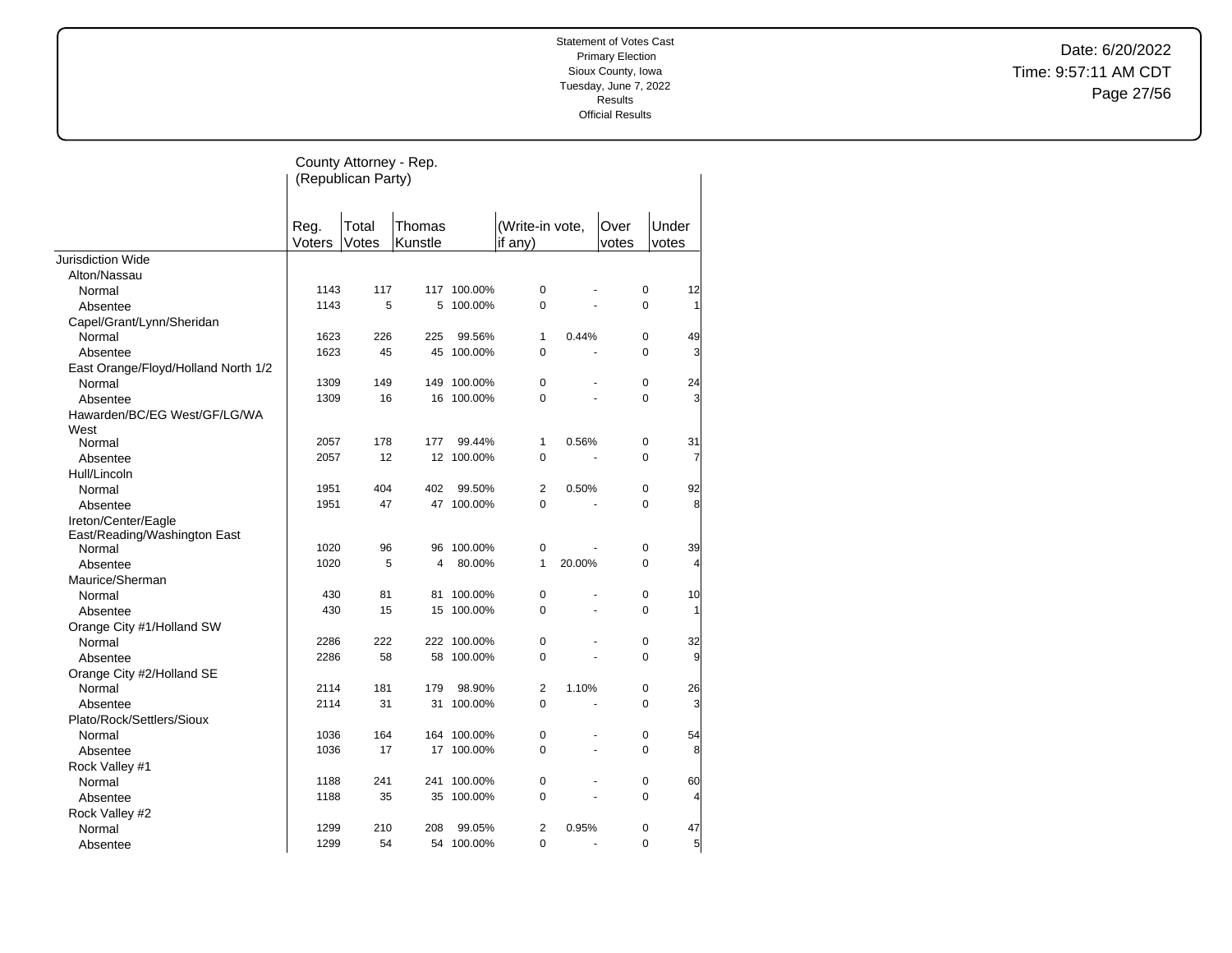Date: 6/20/2022 Time: 9:57:11 AM CDT Page 28/56

|                         |                | County Attorney - Rep.<br>(Republican Party) |                   |         |                            |       |               |             |                |
|-------------------------|----------------|----------------------------------------------|-------------------|---------|----------------------------|-------|---------------|-------------|----------------|
|                         | Reg.<br>Voters | Total<br>Votes                               | Thomas<br>Kunstle |         | (Write-in vote,<br>if any) |       | Over<br>votes |             | Under<br>votes |
| Sioux Center #1/Welcome |                |                                              |                   |         |                            |       |               |             |                |
| Normal                  | 934            | 135                                          | 135               | 100.00% | 0                          |       |               | 0           | 21             |
| Absentee                | 934            | 20                                           | 20                | 100.00% | 0                          |       |               | 0           |                |
| Sioux Center #2         |                |                                              |                   |         |                            |       |               |             |                |
| Normal                  | 953            | 142                                          | 141               | 99.30%  | 1                          | 0.70% |               | 0           | 27             |
| Absentee                | 953            | 17                                           | 17                | 100.00% | 0                          |       |               | 0           | 1              |
| Sioux Center #3         |                |                                              |                   |         |                            |       |               |             |                |
| Normal                  | 1480           | 166                                          | 166               | 100.00% | 0                          |       |               | 0           | 29             |
| Absentee                | 1480           | 20                                           | 20                | 100.00% | 0                          |       |               | 0           | 6              |
| Sioux Center #4         |                |                                              |                   |         |                            |       |               |             |                |
| Normal                  | 1972           | 416                                          | 414               | 99.52%  | 2                          | 0.48% |               | 0           | 66             |
| Absentee                | 1972           | 65                                           | 65                | 100.00% | 0                          | ÷     |               | 0           | 6              |
| West Branch             |                |                                              |                   |         |                            |       |               |             |                |
| Normal                  | 436            | 61                                           | 61                | 100.00% | 0                          |       |               | $\mathbf 0$ |                |
| Absentee                | 436            | 7                                            | 7                 | 100.00% | 0                          |       |               | 0           | 0              |
| Total                   |                |                                              |                   |         |                            |       |               |             |                |
| Normal                  | 23231          | 3189                                         | 3178              | 99.66%  | 11                         | 0.34% |               | $\mathbf 0$ | 620            |
| Absentee                | 23231          | 469                                          | 468               | 99.79%  | 1                          | 0.21% |               | 0           | 70             |
| Total                   | 23231          | 3658                                         | 3646              | 99.67%  | 12                         | 0.33% |               | 0           | 690            |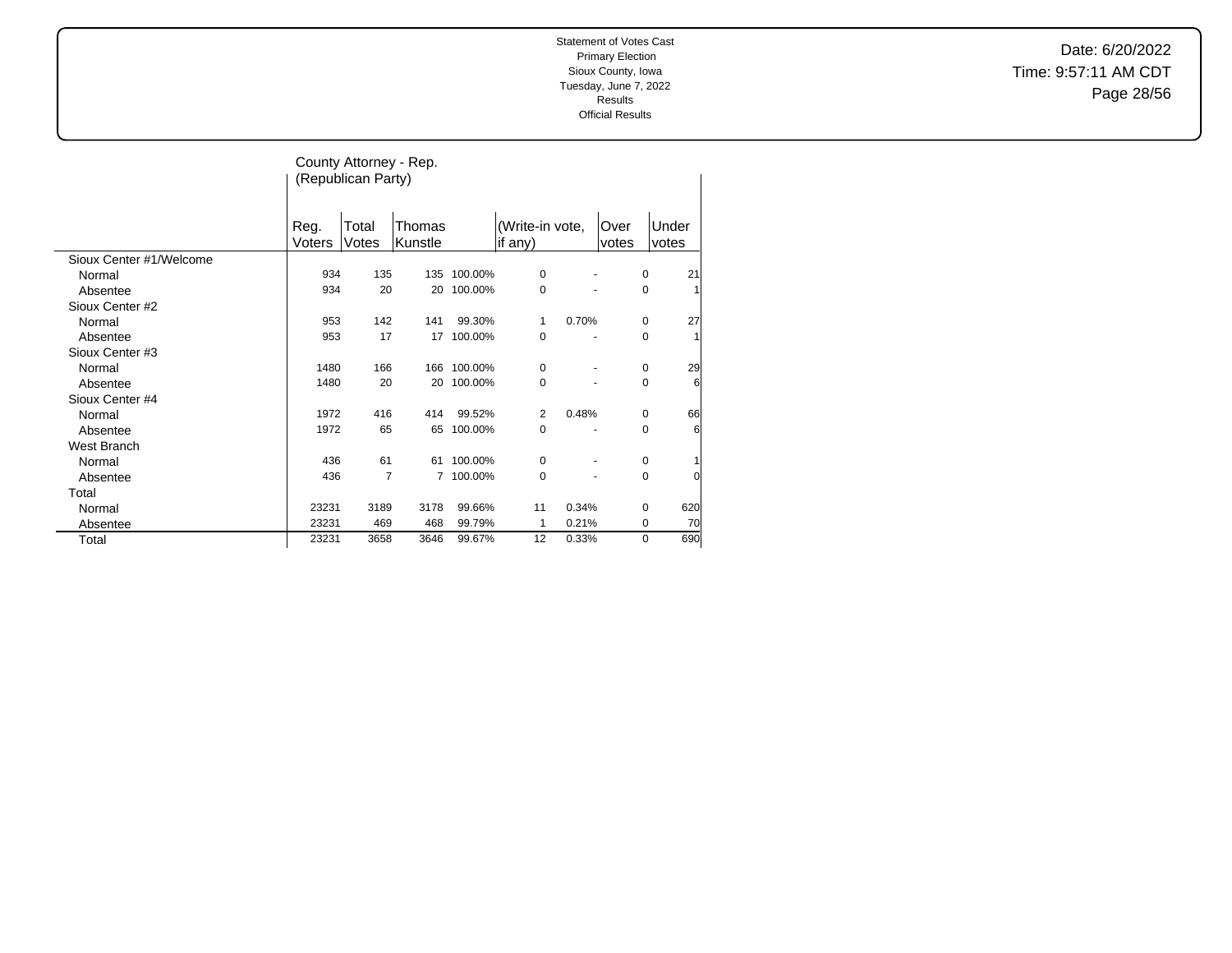# Date: 6/20/2022 Time: 9:57:11 AM CDT Page 29/56

|                                      |                | (Democratic Party) | United States Senator - Dem. |                |                    |           |                |                      |                            |       |                |                |                |
|--------------------------------------|----------------|--------------------|------------------------------|----------------|--------------------|-----------|----------------|----------------------|----------------------------|-------|----------------|----------------|----------------|
|                                      | Reg.<br>Voters | Total<br>Votes     | Abby<br>Finkenauer           |                | Michael<br>Franken |           | Glenn Hurst    |                      | (Write-in vote,<br>if any) |       | Over<br>votes  | Under<br>votes |                |
| Jurisdiction Wide                    |                |                    |                              |                |                    |           |                |                      |                            |       |                |                |                |
| Alton/Nassau                         |                |                    |                              |                |                    |           |                |                      |                            |       |                |                |                |
| Normal                               | 1143           | 29                 | 14                           | 48.28%         | 13                 | 44.83%    | $\overline{2}$ | 6.90%                | 0                          |       |                | 0              | $\overline{0}$ |
| Absentee                             | 1143           | $\overline{2}$     | $\mathbf{1}$                 | 50.00%         | $\mathbf{1}$       | 50.00%    | 0              | ä,                   | $\mathbf 0$                |       |                | $\mathbf 0$    | $\Omega$       |
| Capel/Grant/Lynn/Sheridan            |                |                    |                              |                |                    |           |                |                      |                            |       |                |                |                |
| Normal                               | 1623           | 12                 | 5                            | 41.67%         | $\overline{7}$     | 58.33%    | 0              |                      | 0                          |       |                | $\pmb{0}$      | $\overline{0}$ |
| Absentee                             | 1623           | 6                  | 0                            | $\blacksquare$ |                    | 6 100.00% | 0              |                      | $\mathbf 0$                |       |                | $\mathbf 0$    | $\Omega$       |
| East Orange/Floyd/Holland North 1/2  |                |                    |                              |                |                    |           |                |                      |                            |       |                |                |                |
| Normal                               | 1309           | 12                 | 3                            | 25.00%         | 9                  | 75.00%    | $\pmb{0}$      | ÷,                   | $\mathbf 0$                |       |                | 0              | 0              |
| Absentee                             | 1309           | 6                  | 3                            | 50.00%         | 3                  | 50.00%    | 0              |                      | $\mathbf 0$                |       |                | $\mathbf 0$    | $\Omega$       |
| Hawarden/BC/EG West/GF/LG/WA<br>West |                |                    |                              |                |                    |           |                |                      |                            |       |                |                |                |
| Normal                               | 2057           | 62                 | 20                           | 32.26%         | 35                 | 56.45%    | 7              | 11.29%               | 0                          |       |                | $\pmb{0}$      | $\overline{0}$ |
| Absentee                             | 2057           | $\overline{2}$     | $\mathbf{1}$                 | 50.00%         | $\mathbf{1}$       | 50.00%    | 0              | ÷,                   | $\mathbf 0$                |       | $\overline{a}$ | $\pmb{0}$      | $\overline{0}$ |
| Hull/Lincoln                         |                |                    |                              |                |                    |           |                |                      |                            |       |                |                |                |
| Normal                               | 1951           | 15                 | $\overline{2}$               | 13.33%         | 13                 | 86.67%    | 0              | $\ddot{\phantom{1}}$ | $\mathbf 0$                |       |                | $\pmb{0}$      | $\overline{0}$ |
| Absentee                             | 1951           | $\overline{4}$     | 0                            |                |                    | 4 100.00% | $\mathbf 0$    | ÷,                   | $\mathbf 0$                |       | $\overline{a}$ | $\mathbf 0$    | $\Omega$       |
| Ireton/Center/Eagle                  |                |                    |                              |                |                    |           |                |                      |                            |       |                |                |                |
| East/Reading/Washington East         |                |                    |                              |                |                    |           |                |                      |                            |       |                |                |                |
| Normal                               | 1020           | 19                 | 2                            | 10.53%         | 16                 | 84.21%    | $\mathbf{1}$   | 5.26%                | $\mathbf 0$                |       |                | 0              | $\overline{0}$ |
| Absentee                             | 1020           | $\mathbf 0$        | 0                            |                | $\mathbf 0$        |           | 0              |                      | $\overline{0}$             |       |                | $\mathbf 0$    | $\overline{0}$ |
| Maurice/Sherman                      |                |                    |                              |                |                    |           |                |                      |                            |       |                |                |                |
| Normal                               | 430            | 2                  |                              | 2 100.00%      | 0                  |           | 0              |                      | $\mathbf 0$                |       |                | 0              | $\overline{0}$ |
| Absentee                             | 430            | $\mathbf 0$        | 0                            |                | $\mathbf 0$        |           | $\Omega$       |                      | $\mathbf 0$                |       |                | $\overline{0}$ | $\Omega$       |
| Orange City #1/Holland SW            |                |                    |                              |                |                    |           |                |                      |                            |       |                |                |                |
| Normal                               | 2286           | 24                 | 10                           | 41.67%         | 13                 | 54.17%    | 1              | 4.17%                | $\mathbf 0$                |       |                | 0              | $\overline{0}$ |
| Absentee                             | 2286           | 14                 | $\mathbf{1}$                 | 7.14%          | 13                 | 92.86%    | $\mathbf 0$    |                      | $\mathbf 0$                |       |                | $\mathbf 0$    | $\mathbf{1}$   |
| Orange City #2/Holland SE            |                |                    |                              |                |                    |           |                |                      |                            |       |                |                |                |
| Normal                               | 2114           | 42                 | 17                           | 40.48%         | 21                 | 50.00%    | 3              | 7.14%                | $\mathbf{1}$               | 2.38% |                | 0              | $\overline{0}$ |
| Absentee                             | 2114           | 8                  | $\mathbf{1}$                 | 12.50%         | $\overline{7}$     | 87.50%    | $\Omega$       | ÷.                   | $\overline{0}$             |       |                | $\mathbf 0$    | $\Omega$       |
| Plato/Rock/Settlers/Sioux            |                |                    |                              |                |                    |           |                |                      |                            |       |                |                |                |
| Normal                               | 1036           | 6                  | $\mathbf{1}$                 | 16.67%         | 5                  | 83.33%    | 0              | ä,                   | $\mathbf 0$                |       |                | 0              | $\overline{0}$ |
| Absentee                             | 1036           | $\mathbf 0$        | 0                            |                | $\overline{0}$     |           | $\mathbf 0$    | L.                   | $\mathbf 0$                |       |                | $\mathbf 0$    | $\overline{0}$ |
| Rock Valley #1                       |                |                    |                              |                |                    |           |                |                      |                            |       |                |                |                |
| Normal                               | 1188           | 8                  | $\overline{2}$               | 25.00%         | 5                  | 62.50%    | $\mathbf{1}$   | 12.50%               | $\mathbf 0$                |       | ä,             | 0              | $\overline{0}$ |
| Absentee                             | 1188           | 5                  | $\mathbf{1}$                 | 20.00%         | 3                  | 60.00%    | $\mathbf{1}$   | 20.00%               | $\Omega$                   |       |                | $\mathbf 0$    | $\Omega$       |
| Rock Valley #2                       |                |                    |                              |                |                    |           |                |                      |                            |       |                |                |                |
| Normal                               | 1299           | 14                 | 6                            | 42.86%         | 7                  | 50.00%    | $\mathbf{1}$   | 7.14%                | $\mathbf 0$                |       |                | $\mathbf 0$    | $\overline{0}$ |
| Absentee                             | 1299           | 3                  | $\Omega$                     | $\overline{a}$ |                    | 3 100.00% | $\Omega$       | $\overline{a}$       | $\Omega$                   |       | $\sim$         | $\mathbf 0$    | $\overline{0}$ |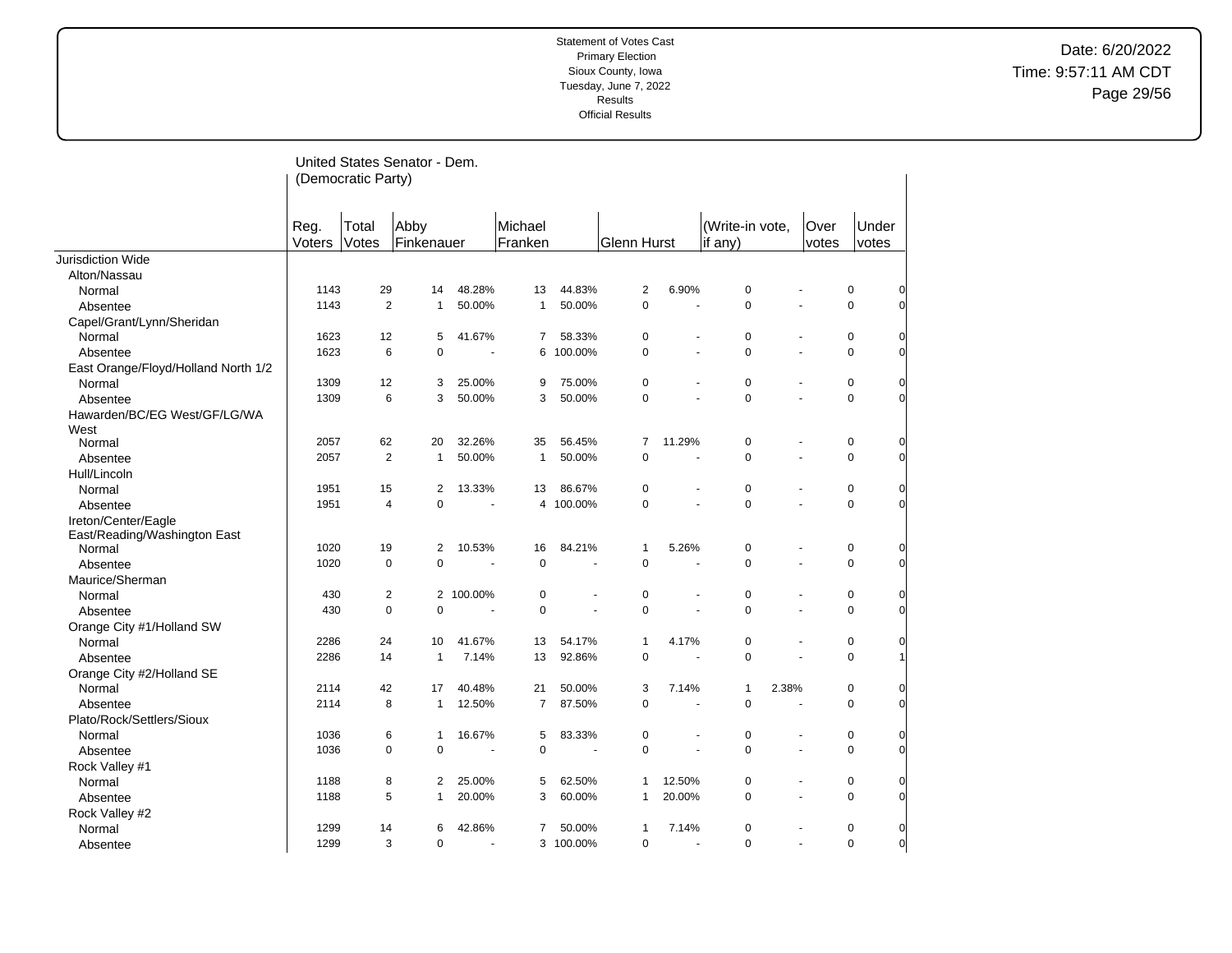Date: 6/20/2022 Time: 9:57:11 AM CDT Page 30/56

|                         | (Democratic Party) |              | United States Senator - Dem. |                       |                |            |             |        |                 |       |                          |             |                |
|-------------------------|--------------------|--------------|------------------------------|-----------------------|----------------|------------|-------------|--------|-----------------|-------|--------------------------|-------------|----------------|
|                         |                    |              |                              |                       |                |            |             |        |                 |       |                          |             |                |
|                         |                    |              |                              |                       |                |            |             |        |                 |       |                          |             |                |
|                         | Reg.               | Total        | Abby                         |                       | Michael        |            |             |        | (Write-in vote, |       | Over                     | Under       |                |
| Sioux Center #1/Welcome | Voters             | Votes        | Finkenauer                   |                       | Franken        |            | Glenn Hurst |        | if any)         |       | votes                    | votes       |                |
|                         | 934                |              | 6<br>2                       | 33.33%                | $\overline{4}$ | 66.67%     | 0           |        | 0               |       |                          | 0           | 0              |
| Normal                  | 934                |              |                              |                       |                | 1 100.00%  |             |        |                 |       |                          |             |                |
| Absentee                |                    | $\mathbf{1}$ | 0                            |                       |                |            | 0           |        | 0               |       |                          | 0           | $\overline{0}$ |
| Sioux Center #2         |                    |              |                              |                       |                |            |             |        |                 |       |                          |             |                |
| Normal                  | 953                | 24           | 3                            | 12.50%                | 21             | 87.50%     | 0           |        | 0               |       |                          | 0           | $\overline{0}$ |
| Absentee                | 953                |              | 5<br>0                       | $\tilde{\phantom{a}}$ | 3              | 60.00%     | 2           | 40.00% | $\mathbf 0$     |       | $\overline{\phantom{a}}$ | 0           | $\overline{0}$ |
| Sioux Center #3         |                    |              |                              |                       |                |            |             |        |                 |       |                          |             |                |
| Normal                  | 1480               | 19           | 3                            | 15.79%                | 16             | 84.21%     | $\mathbf 0$ |        | $\mathbf 0$     |       |                          | 0           | 0              |
| Absentee                | 1480               | 10           | 0                            |                       |                | 10 100.00% | 0           |        | $\mathbf 0$     |       |                          | 0           | $\overline{0}$ |
| Sioux Center #4         |                    |              |                              |                       |                |            |             |        |                 |       |                          |             |                |
| Normal                  | 1972               | 25           | 5                            | 20.00%                | 20             | 80.00%     | $\mathbf 0$ |        | $\mathbf 0$     |       | $\blacksquare$           | 0           | 0              |
| Absentee                | 1972               |              | $\overline{7}$<br>0          | $\blacksquare$        |                | 7 100.00%  | $\mathbf 0$ |        | $\mathbf 0$     |       |                          | $\mathbf 0$ | $\overline{0}$ |
| West Branch             |                    |              |                              |                       |                |            |             |        |                 |       |                          |             |                |
| Normal                  | 436                |              | $\mathbf{1}$<br>0            |                       |                | 1 100.00%  | 0           |        | $\mathbf 0$     |       |                          | 0           | $\overline{0}$ |
| Absentee                | 436                | $\mathbf{1}$ | $\mathbf 0$                  |                       |                | 1 100.00%  | $\mathbf 0$ |        | $\mathbf 0$     |       |                          | 0           | $\overline{0}$ |
| Total                   |                    |              |                              |                       |                |            |             |        |                 |       |                          |             |                |
| Normal                  | 23231              | 320          | 97                           | 30.31%                | 206            | 64.38%     | 16          | 5.00%  | $\mathbf{1}$    | 0.31% |                          | 0           | 0              |
| Absentee                | 23231              | 74           | 8                            | 10.81%                | 63             | 85.14%     | 3           | 4.05%  | 0               |       |                          | 0           |                |
| Total                   | 23231              | 394          | 105                          | 26.65%                | 269            | 68.27%     | 19          | 4.82%  | $\mathbf{1}$    | 0.25% |                          | 0           |                |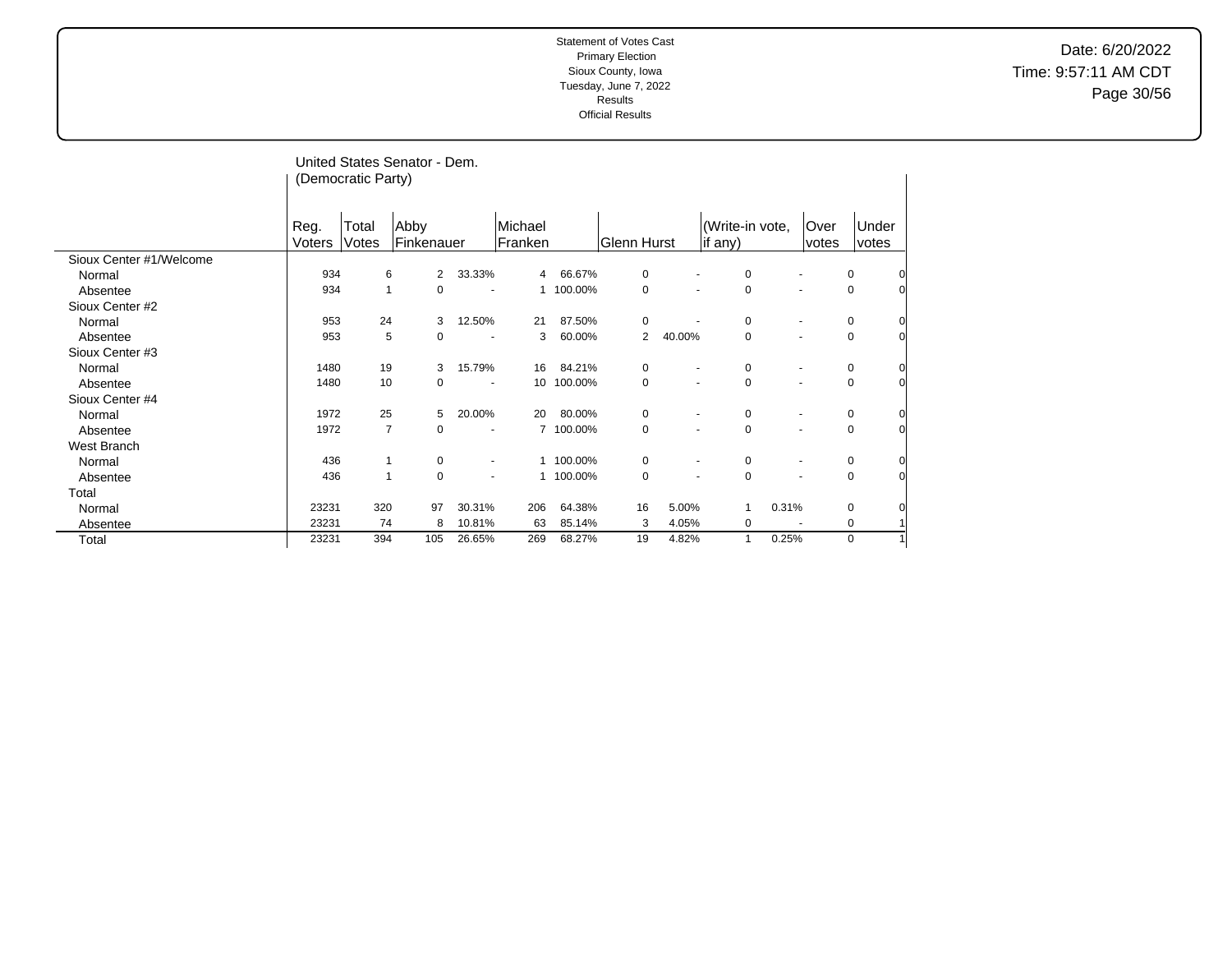Date: 6/20/2022 Time: 9:57:11 AM CDT Page 31/56

|                                        |        | (Democratic Party) |                    |                             | United States Representative District 4 - Dem. |       |                  |                     |
|----------------------------------------|--------|--------------------|--------------------|-----------------------------|------------------------------------------------|-------|------------------|---------------------|
|                                        |        |                    |                    |                             |                                                |       |                  |                     |
|                                        |        |                    |                    |                             |                                                |       |                  |                     |
|                                        | Reg.   | Total              |                    |                             | (Write-in vote,                                | Over  | Under            |                     |
| Jurisdiction Wide                      | Voters | Votes              | <b>Ryan Melton</b> |                             | if any)                                        | votes | votes            |                     |
|                                        |        |                    |                    |                             |                                                |       |                  |                     |
| Alton/Nassau                           | 1143   | 25                 |                    |                             | 0                                              |       |                  |                     |
| Normal                                 |        | $\overline{2}$     |                    | 25 100.00%                  | 0                                              |       | 0<br>$\mathbf 0$ | 4                   |
| Absentee                               | 1143   |                    |                    | 2 100.00%                   |                                                |       |                  | 0                   |
| Capel/Grant/Lynn/Sheridan              |        |                    |                    |                             |                                                |       |                  |                     |
| Normal                                 | 1623   | 10                 |                    | 10 100.00%                  | 0                                              |       | 0                | $\overline{c}$      |
| Absentee                               | 1623   | 3                  |                    | 3 100.00%                   | 0                                              |       | $\mathbf 0$      | 3                   |
| East Orange/Floyd/Holland North 1/2    |        |                    |                    |                             |                                                |       |                  |                     |
| Normal                                 | 1309   | 9                  | 9                  | 100.00%                     | 0                                              |       | 0                | 3                   |
| Absentee                               | 1309   | 5                  |                    | 5 100.00%                   | 0                                              |       | $\mathbf 0$      | $\mathbf{1}$        |
| Hawarden/BC/EG West/GF/LG/WA           |        |                    |                    |                             |                                                |       |                  |                     |
| West                                   | 2057   | 57                 | 56                 | 98.25%                      | 1<br>1.75%                                     |       | 0                |                     |
| Normal                                 |        | $\overline{2}$     |                    | 2 100.00%                   | 0                                              |       | 0                | 5<br>$\overline{0}$ |
| Absentee                               | 2057   |                    |                    |                             |                                                |       |                  |                     |
| Hull/Lincoln                           |        |                    |                    |                             |                                                |       |                  |                     |
| Normal                                 | 1951   | 11                 | 10                 | 90.91%                      | 1<br>9.09%                                     |       | 0                | 4                   |
| Absentee                               | 1951   | 4                  |                    | 4 100.00%                   | 0                                              |       | 0                | 0                   |
| Ireton/Center/Eagle                    |        |                    |                    |                             |                                                |       |                  |                     |
| East/Reading/Washington East<br>Normal | 1020   | 14                 |                    | 14 100.00%                  | 0                                              |       | 0                | 5                   |
|                                        | 1020   | 0                  | 0                  |                             | 0                                              |       | $\pmb{0}$        | 0                   |
| Absentee                               |        |                    |                    |                             |                                                |       |                  |                     |
| Maurice/Sherman                        |        | $\overline{2}$     |                    |                             |                                                |       | 0                |                     |
| Normal                                 | 430    | 0                  | $\mathbf 0$        | 2 100.00%<br>$\blacksquare$ | 0                                              |       | 0                | 0<br>0              |
| Absentee                               | 430    |                    |                    |                             | 0                                              |       |                  |                     |
| Orange City #1/Holland SW              |        |                    |                    |                             |                                                |       |                  |                     |
| Normal                                 | 2286   | 23                 | 22                 | 95.65%                      | 1<br>4.35%                                     |       | 0                | 1                   |
| Absentee                               | 2286   | 12                 |                    | 12 100.00%                  | 0                                              |       | 0                | 3                   |
| Orange City #2/Holland SE              |        |                    |                    |                             |                                                |       |                  |                     |
| Normal                                 | 2114   | 38                 |                    | 38 100.00%                  | 0                                              |       | 0                | 4                   |
| Absentee                               | 2114   | 6                  |                    | 6 100.00%                   | 0                                              |       | 0                | $\overline{c}$      |
| Plato/Rock/Settlers/Sioux              |        |                    |                    |                             |                                                |       |                  |                     |
| Normal                                 | 1036   | 5                  | 5                  | 100.00%                     | 0                                              |       | 0                | 1                   |
| Absentee                               | 1036   | 0                  | 0                  |                             | 0                                              |       | $\pmb{0}$        | 0                   |
| Rock Valley #1                         |        |                    |                    |                             |                                                |       |                  |                     |
| Normal                                 | 1188   | 8                  | 8                  | 100.00%                     | 0                                              |       | 0                | 0                   |
| Absentee                               | 1188   | 4                  |                    | 4 100.00%                   | 0                                              |       | 0                | 1                   |
| Rock Valley #2                         |        |                    |                    |                             |                                                |       |                  |                     |
| Normal                                 | 1299   | 11                 |                    | 11 100.00%                  | 0                                              |       | 0                | 3                   |
| Absentee                               | 1299   | 3                  |                    | 3 100.00%                   | 0                                              |       | 0                | $\mathbf 0$         |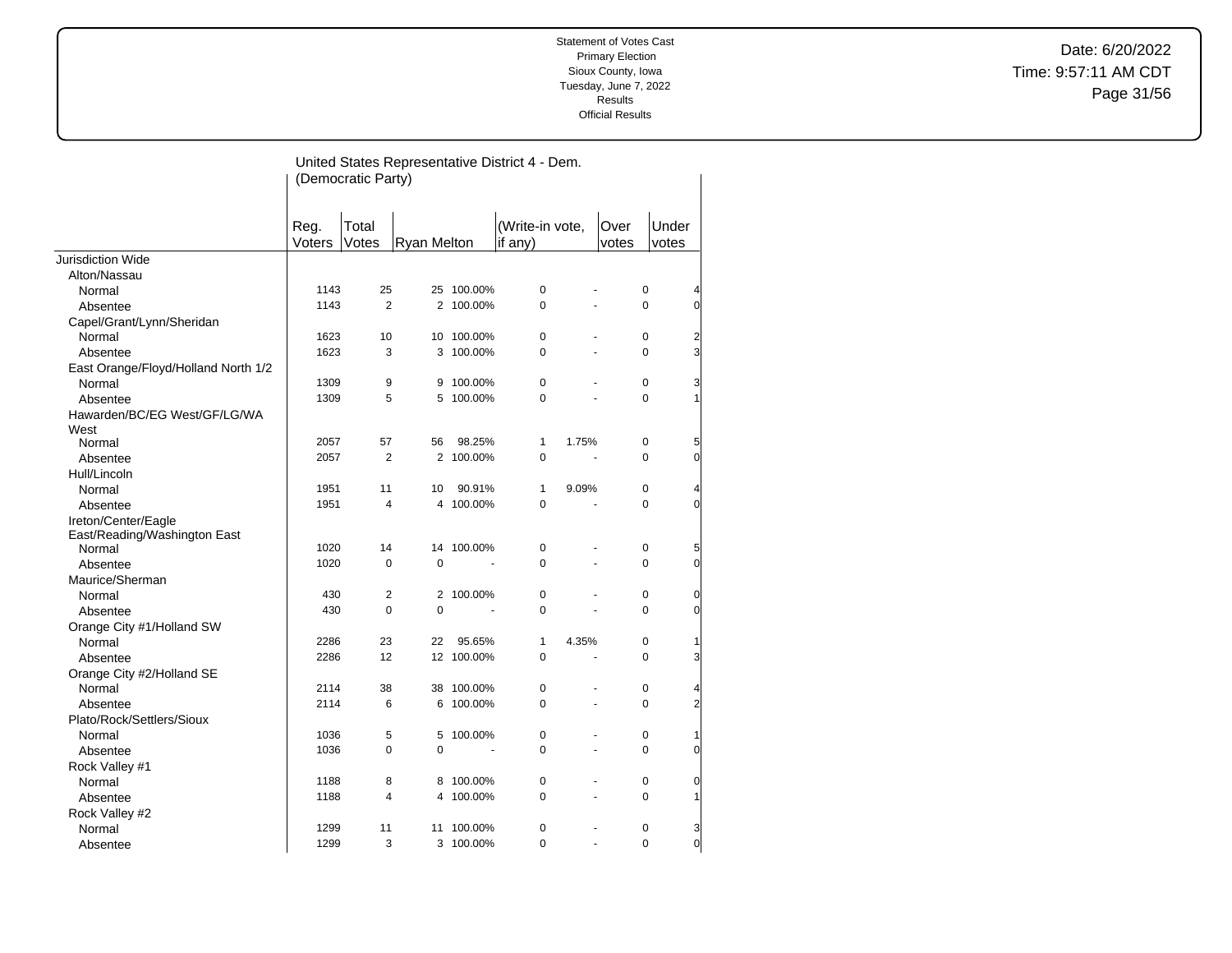Date: 6/20/2022 Time: 9:57:11 AM CDT Page 32/56

|                         |                |                    |                    |            | United States Representative District 4 - Dem. |                |   |                |
|-------------------------|----------------|--------------------|--------------------|------------|------------------------------------------------|----------------|---|----------------|
|                         |                | (Democratic Party) |                    |            |                                                |                |   |                |
|                         |                |                    |                    |            |                                                |                |   |                |
|                         | Reg.<br>Voters | Total<br>Votes     | <b>Ryan Melton</b> |            | (Write-in vote,<br>if any)                     | ∣Over<br>votes |   | Under<br>votes |
| Sioux Center #1/Welcome |                |                    |                    |            |                                                |                |   |                |
| Normal                  | 934            | 5                  | 5                  | 100.00%    | 0                                              |                | 0 | $\mathbf{1}$   |
| Absentee                | 934            | 1                  | 1                  | 100.00%    | 0                                              |                | 0 | 0              |
| Sioux Center #2         |                |                    |                    |            |                                                |                |   |                |
| Normal                  | 953            | 20                 | 20                 | 100.00%    | 0                                              |                | 0 | $\overline{4}$ |
| Absentee                | 953            | 4                  | 4                  | 100.00%    | 0                                              |                | 0 | $\mathbf{1}$   |
| Sioux Center #3         |                |                    |                    |            |                                                |                |   |                |
| Normal                  | 1480           | 16                 | 16                 | 100.00%    | 0                                              |                | 0 | 3              |
| Absentee                | 1480           | 8                  | 8                  | 100.00%    | 0                                              |                | 0 | $\overline{2}$ |
| Sioux Center #4         |                |                    |                    |            |                                                |                |   |                |
| Normal                  | 1972           | 23                 |                    | 23 100.00% | $\Omega$                                       |                | 0 | $\overline{c}$ |
| Absentee                | 1972           | $\overline{7}$     |                    | 7 100.00%  | 0                                              |                | 0 | O              |
| West Branch             |                |                    |                    |            |                                                |                |   |                |
| Normal                  | 436            | 1                  | 1                  | 100.00%    | 0                                              |                | 0 | 0              |
| Absentee                | 436            | 1                  | 1                  | 100.00%    | 0                                              |                | 0 | 0              |
| Total                   |                |                    |                    |            |                                                |                |   |                |
| Normal                  | 23231          | 278                | 275                | 98.92%     | 3                                              | 1.08%          | 0 | 42             |
| Absentee                | 23231          | 62                 | 62                 | 100.00%    | 0                                              |                | 0 | 13             |
| Total                   | 23231          | 340                | 337                | 99.12%     | 3                                              | 0.88%          | 0 | 55             |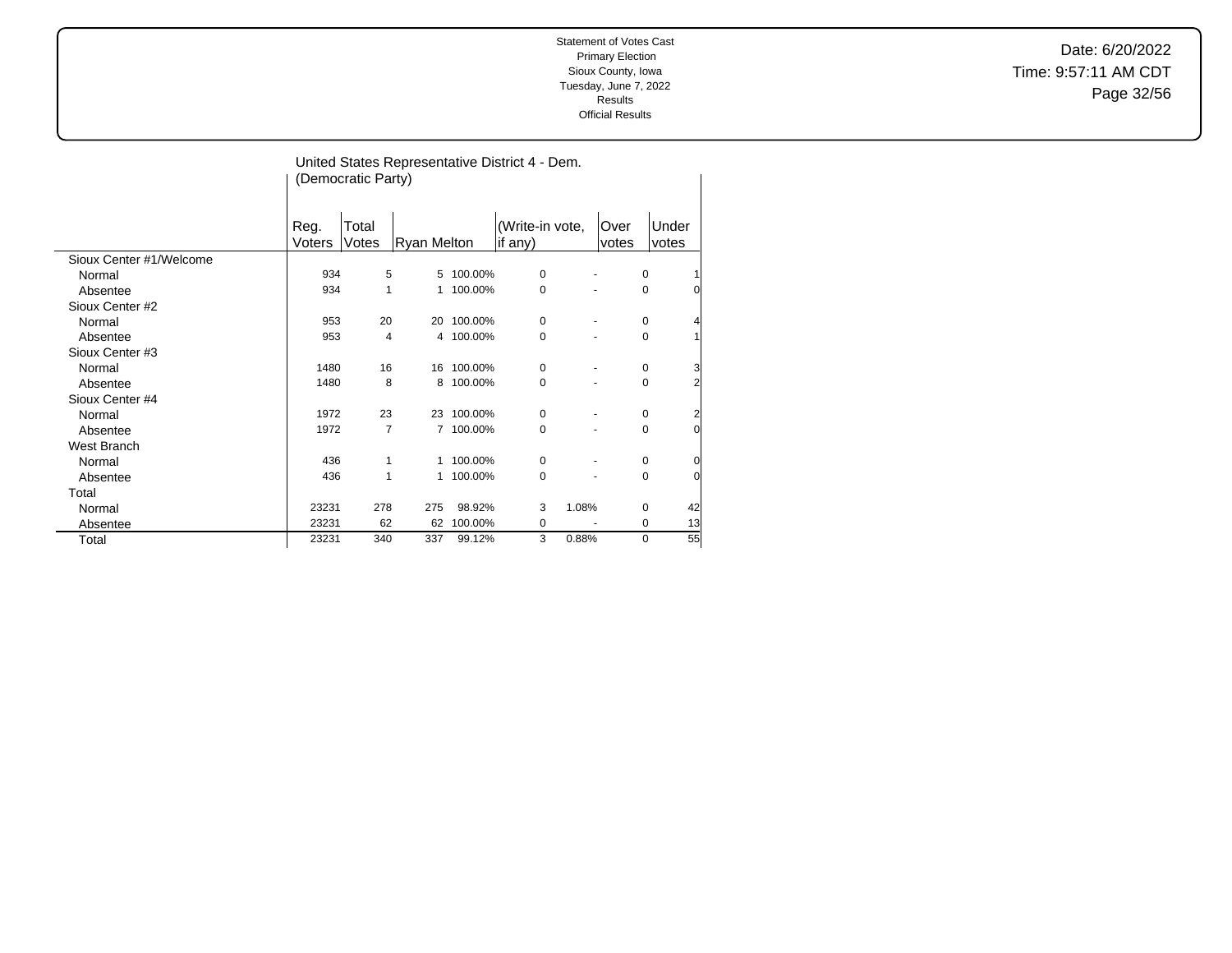Date: 6/20/2022 Time: 9:57:11 AM CDT Page 33/56

|                                     |        | Governor - Dem.    |               |            |                 |                |                              |
|-------------------------------------|--------|--------------------|---------------|------------|-----------------|----------------|------------------------------|
|                                     |        | (Democratic Party) |               |            |                 |                |                              |
|                                     |        |                    |               |            |                 |                |                              |
|                                     |        |                    |               |            |                 |                |                              |
|                                     | Reg.   | Total              |               |            | (Write-in vote, | Over           | Under                        |
|                                     | Voters | Votes              | Deidre DeJear |            | if $any)$       | votes          | votes                        |
| Jurisdiction Wide                   |        |                    |               |            |                 |                |                              |
| Alton/Nassau                        |        |                    |               |            |                 |                |                              |
| Normal                              | 1143   | 23                 |               | 23 100.00% | 0               |                | 0<br>6                       |
| Absentee                            | 1143   | $\overline{2}$     |               | 2 100.00%  | 0               | L.             | $\overline{0}$<br>0          |
| Capel/Grant/Lynn/Sheridan           |        |                    |               |            |                 |                |                              |
| Normal                              | 1623   | 9                  | 9             | 100.00%    | $\mathbf 0$     |                | 0<br>3                       |
| Absentee                            | 1623   | 3                  | 3             | 100.00%    | $\Omega$        | L.             | 3<br>$\Omega$                |
| East Orange/Floyd/Holland North 1/2 |        |                    |               |            |                 |                |                              |
| Normal                              | 1309   | 10                 |               | 10 100.00% | 0               |                | 0<br>$\overline{\mathbf{c}}$ |
| Absentee                            | 1309   | 5                  |               | 5 100.00%  | 0               |                | 0<br>1                       |
| Hawarden/BC/EG West/GF/LG/WA        |        |                    |               |            |                 |                |                              |
| West                                |        |                    |               |            |                 |                |                              |
| Normal                              | 2057   | 58                 |               | 58 100.00% | 0               | ä,             | 0<br>4                       |
| Absentee                            | 2057   | $\overline{2}$     |               | 2 100.00%  | $\Omega$        |                | $\overline{0}$<br>$\Omega$   |
| Hull/Lincoln                        |        |                    |               |            |                 |                |                              |
| Normal                              | 1951   | 13                 |               | 13 100.00% | $\mathbf 0$     |                | 0<br>2                       |
| Absentee                            | 1951   | 4                  | 4             | 100.00%    | $\mathbf 0$     | $\overline{a}$ | $\mathbf{0}$<br>0            |
| Ireton/Center/Eagle                 |        |                    |               |            |                 |                |                              |
| East/Reading/Washington East        |        |                    |               |            |                 |                |                              |
| Normal                              | 1020   | 16                 |               | 16 100.00% | $\mathbf 0$     |                | 0<br>3                       |
| Absentee                            | 1020   | $\mathbf 0$        | 0             |            | 0               |                | $\overline{0}$<br>0          |
| Maurice/Sherman                     |        |                    |               |            |                 |                |                              |
| Normal                              | 430    | $\overline{2}$     |               | 2 100.00%  | $\mathbf 0$     |                | 0<br>$\mathbf 0$             |
| Absentee                            | 430    | $\Omega$           | $\Omega$      |            | $\Omega$        |                | $\overline{O}$<br>$\Omega$   |
| Orange City #1/Holland SW           |        |                    |               |            |                 |                |                              |
| Normal                              | 2286   | 23                 |               | 23 100.00% | 0               | ٠              | 0<br>1                       |
| Absentee                            | 2286   | 13                 | 13            | 100.00%    | $\Omega$        |                | $\overline{c}$<br>0          |
| Orange City #2/Holland SE           |        |                    |               |            |                 |                |                              |
| Normal                              | 2114   | 40                 |               | 40 100.00% | $\mathbf 0$     | ä,             | 0                            |
| Absentee                            | 2114   | 6                  | 6             | 100.00%    | $\Omega$        |                | $\frac{2}{2}$<br>$\Omega$    |
| Plato/Rock/Settlers/Sioux           |        |                    |               |            |                 |                |                              |
| Normal                              | 1036   | 5                  | 5             | 100.00%    | $\pmb{0}$       |                | 0<br>1                       |
| Absentee                            | 1036   | $\mathbf 0$        | 0             |            | 0               | ä,             | O<br>0                       |
| Rock Valley #1                      |        |                    |               |            |                 |                |                              |
| Normal                              | 1188   | 8                  | 8             | 100.00%    | $\pmb{0}$       | ÷,             | $\overline{0}$<br>0          |
| Absentee                            | 1188   | 4                  | 4             | 100.00%    | 0               | L.             | 0<br>1                       |
| Rock Valley #2                      |        |                    |               |            |                 |                |                              |
| Normal                              | 1299   | 11                 | 11            | 100.00%    | $\mathbf 0$     |                | 0<br>3                       |
| Absentee                            | 1299   | 3                  |               | 3 100.00%  | $\Omega$        | ä,             | $\overline{0}$<br>$\Omega$   |
|                                     |        |                    |               |            |                 |                |                              |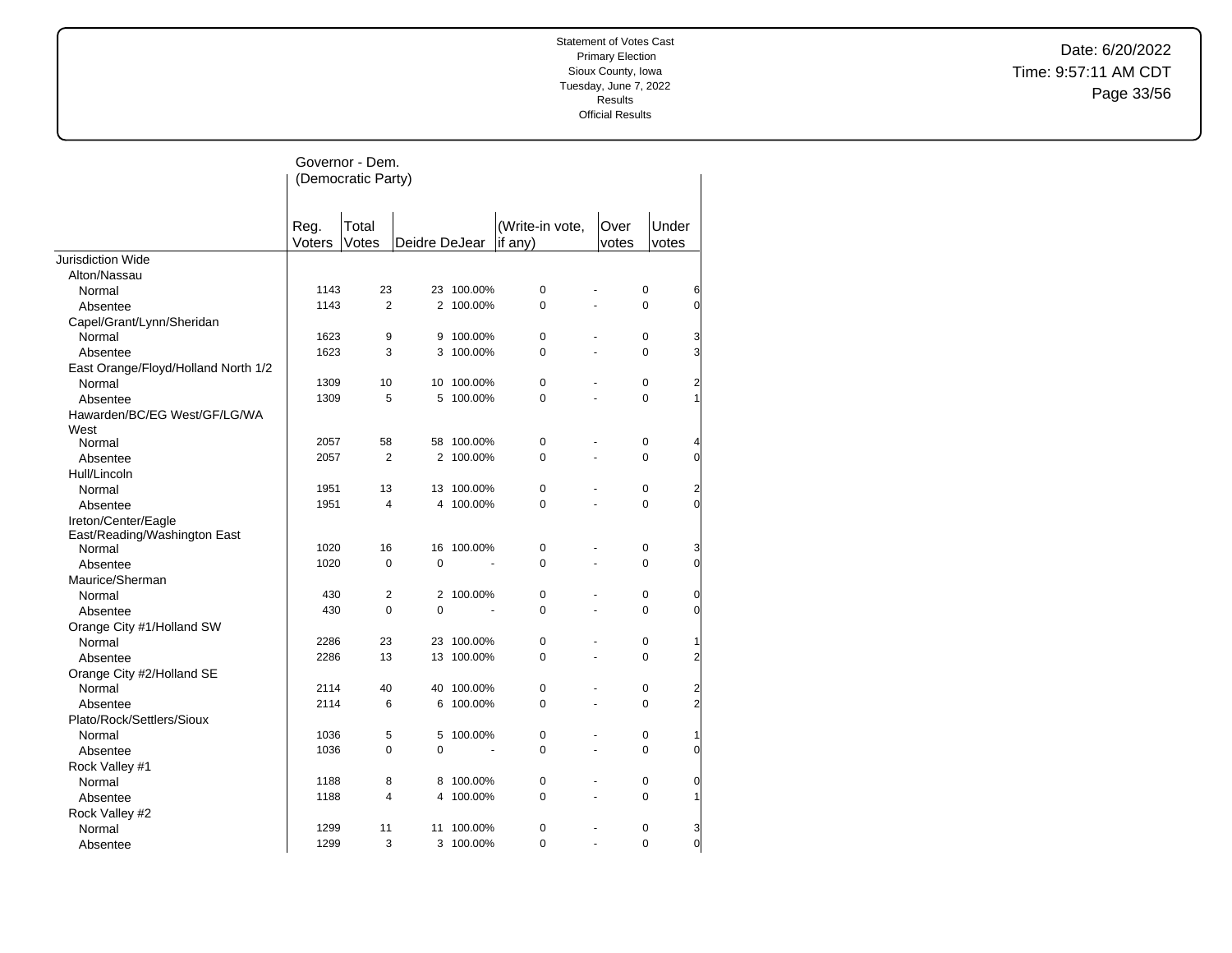Date: 6/20/2022 Time: 9:57:11 AM CDT Page 34/56

|                         |                | Governor - Dem.<br>(Democratic Party) |                |            |                            |       |               |                               |
|-------------------------|----------------|---------------------------------------|----------------|------------|----------------------------|-------|---------------|-------------------------------|
|                         | Reg.<br>Voters | Total<br>Votes                        | Deidre DeJear  |            | (Write-in vote,<br>if any) |       | Over<br>votes | Under<br>votes                |
| Sioux Center #1/Welcome |                |                                       |                |            |                            |       |               |                               |
| Normal                  | 934            | 5                                     |                | 5 100.00%  | 0                          |       |               | $\mathbf 0$                   |
| Absentee                | 934            | 1                                     | 1              | 100.00%    | 0                          |       |               | $\Omega$<br>$\Omega$          |
| Sioux Center #2         |                |                                       |                |            |                            |       |               |                               |
| Normal                  | 953            | 22                                    | 21             | 95.45%     | 1                          | 4.55% |               | $\mathbf 0$<br>$\overline{2}$ |
| Absentee                | 953            | 4                                     |                | 4 100.00%  | 0                          |       |               | $\Omega$                      |
| Sioux Center #3         |                |                                       |                |            |                            |       |               |                               |
| Normal                  | 1480           | 16                                    |                | 16 100.00% | 0                          |       |               | 3<br>$\mathbf 0$              |
| Absentee                | 1480           | 9                                     | 9              | 100.00%    | 0                          |       |               | 0                             |
| Sioux Center #4         |                |                                       |                |            |                            |       |               |                               |
| Normal                  | 1972           | 24                                    |                | 24 100.00% | 0                          |       |               | $\mathbf 0$                   |
| Absentee                | 1972           | $\overline{7}$                        | $\overline{7}$ | 100.00%    | 0                          |       |               | $\mathbf 0$<br>$\overline{0}$ |
| West Branch             |                |                                       |                |            |                            |       |               |                               |
| Normal                  | 436            | 1                                     | 1              | 100.00%    | 0                          |       |               | $\mathbf 0$<br>0              |
| Absentee                | 436            | 1                                     | $\mathbf{1}$   | 100.00%    | 0                          |       |               | $\mathbf 0$<br>$\overline{0}$ |
| Total                   |                |                                       |                |            |                            |       |               |                               |
| Normal                  | 23231          | 286                                   | 285            | 99.65%     | 1                          | 0.35% |               | 34<br>$\mathbf 0$             |
| Absentee                | 23231          | 64                                    | 64             | 100.00%    | 0                          |       |               | 11<br>$\mathbf 0$             |
| Total                   | 23231          | 350                                   | 349            | 99.71%     | 1                          | 0.29% |               | 45<br>$\Omega$                |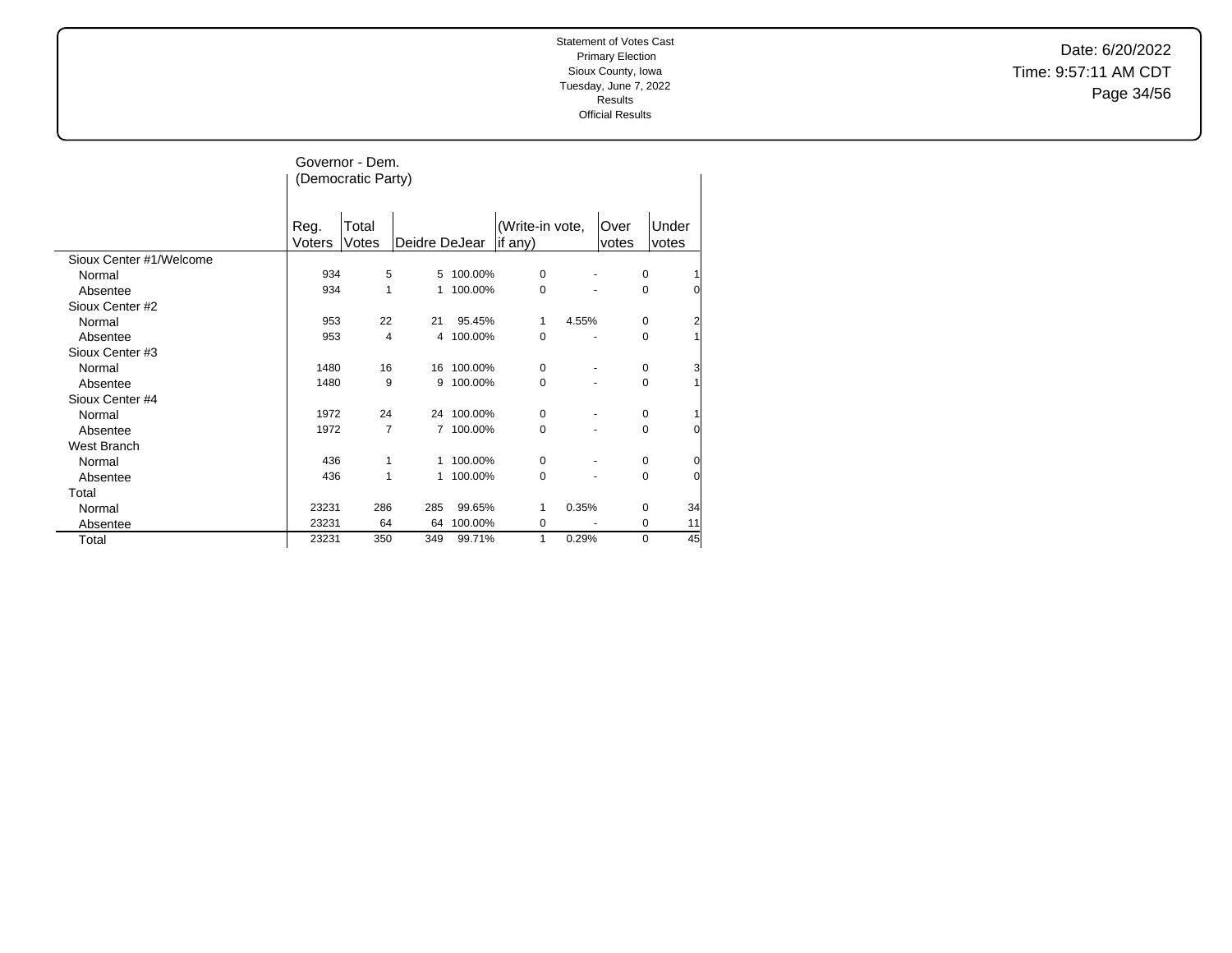Date: 6/20/2022 Time: 9:57:11 AM CDT Page 35/56

|                                      |                | (Democratic Party) | Secretary of State - Dem. |            |                     |        |                            |       |               |             |                |
|--------------------------------------|----------------|--------------------|---------------------------|------------|---------------------|--------|----------------------------|-------|---------------|-------------|----------------|
|                                      | Reg.<br>Voters | Total<br>Votes     | <b>Joel Miller</b>        |            | Eric Van<br>Lancker |        | (Write-in vote,<br>if any) |       | Over<br>votes | votes       | Under          |
| <b>Jurisdiction Wide</b>             |                |                    |                           |            |                     |        |                            |       |               |             |                |
| Alton/Nassau                         |                |                    |                           |            |                     |        |                            |       |               |             |                |
| Normal                               | 1143           | 28                 | 18                        | 64.29%     | 10                  | 35.71% | 0                          |       |               | $\pmb{0}$   |                |
| Absentee                             | 1143           | 2                  |                           | 2 100.00%  | $\pmb{0}$           | ÷.     | 0                          | ÷.    |               | $\mathbf 0$ | $\overline{0}$ |
| Capel/Grant/Lynn/Sheridan            |                |                    |                           |            |                     |        |                            |       |               |             |                |
| Normal                               | 1623           | 11                 | 7                         | 63.64%     | 4                   | 36.36% | 0                          |       |               | $\mathbf 0$ |                |
| Absentee                             | 1623           | 5                  | 3                         | 60.00%     | $\overline{2}$      | 40.00% | $\Omega$                   |       |               | $\Omega$    |                |
| East Orange/Floyd/Holland North 1/2  |                |                    |                           |            |                     |        |                            |       |               |             |                |
| Normal                               | 1309           | 10                 | 9                         | 90.00%     | $\mathbf{1}$        | 10.00% | 0                          |       |               | 0           | $\overline{c}$ |
| Absentee                             | 1309           | 6                  | 3                         | 50.00%     | 3                   | 50.00% | 0                          |       |               | $\Omega$    | $\overline{0}$ |
| Hawarden/BC/EG West/GF/LG/WA<br>West |                |                    |                           |            |                     |        |                            |       |               |             |                |
| Normal                               | 2057           | 57                 | 34                        | 59.65%     | 22                  | 38.60% | 1                          | 1.75% |               | 0           | 5              |
| Absentee                             | 2057           | $\overline{2}$     | $\mathbf{1}$              | 50.00%     | $\mathbf{1}$        | 50.00% | 0                          |       |               | $\Omega$    | $\overline{0}$ |
| Hull/Lincoln                         |                |                    |                           |            |                     |        |                            |       |               |             |                |
| Normal                               | 1951           | 10                 |                           | 10 100.00% | $\pmb{0}$           |        | 0                          |       |               | $\mathbf 0$ | 5              |
| Absentee                             | 1951           | 4                  | 3                         | 75.00%     | $\mathbf{1}$        | 25.00% | $\overline{0}$             |       |               | $\mathbf 0$ | $\overline{0}$ |
| Ireton/Center/Eagle                  |                |                    |                           |            |                     |        |                            |       |               |             |                |
| East/Reading/Washington East         |                |                    |                           |            |                     |        |                            |       |               |             |                |
| Normal                               | 1020           | 18                 | 16                        | 88.89%     | 2                   | 11.11% | 0                          |       |               | $\mathbf 0$ |                |
| Absentee                             | 1020           | 0                  | $\mathbf 0$               |            | $\mathbf 0$         |        | $\overline{0}$             |       |               | $\Omega$    | $\Omega$       |
| Maurice/Sherman                      |                |                    |                           |            |                     |        |                            |       |               |             |                |
| Normal                               | 430            | 2                  | $\mathbf{1}$              | 50.00%     | 1                   | 50.00% | 0                          |       |               | 0           | 0              |
| Absentee                             | 430            | $\Omega$           | $\Omega$                  |            | 0                   |        | $\Omega$                   |       |               | $\Omega$    | $\Omega$       |
| Orange City #1/Holland SW            |                |                    |                           |            |                     |        |                            |       |               |             |                |
| Normal                               | 2286           | 22                 | 11                        | 50.00%     | 11                  | 50.00% | 0                          |       |               | $\mathbf 0$ | $\overline{a}$ |
| Absentee                             | 2286           | 12                 | 5                         | 41.67%     | $\overline{7}$      | 58.33% | 0                          |       |               | $\mathbf 0$ | 3              |
| Orange City #2/Holland SE            |                |                    |                           |            |                     |        |                            |       |               |             |                |
| Normal                               | 2114           | 38                 | 19                        | 50.00%     | 19                  | 50.00% | 0                          |       |               | 0           | 4              |
| Absentee                             | 2114           | 5                  | 2                         | 40.00%     | 3                   | 60.00% | $\Omega$                   |       |               | $\Omega$    | 3              |
| Plato/Rock/Settlers/Sioux            |                |                    |                           |            |                     |        |                            |       |               |             |                |
| Normal                               | 1036           | 5                  | 5                         | 100.00%    | $\pmb{0}$           |        | 0                          |       |               | 0           | 11             |
| Absentee                             | 1036           | 0                  | $\mathbf 0$               |            | $\mathbf 0$         | ÷,     | 0                          |       |               | $\mathbf 0$ | $\overline{0}$ |
| Rock Valley #1                       |                |                    |                           |            |                     |        |                            |       |               |             |                |
| Normal                               | 1188           | 7                  | 4                         | 57.14%     | 3                   | 42.86% | 0                          |       |               | $\mathbf 0$ |                |
| Absentee                             | 1188           | 5                  | $\mathbf{1}$              | 20.00%     | 4                   | 80.00% | 0                          |       |               | $\mathbf 0$ | $\overline{0}$ |
| Rock Valley #2                       |                |                    |                           |            |                     |        |                            |       |               |             |                |
| Normal                               | 1299           | 11                 | 7                         | 63.64%     | 4                   | 36.36% | 0                          |       |               | 0           | 3              |
| Absentee                             | 1299           | 3                  |                           | 3 100.00%  | $\mathbf 0$         | L.     | $\Omega$                   |       |               | $\Omega$    | $\mathbf 0$    |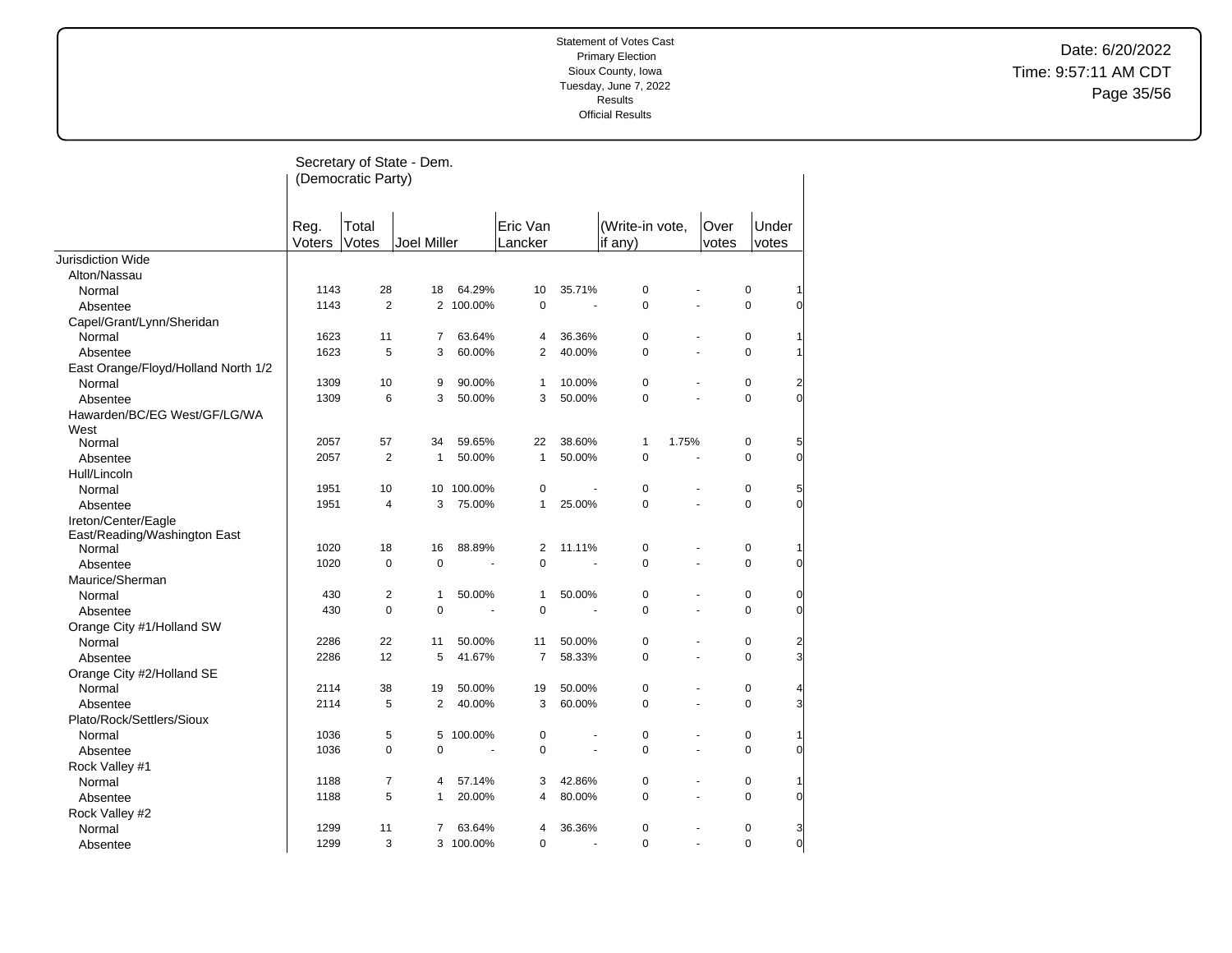Date: 6/20/2022 Time: 9:57:11 AM CDT Page 36/56

|                         |                       | (Democratic Party) | Secretary of State - Dem. |           |                     |        |                            |               |             |                |
|-------------------------|-----------------------|--------------------|---------------------------|-----------|---------------------|--------|----------------------------|---------------|-------------|----------------|
|                         | Reg.<br><b>Voters</b> | Total<br>Votes     | Joel Miller               |           | Eric Van<br>Lancker |        | (Write-in vote,<br>if any) | Over<br>votes |             | Under<br>votes |
| Sioux Center #1/Welcome |                       |                    |                           |           |                     |        |                            |               |             |                |
| Normal                  | 934                   | 5                  | 4                         | 80.00%    | 1                   | 20.00% | 0                          |               | 0           |                |
| Absentee                | 934                   | 1                  | 1                         | 100.00%   | $\mathbf 0$         |        | 0                          |               | 0           |                |
| Sioux Center #2         |                       |                    |                           |           |                     |        |                            |               |             |                |
| Normal                  | 953                   | 19                 | 9                         | 47.37%    | 10                  | 52.63% | 0                          |               | 0           | 5              |
| Absentee                | 953                   | 4                  | 2                         | 50.00%    | 2                   | 50.00% | 0                          |               | 0           |                |
| Sioux Center #3         |                       |                    |                           |           |                     |        |                            |               |             |                |
| Normal                  | 1480                  | 17                 | 14                        | 82.35%    | 3                   | 17.65% | 0                          |               | 0           | 2              |
| Absentee                | 1480                  | 7                  | 2                         | 28.57%    | 5                   | 71.43% | 0                          |               | 0           | 3              |
| Sioux Center #4         |                       |                    |                           |           |                     |        |                            |               |             |                |
| Normal                  | 1972                  | 23                 | 14                        | 60.87%    | 9                   | 39.13% | 0                          |               | 0           | 2              |
| Absentee                | 1972                  | 7                  | 2                         | 28.57%    | 5                   | 71.43% | $\mathbf 0$                |               | 0           | $\overline{0}$ |
| West Branch             |                       |                    |                           |           |                     |        |                            |               |             |                |
| Normal                  | 436                   | 1                  |                           | 1 100.00% | $\mathbf 0$         |        | $\pmb{0}$                  |               | 0           | 0              |
| Absentee                | 436                   | 1                  |                           | 1 100.00% | $\mathbf 0$         | ٠      | $\mathbf 0$                |               | $\mathbf 0$ | $\Omega$       |
| Total                   |                       |                    |                           |           |                     |        |                            |               |             |                |
| Normal                  | 23231                 | 284                | 183                       | 64.44%    | 100                 | 35.21% | 0.35%<br>1                 |               | 0           | 36             |
| Absentee                | 23231                 | 64                 | 31                        | 48.44%    | 33                  | 51.56% | 0                          |               | 0           | 11             |
| Total                   | 23231                 | 348                | 214                       | 61.49%    | 133                 | 38.22% | $\mathbf{1}$<br>0.29%      |               | 0           | 47             |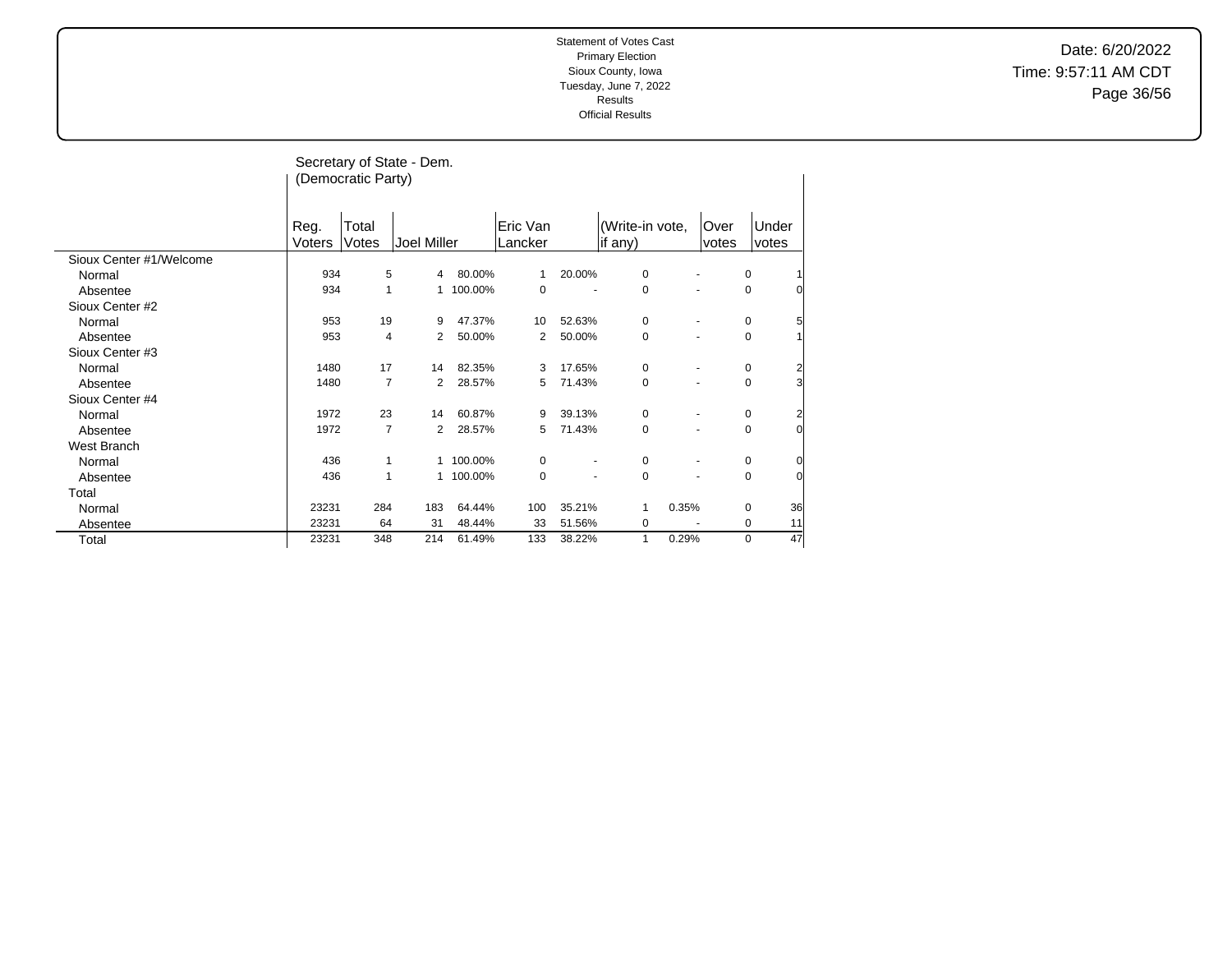Date: 6/20/2022 Time: 9:57:11 AM CDT Page 37/56

|                                        |                | Auditor of State - Dem. |                |            |                 |                |             |                     |
|----------------------------------------|----------------|-------------------------|----------------|------------|-----------------|----------------|-------------|---------------------|
|                                        |                | (Democratic Party)      |                |            |                 |                |             |                     |
|                                        |                |                         |                |            |                 |                |             |                     |
|                                        |                | Total                   |                |            | (Write-in vote, |                | Under       |                     |
|                                        | Reg.<br>Voters | Votes                   | Rob Sand       |            | if any)         | Over<br>votes  | votes       |                     |
| Jurisdiction Wide                      |                |                         |                |            |                 |                |             |                     |
| Alton/Nassau                           |                |                         |                |            |                 |                |             |                     |
| Normal                                 | 1143           | 25                      |                | 25 100.00% | $\pmb{0}$       |                | $\pmb{0}$   | 4                   |
| Absentee                               | 1143           | $\overline{2}$          |                | 2 100.00%  | 0               |                | $\Omega$    | $\overline{0}$      |
| Capel/Grant/Lynn/Sheridan              |                |                         |                |            |                 |                |             |                     |
| Normal                                 | 1623           | 9                       | 9              | 100.00%    | $\mathbf 0$     |                | $\mathbf 0$ | 3                   |
| Absentee                               | 1623           | 4                       | 4              | 100.00%    | 0               |                | $\Omega$    | $\overline{2}$      |
| East Orange/Floyd/Holland North 1/2    |                |                         |                |            |                 |                |             |                     |
| Normal                                 | 1309           | 10                      |                | 10 100.00% | 0               |                | $\mathbf 0$ | $\overline{c}$      |
| Absentee                               | 1309           | 5                       |                | 5 100.00%  | 0               |                | $\Omega$    | 1                   |
| Hawarden/BC/EG West/GF/LG/WA           |                |                         |                |            |                 |                |             |                     |
| West                                   |                | 57                      |                |            | $\pmb{0}$       |                | $\pmb{0}$   |                     |
| Normal                                 | 2057           | $\overline{2}$          | 57             | 100.00%    | 0               | ÷.             | 0           | 5<br>$\overline{0}$ |
| Absentee                               | 2057           |                         |                | 2 100.00%  |                 |                |             |                     |
| Hull/Lincoln                           |                | 11                      |                |            |                 |                | $\mathbf 0$ |                     |
| Normal                                 | 1951           | $\overline{4}$          | 11             | 100.00%    | 0               |                | $\Omega$    | 4<br>$\overline{0}$ |
| Absentee                               | 1951           |                         |                | 4 100.00%  | 0               |                |             |                     |
| Ireton/Center/Eagle                    |                |                         |                |            |                 |                |             |                     |
| East/Reading/Washington East<br>Normal | 1020           | 16                      | 16             | 100.00%    | 0               |                | $\pmb{0}$   | 3                   |
| Absentee                               | 1020           | $\mathbf 0$             | $\overline{0}$ |            | 0               | $\overline{a}$ | $\Omega$    | $\overline{0}$      |
| Maurice/Sherman                        |                |                         |                |            |                 |                |             |                     |
| Normal                                 | 430            | $\overline{2}$          |                | 2 100.00%  | 0               |                | $\mathbf 0$ | 0                   |
| Absentee                               | 430            | $\mathbf 0$             | 0              |            | 0               | ÷.             | $\Omega$    | $\overline{0}$      |
| Orange City #1/Holland SW              |                |                         |                |            |                 |                |             |                     |
| Normal                                 | 2286           | 22                      |                | 22 100.00% | 0               |                | $\mathbf 0$ | $\overline{2}$      |
| Absentee                               | 2286           | 12                      |                | 12 100.00% | 0               | $\overline{a}$ | $\Omega$    | $\overline{3}$      |
| Orange City #2/Holland SE              |                |                         |                |            |                 |                |             |                     |
| Normal                                 | 2114           | 40                      | 40             | 100.00%    | $\mathbf 0$     |                | $\mathbf 0$ | $\overline{2}$      |
| Absentee                               | 2114           | 6                       | 6              | 100.00%    | 0               |                | $\Omega$    | $\overline{2}$      |
| Plato/Rock/Settlers/Sioux              |                |                         |                |            |                 |                |             |                     |
| Normal                                 | 1036           | 5                       | 5              | 100.00%    | $\pmb{0}$       |                | 0           | 1                   |
| Absentee                               | 1036           | $\pmb{0}$               | 0              |            | 0               | L.             | $\mathbf 0$ | $\overline{0}$      |
| Rock Valley #1                         |                |                         |                |            |                 |                |             |                     |
| Normal                                 | 1188           | $\overline{7}$          |                | 7 100.00%  | 0               |                | $\mathbf 0$ | 1                   |
| Absentee                               | 1188           | 4                       | 4              | 100.00%    | 0               |                | $\Omega$    | 1                   |
| Rock Valley #2                         |                |                         |                |            |                 |                |             |                     |
| Normal                                 | 1299           | 11                      | 11             | 100.00%    | 0               |                | $\mathbf 0$ | 3                   |
| Absentee                               | 1299           | 3                       |                | 3 100.00%  | $\overline{0}$  |                | $\Omega$    | $\overline{0}$      |
|                                        |                |                         |                |            |                 |                |             |                     |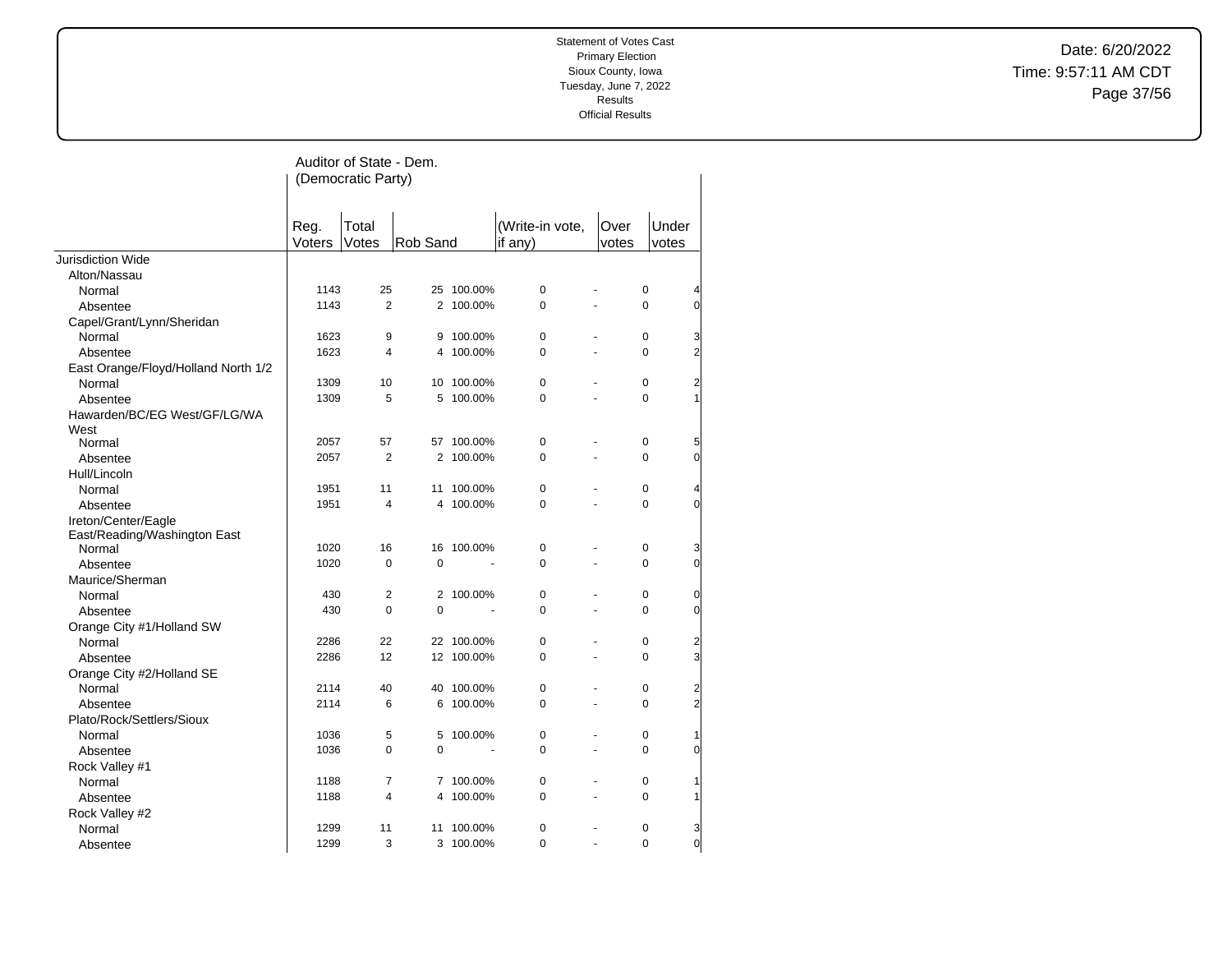Date: 6/20/2022 Time: 9:57:11 AM CDT Page 38/56

|                         | Auditor of State - Dem.<br>(Democratic Party) |                |                |            |                            |               |                     |  |  |
|-------------------------|-----------------------------------------------|----------------|----------------|------------|----------------------------|---------------|---------------------|--|--|
|                         | Reg.<br>Voters                                | Total<br>Votes | Rob Sand       |            | (Write-in vote,<br>if any) | Over<br>votes | Under<br>votes      |  |  |
| Sioux Center #1/Welcome |                                               |                |                |            |                            |               |                     |  |  |
| Normal                  | 934                                           | 5              |                | 5 100.00%  | $\mathbf 0$                |               | 0                   |  |  |
| Absentee                | 934                                           | 1              | 1              | 100.00%    | 0                          |               | 0<br>$\Omega$       |  |  |
| Sioux Center #2         |                                               |                |                |            |                            |               |                     |  |  |
| Normal                  | 953                                           | 21             |                | 21 100.00% | 0                          |               | 3<br>0              |  |  |
| Absentee                | 953                                           | 4              |                | 4 100.00%  | 0                          |               | 0                   |  |  |
| Sioux Center #3         |                                               |                |                |            |                            |               |                     |  |  |
| Normal                  | 1480                                          | 15             |                | 15 100.00% | 0                          |               | 0                   |  |  |
| Absentee                | 1480                                          | 6              | 6              | 100.00%    | 0                          |               | 0                   |  |  |
| Sioux Center #4         |                                               |                |                |            |                            |               |                     |  |  |
| Normal                  | 1972                                          | 23             |                | 23 100.00% | 0                          |               | 0<br>$\overline{c}$ |  |  |
| Absentee                | 1972                                          | $\overline{7}$ | $\overline{7}$ | 100.00%    | 0                          |               | 0<br>$\overline{0}$ |  |  |
| West Branch             |                                               |                |                |            |                            |               |                     |  |  |
| Normal                  | 436                                           | 1              | 1              | 100.00%    | 0                          |               | 0<br>0              |  |  |
| Absentee                | 436                                           | 1              |                | 1 100.00%  | 0                          |               | 0<br>$\overline{0}$ |  |  |
| Total                   |                                               |                |                |            |                            |               |                     |  |  |
| Normal                  | 23231                                         | 280            | 280            | 100.00%    | 0                          |               | $\mathbf 0$<br>40   |  |  |
| Absentee                | 23231                                         | 61             | 61             | 100.00%    | $\mathbf 0$                |               | $\mathbf 0$<br>14   |  |  |
| Total                   | 23231                                         | 341            | 341            | 100.00%    | $\Omega$                   | ٠             | 54<br>0             |  |  |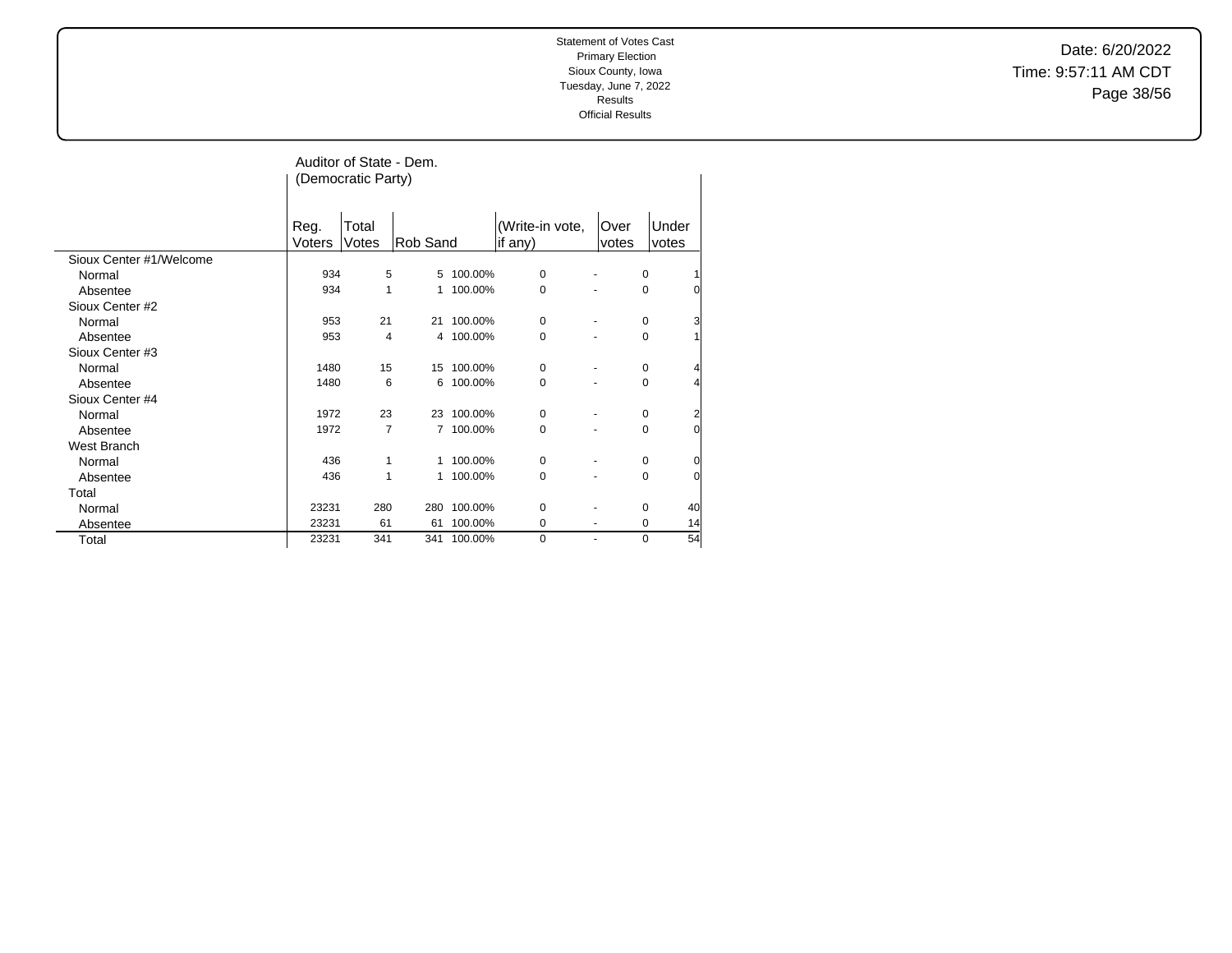Date: 6/20/2022 Time: 9:57:11 AM CDT Page 39/56

|                                     | Treasurer of State - Dem.<br>(Democratic Party)              |                |             |            |                            |                      |               |                |                |  |
|-------------------------------------|--------------------------------------------------------------|----------------|-------------|------------|----------------------------|----------------------|---------------|----------------|----------------|--|
|                                     | Total<br>Michael L.<br>Reg.<br>Voters<br>Votes<br>Fitzgerald |                |             |            | (Write-in vote,<br>if any) |                      | Over<br>votes | Under<br>votes |                |  |
| <b>Jurisdiction Wide</b>            |                                                              |                |             |            |                            |                      |               |                |                |  |
| Alton/Nassau                        |                                                              |                |             |            |                            |                      |               |                |                |  |
| Normal                              | 1143                                                         | 24             |             | 24 100.00% | $\mathbf 0$                |                      |               | 0              | 5              |  |
| Absentee                            | 1143                                                         | $\overline{2}$ |             | 2 100.00%  | $\mathbf 0$                | $\overline{a}$       |               | 0              | $\overline{0}$ |  |
| Capel/Grant/Lynn/Sheridan           |                                                              |                |             |            |                            |                      |               |                |                |  |
| Normal                              | 1623                                                         | 10             | 10          | 100.00%    | $\mathbf 0$                |                      |               | 0              | $\overline{c}$ |  |
| Absentee                            | 1623                                                         | $\overline{4}$ | 4           | 100.00%    | $\mathbf 0$                | ÷,                   |               | $\Omega$       | $\overline{2}$ |  |
| East Orange/Floyd/Holland North 1/2 |                                                              |                |             |            |                            |                      |               |                |                |  |
| Normal                              | 1309                                                         | 9              | 9           | 100.00%    | $\mathbf 0$                |                      |               | 0              | 3              |  |
| Absentee                            | 1309                                                         | 5              | 5           | 100.00%    | 0                          |                      |               | 0              |                |  |
| Hawarden/BC/EG West/GF/LG/WA        |                                                              |                |             |            |                            |                      |               |                |                |  |
| West                                |                                                              |                |             |            |                            |                      |               |                |                |  |
| Normal                              | 2057                                                         | 55             | 54          | 98.18%     | $\mathbf{1}$               | 1.82%                |               | 0              | 7              |  |
| Absentee                            | 2057                                                         | $\overline{2}$ |             | 2 100.00%  | $\Omega$                   | $\overline{a}$       |               | $\Omega$       | $\Omega$       |  |
| Hull/Lincoln                        |                                                              |                |             |            |                            |                      |               |                |                |  |
| Normal                              | 1951                                                         | 11             | 11          | 100.00%    | $\mathbf 0$                | ä,                   |               | 0              |                |  |
| Absentee                            | 1951                                                         | $\overline{4}$ |             | 4 100.00%  | $\Omega$                   | $\ddot{\phantom{a}}$ |               | $\Omega$       | $\Omega$       |  |
| Ireton/Center/Eagle                 |                                                              |                |             |            |                            |                      |               |                |                |  |
| East/Reading/Washington East        |                                                              |                |             |            |                            |                      |               |                |                |  |
| Normal                              | 1020                                                         | 17             | 17          | 100.00%    | $\pmb{0}$                  | ٠                    |               | 0              | $\overline{2}$ |  |
| Absentee                            | 1020                                                         | $\mathbf 0$    | $\mathbf 0$ |            | 0                          | ÷.                   |               | 0              | $\overline{0}$ |  |
| Maurice/Sherman                     |                                                              |                |             |            |                            |                      |               |                |                |  |
| Normal                              | 430                                                          | $\overline{2}$ |             | 2 100.00%  | $\mathbf 0$                |                      |               | 0              | $\overline{0}$ |  |
| Absentee                            | 430                                                          | $\Omega$       | $\mathbf 0$ |            | $\Omega$                   |                      |               | $\Omega$       | $\Omega$       |  |
| Orange City #1/Holland SW           |                                                              |                |             |            |                            |                      |               |                |                |  |
| Normal                              | 2286                                                         | 22             |             | 22 100.00% | $\mathbf 0$                |                      |               | 0              | 2              |  |
| Absentee                            | 2286                                                         | 12             |             | 12 100.00% | 0                          |                      |               | 0              | 3              |  |
| Orange City #2/Holland SE           |                                                              |                |             |            |                            |                      |               |                |                |  |
| Normal                              | 2114                                                         | 38             | 38          | 100.00%    | $\mathbf 0$                |                      |               | 0              | 4              |  |
| Absentee                            | 2114                                                         | 6              | 6           | 100.00%    | 0                          |                      |               | 0              | $\overline{2}$ |  |
| Plato/Rock/Settlers/Sioux           |                                                              |                |             |            |                            |                      |               |                |                |  |
| Normal                              | 1036                                                         | 4              | 4           | 100.00%    | $\mathbf 0$                | ÷.                   |               | 0              | $\overline{2}$ |  |
| Absentee                            | 1036                                                         | $\Omega$       | $\Omega$    |            | $\Omega$                   | ÷,                   |               | $\Omega$       | $\Omega$       |  |
| Rock Valley #1                      |                                                              |                |             |            |                            |                      |               |                |                |  |
| Normal                              | 1188                                                         | 7              |             | 7 100.00%  | 0                          |                      |               | 0              |                |  |
| Absentee                            | 1188                                                         | 4              | 4           | 100.00%    | 0                          | ÷,                   |               | 0              |                |  |
| Rock Valley #2                      |                                                              |                |             |            |                            |                      |               |                |                |  |
| Normal                              | 1299                                                         | 11             | 11          | 100.00%    | $\mathbf 0$                |                      |               | 0              | 3              |  |
| Absentee                            | 1299                                                         | 3              | 3           | 100.00%    | $\Omega$                   | $\overline{a}$       |               | $\Omega$       | $\overline{0}$ |  |
|                                     |                                                              |                |             |            |                            |                      |               |                |                |  |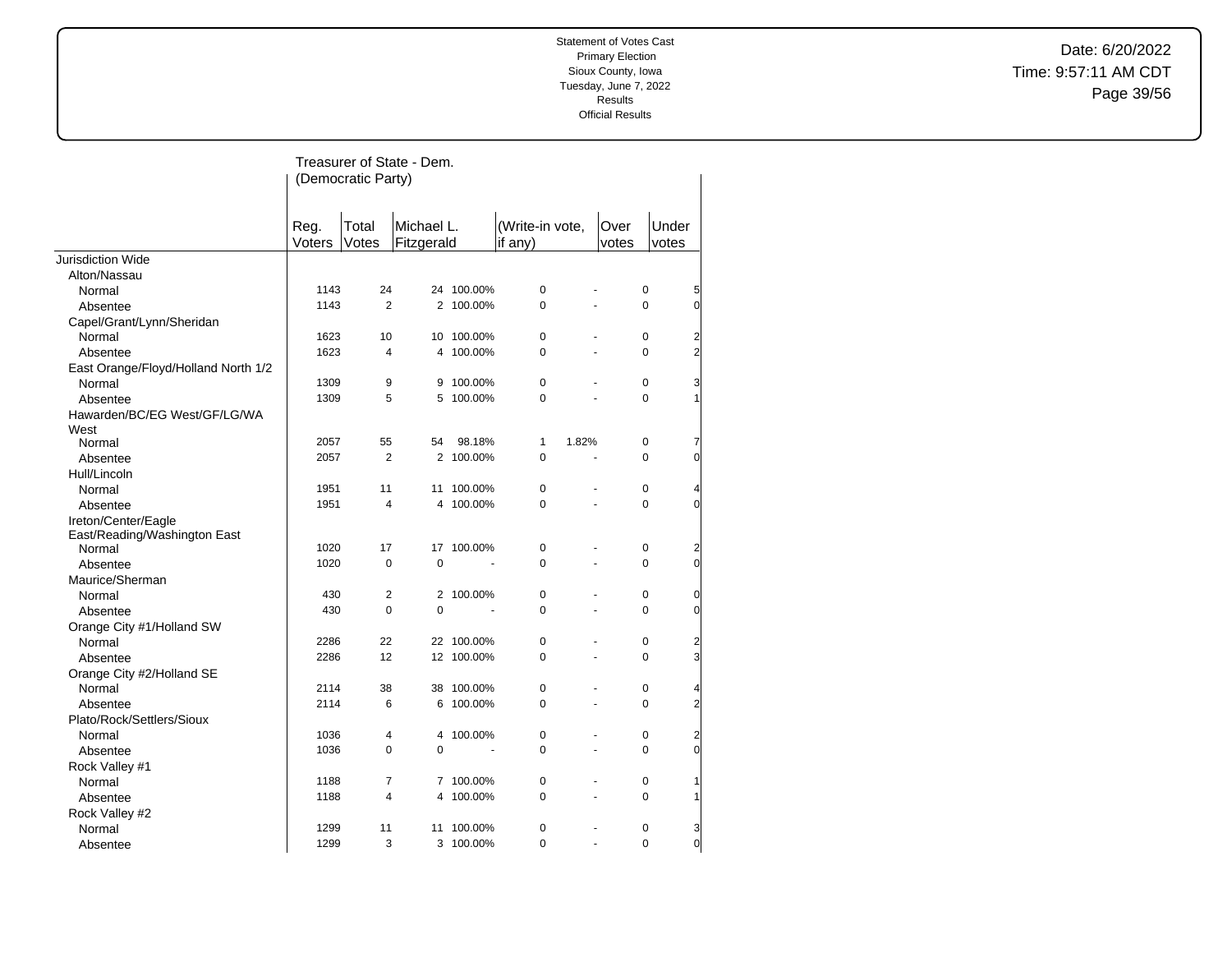Date: 6/20/2022 Time: 9:57:11 AM CDT Page 40/56

|                         |                | Treasurer of State - Dem.<br>(Democratic Party) |                          |            |                            |               |                     |  |  |  |  |
|-------------------------|----------------|-------------------------------------------------|--------------------------|------------|----------------------------|---------------|---------------------|--|--|--|--|
|                         | Reg.<br>Voters | Total<br>Votes                                  | Michael L.<br>Fitzgerald |            | (Write-in vote,<br>if any) | Over<br>votes | Under<br>votes      |  |  |  |  |
| Sioux Center #1/Welcome |                |                                                 |                          |            |                            |               |                     |  |  |  |  |
| Normal                  | 934            | 5                                               | 5                        | 100.00%    | 0                          |               | 0                   |  |  |  |  |
| Absentee                | 934            | 1                                               | 1                        | 100.00%    | $\mathbf 0$                |               | 0<br>0              |  |  |  |  |
| Sioux Center #2         |                |                                                 |                          |            |                            |               |                     |  |  |  |  |
| Normal                  | 953            | 20                                              | 20                       | 100.00%    | 0                          |               | 0                   |  |  |  |  |
| Absentee                | 953            | 4                                               |                          | 4 100.00%  | $\Omega$                   |               | 0                   |  |  |  |  |
| Sioux Center #3         |                |                                                 |                          |            |                            |               |                     |  |  |  |  |
| Normal                  | 1480           | 16                                              |                          | 16 100.00% | 0                          |               | 3<br>0              |  |  |  |  |
| Absentee                | 1480           | 6                                               | 6                        | 100.00%    | 0                          |               | 4<br>0              |  |  |  |  |
| Sioux Center #4         |                |                                                 |                          |            |                            |               |                     |  |  |  |  |
| Normal                  | 1972           | 22                                              |                          | 22 100.00% | $\mathbf 0$                |               | 3<br>0              |  |  |  |  |
| Absentee                | 1972           | $\overline{7}$                                  |                          | 7 100.00%  | $\mathbf 0$                |               | $\overline{0}$<br>0 |  |  |  |  |
| West Branch             |                |                                                 |                          |            |                            |               |                     |  |  |  |  |
| Normal                  | 436            | 1                                               | 1                        | 100.00%    | 0                          |               | 0<br>0              |  |  |  |  |
| Absentee                | 436            | 1                                               | 1                        | 100.00%    | 0                          |               | $\overline{0}$<br>0 |  |  |  |  |
| Total                   |                |                                                 |                          |            |                            |               |                     |  |  |  |  |
| Normal                  | 23231          | 274                                             | 273                      | 99.64%     | 0.36%<br>1                 |               | 46<br>0             |  |  |  |  |
| Absentee                | 23231          | 61                                              | 61                       | 100.00%    | 0                          |               | 14<br>0             |  |  |  |  |
| Total                   | 23231          | 335                                             | 334                      | 99.70%     | 0.30%<br>1                 |               | 60<br>0             |  |  |  |  |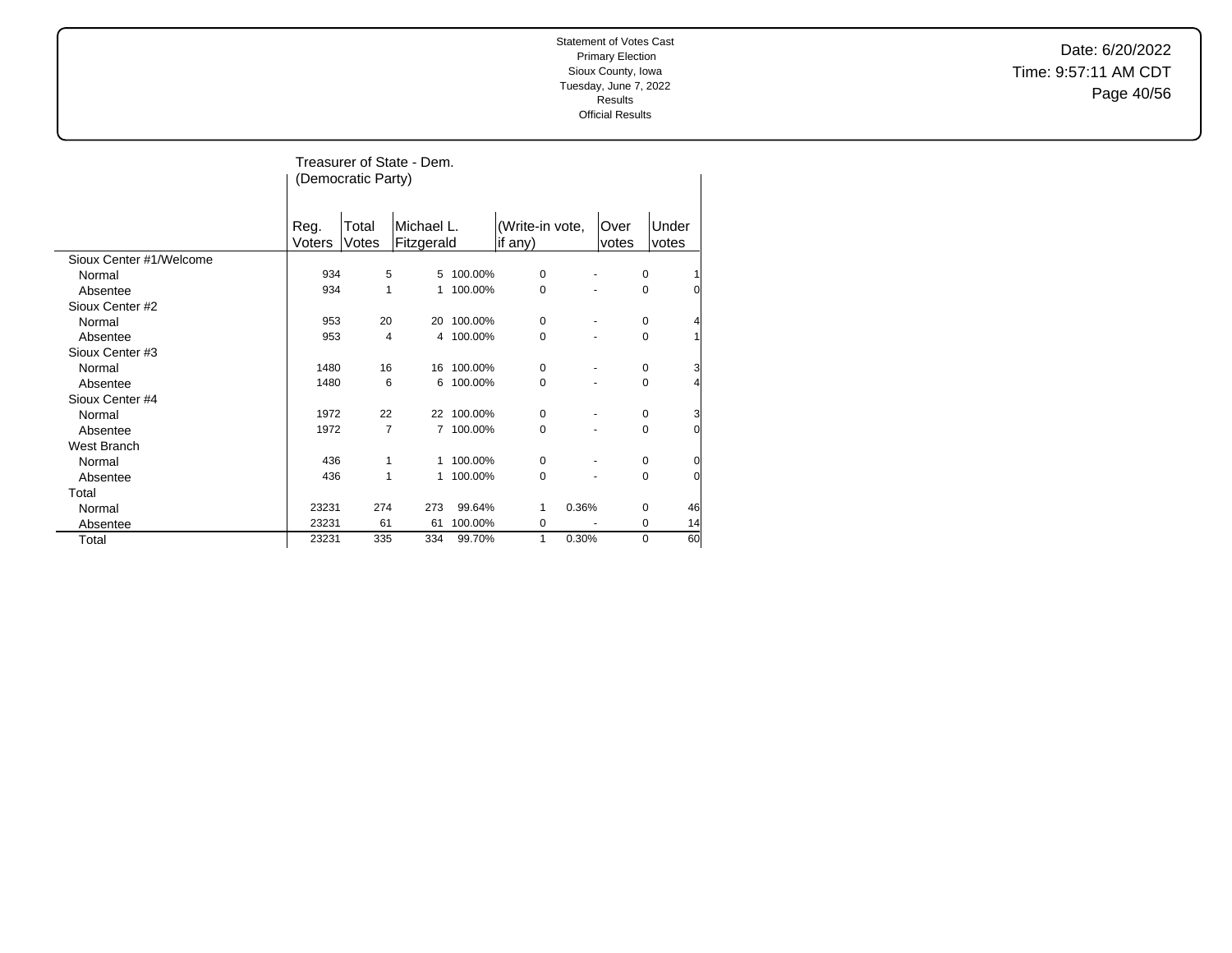Date: 6/20/2022 Time: 9:57:11 AM CDT Page 41/56

|                                      |                | Secretary of Agriculture - Dem.<br>(Democratic Party) |              |            |                              |                |               |                            |
|--------------------------------------|----------------|-------------------------------------------------------|--------------|------------|------------------------------|----------------|---------------|----------------------------|
|                                      | Reg.<br>Voters | Total<br>Votes                                        | John Norwood |            | (Write-in vote,<br>if $any)$ |                | Over<br>votes | Under<br>votes             |
| Jurisdiction Wide                    |                |                                                       |              |            |                              |                |               |                            |
| Alton/Nassau                         |                |                                                       |              |            |                              |                |               |                            |
| Normal                               | 1143           | 24                                                    |              | 24 100.00% | $\pmb{0}$                    |                |               | 0<br>5                     |
| Absentee                             | 1143           | 2                                                     |              | 2 100.00%  | 0                            |                |               | 0<br>$\overline{0}$        |
| Capel/Grant/Lynn/Sheridan            |                |                                                       |              |            |                              |                |               |                            |
| Normal                               | 1623           | 9                                                     | 9            | 100.00%    | $\pmb{0}$                    |                |               | 0<br>3                     |
| Absentee                             | 1623           | 4                                                     |              | 4 100.00%  | 0                            | $\blacksquare$ |               | 0<br>$\overline{2}$        |
| East Orange/Floyd/Holland North 1/2  |                |                                                       |              |            |                              |                |               |                            |
| Normal                               | 1309           | 9                                                     |              | 9 100.00%  | $\pmb{0}$                    |                |               | 0<br>3                     |
| Absentee                             | 1309           | 5                                                     |              | 5 100.00%  | 0                            |                |               | 0<br>1                     |
| Hawarden/BC/EG West/GF/LG/WA<br>West |                |                                                       |              |            |                              |                |               |                            |
| Normal                               | 2057           | 57                                                    | 56           | 98.25%     | 1                            | 1.75%          | $\pmb{0}$     | 5                          |
| Absentee                             | 2057           | 2                                                     |              | 2 100.00%  | $\mathbf 0$                  |                |               | 0<br>$\overline{0}$        |
| Hull/Lincoln                         |                |                                                       |              |            |                              |                |               |                            |
| Normal                               | 1951           | 11                                                    | 11           | 100.00%    | $\mathbf 0$                  |                |               | 0<br>4                     |
| Absentee                             | 1951           | $\overline{4}$                                        |              | 4 100.00%  | $\pmb{0}$                    | L,             |               | 0<br>$\overline{0}$        |
| Ireton/Center/Eagle                  |                |                                                       |              |            |                              |                |               |                            |
| East/Reading/Washington East         |                |                                                       |              |            |                              |                |               |                            |
| Normal                               | 1020           | 16                                                    |              | 16 100.00% | 0                            |                |               | 0<br>3                     |
| Absentee                             | 1020           | $\mathbf 0$                                           | $\mathbf 0$  |            | 0                            |                |               | $\overline{0}$<br>0        |
| Maurice/Sherman                      |                |                                                       |              |            |                              |                |               |                            |
| Normal                               | 430            | $\overline{2}$                                        |              | 2 100.00%  | 0                            |                |               | 0<br>$\overline{0}$        |
| Absentee                             | 430            | $\Omega$                                              | $\Omega$     |            | 0                            |                |               | 0<br>$\overline{0}$        |
| Orange City #1/Holland SW            |                |                                                       |              |            |                              |                |               |                            |
| Normal                               | 2286           | 21                                                    | 21           | 100.00%    | 0                            |                |               | 0<br>3                     |
| Absentee                             | 2286           | 11                                                    | 11           | 100.00%    | 0                            |                |               | 0<br>4                     |
| Orange City #2/Holland SE            |                |                                                       |              |            |                              |                |               |                            |
| Normal                               | 2114           | 37                                                    |              | 37 100.00% | 0                            |                | 0             | 5                          |
| Absentee                             | 2114           | 6                                                     | 6            | 100.00%    | 0                            |                |               | $\overline{c}$<br>0        |
| Plato/Rock/Settlers/Sioux            |                |                                                       |              |            |                              |                |               |                            |
| Normal                               | 1036           | 5                                                     |              | 5 100.00%  | 0                            |                |               | 0<br>1                     |
| Absentee                             | 1036           | $\mathbf 0$                                           | 0            |            | 0                            |                |               | 0<br>$\overline{0}$        |
| Rock Valley #1                       |                |                                                       |              |            |                              |                |               |                            |
| Normal                               | 1188           | 7                                                     |              | 7 100.00%  | 0                            |                |               | 0<br>1                     |
| Absentee                             | 1188           | $\overline{4}$                                        | 4            | 100.00%    | 0                            |                |               | 0<br>1                     |
| Rock Valley #2                       |                |                                                       |              |            |                              |                |               |                            |
| Normal                               | 1299           | 11                                                    | 11           | 100.00%    | 0                            |                | 0             | 3                          |
| Absentee                             | 1299           | 3                                                     |              | 3 100.00%  | $\Omega$                     |                |               | $\Omega$<br>$\overline{0}$ |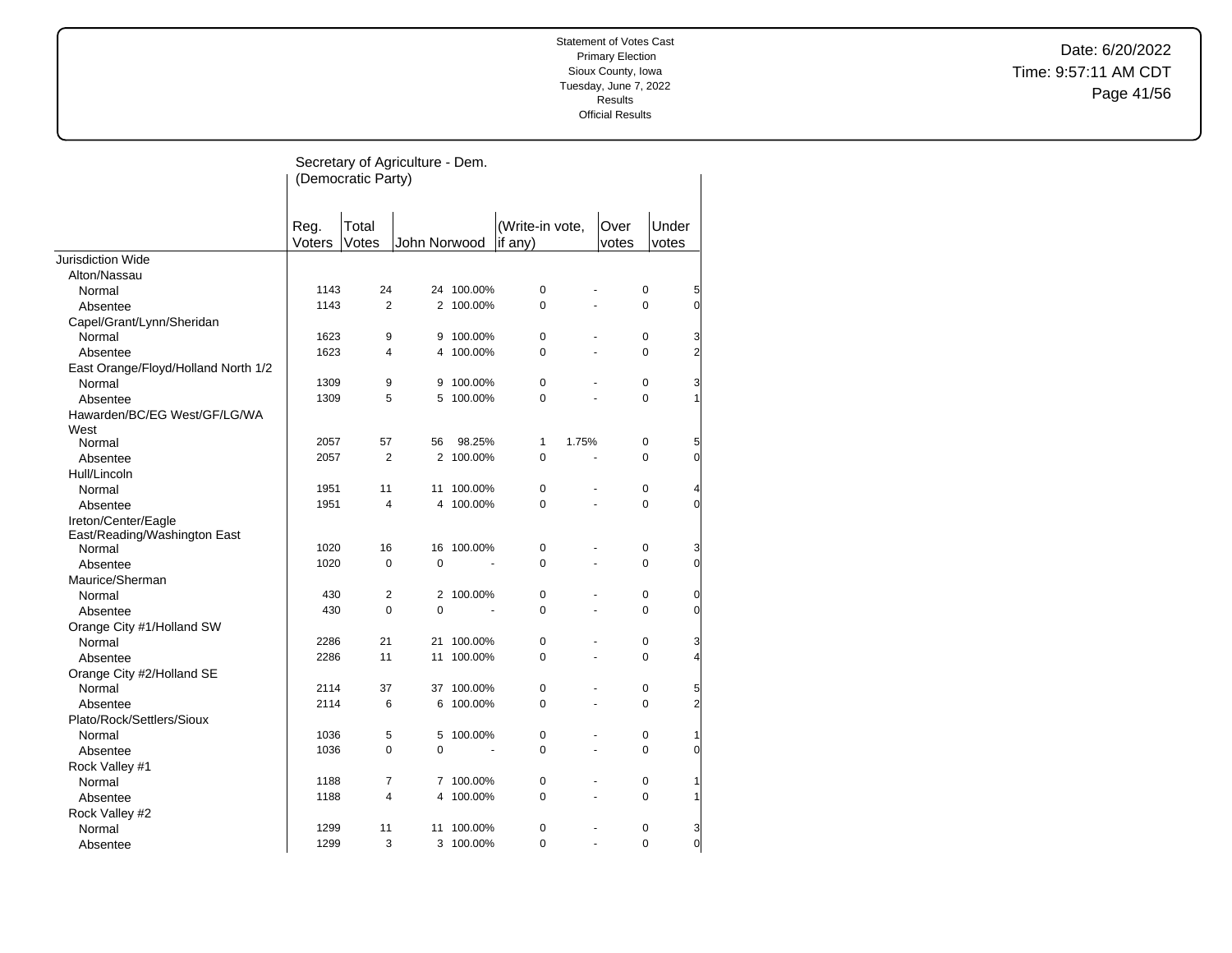Date: 6/20/2022 Time: 9:57:11 AM CDT Page 42/56

|                         |                | Secretary of Agriculture - Dem.<br>(Democratic Party) |                |            |                            |               |                     |  |  |  |  |
|-------------------------|----------------|-------------------------------------------------------|----------------|------------|----------------------------|---------------|---------------------|--|--|--|--|
|                         | Reg.<br>Voters | Total<br>Votes                                        | John Norwood   |            | (Write-in vote,<br>if any) | Over<br>votes | Under<br>votes      |  |  |  |  |
| Sioux Center #1/Welcome |                |                                                       |                |            |                            |               |                     |  |  |  |  |
| Normal                  | 934            | 5                                                     | 5              | 100.00%    | $\mathbf 0$                |               | 0                   |  |  |  |  |
| Absentee                | 934            | 1                                                     | 1              | 100.00%    | 0                          |               | 0<br>0              |  |  |  |  |
| Sioux Center #2         |                |                                                       |                |            |                            |               |                     |  |  |  |  |
| Normal                  | 953            | 20                                                    | 20             | 100.00%    | $\mathbf 0$                |               | 0                   |  |  |  |  |
| Absentee                | 953            | 4                                                     |                | 4 100.00%  | 0                          |               | 0                   |  |  |  |  |
| Sioux Center #3         |                |                                                       |                |            |                            |               |                     |  |  |  |  |
| Normal                  | 1480           | 15                                                    | 15             | 100.00%    | 0                          |               | 0<br>4              |  |  |  |  |
| Absentee                | 1480           | 5                                                     | 5              | 100.00%    | 0                          |               | 5<br>0              |  |  |  |  |
| Sioux Center #4         |                |                                                       |                |            |                            |               |                     |  |  |  |  |
| Normal                  | 1972           | 22                                                    |                | 22 100.00% | $\mathbf 0$                |               | 3<br>0              |  |  |  |  |
| Absentee                | 1972           | $\overline{7}$                                        | $\overline{7}$ | 100.00%    | 0                          |               | 0<br>0              |  |  |  |  |
| <b>West Branch</b>      |                |                                                       |                |            |                            |               |                     |  |  |  |  |
| Normal                  | 436            | 1                                                     | 1              | 100.00%    | 0                          |               | $\overline{0}$<br>0 |  |  |  |  |
| Absentee                | 436            | 1                                                     | 1              | 100.00%    | 0                          |               | 0<br>0              |  |  |  |  |
| Total                   |                |                                                       |                |            |                            |               |                     |  |  |  |  |
| Normal                  | 23231          | 272                                                   | 271            | 99.63%     | 0.37%<br>1                 |               | 48<br>0             |  |  |  |  |
| Absentee                | 23231          | 59                                                    | 59             | 100.00%    | 0                          |               | 16<br>0             |  |  |  |  |
| Total                   | 23231          | 331                                                   | 330            | 99.70%     | 0.30%<br>1                 |               | 64<br>0             |  |  |  |  |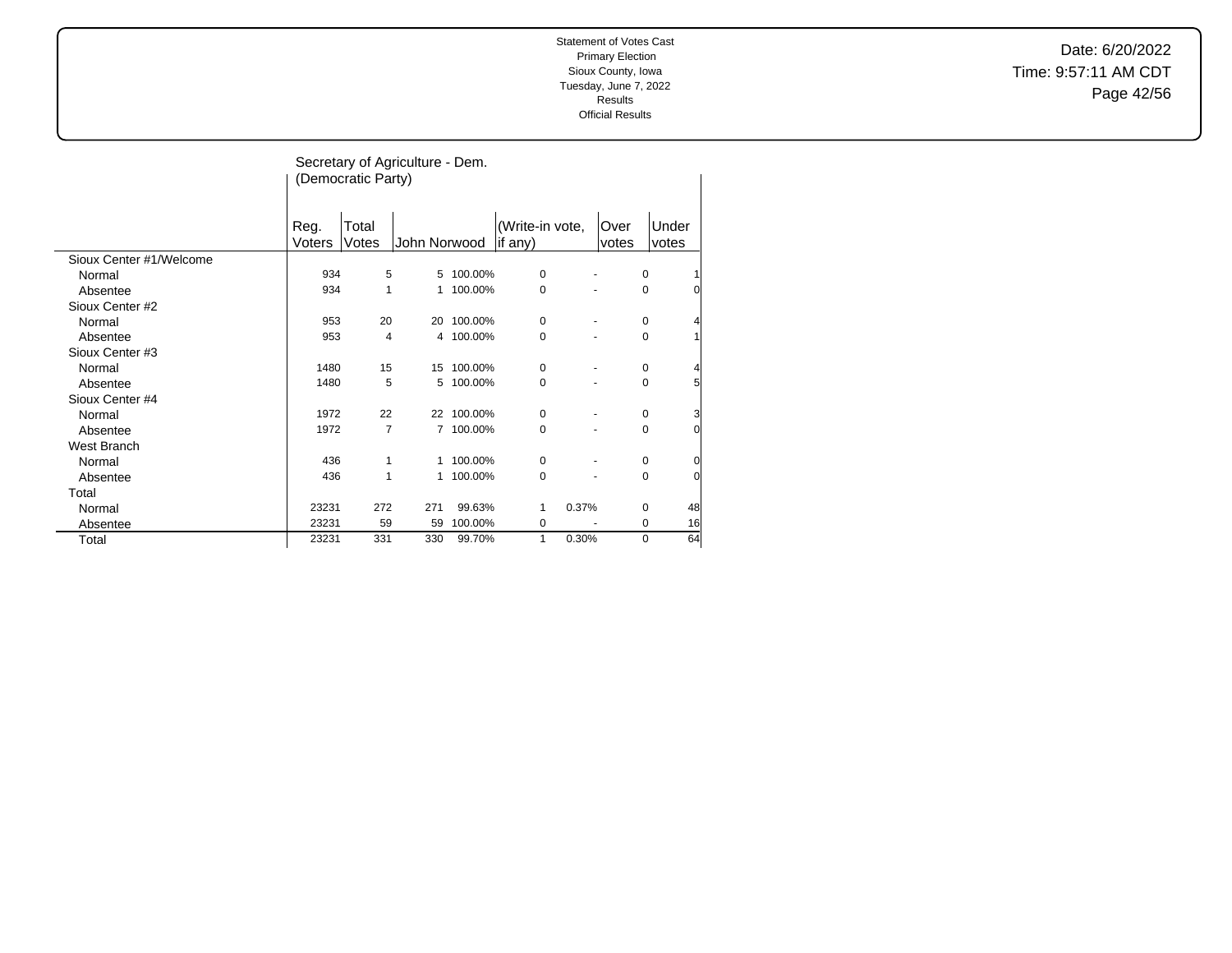Date: 6/20/2022 Time: 9:57:11 AM CDT Page 43/56

|                                        | Attorney General - Dem.<br>(Democratic Party) |                |                   |            |                            |                |               |                |                  |  |
|----------------------------------------|-----------------------------------------------|----------------|-------------------|------------|----------------------------|----------------|---------------|----------------|------------------|--|
|                                        | Reg.<br>Voters                                | Total<br>Votes | <b>Tom Miller</b> |            | (Write-in vote,<br>if any) |                | Over<br>votes | Under<br>votes |                  |  |
| <b>Jurisdiction Wide</b>               |                                               |                |                   |            |                            |                |               |                |                  |  |
| Alton/Nassau                           |                                               |                |                   |            |                            |                |               |                |                  |  |
| Normal                                 | 1143                                          | 25             |                   | 25 100.00% | $\pmb{0}$                  |                |               | $\pmb{0}$      | 4                |  |
| Absentee                               | 1143                                          | $\overline{2}$ |                   | 2 100.00%  | $\Omega$                   | $\overline{a}$ |               | $\Omega$       | $\overline{0}$   |  |
| Capel/Grant/Lynn/Sheridan              |                                               |                |                   |            |                            |                |               |                |                  |  |
| Normal                                 | 1623                                          | 10             | 10                | 100.00%    | 0                          |                |               | 0              | $\overline{c}$   |  |
| Absentee                               | 1623                                          | 4              | 4                 | 100.00%    | 0                          | ä,             |               | 0              | $\overline{2}$   |  |
| East Orange/Floyd/Holland North 1/2    |                                               |                |                   |            |                            |                |               |                |                  |  |
| Normal                                 | 1309                                          | 10             | 10                | 100.00%    | 0                          |                |               | $\mathbf 0$    | $\overline{2}$   |  |
| Absentee                               | 1309                                          | 5              | 5                 | 100.00%    | 0                          |                |               | $\Omega$       | $\mathbf{1}$     |  |
| Hawarden/BC/EG West/GF/LG/WA           |                                               |                |                   |            |                            |                |               |                |                  |  |
| West                                   |                                               |                |                   |            |                            |                |               |                |                  |  |
| Normal                                 | 2057                                          | 60             | 59                | 98.33%     | 1                          | 1.67%          |               | $\mathbf 0$    | $\overline{2}$   |  |
| Absentee                               | 2057                                          | $\overline{2}$ |                   | 2 100.00%  | 0                          |                |               | 0              | $\mathbf{0}$     |  |
| Hull/Lincoln                           |                                               |                |                   |            |                            |                |               |                |                  |  |
| Normal                                 | 1951                                          | 10             | 10                | 100.00%    | 0                          |                |               | $\mathbf 0$    | 5                |  |
| Absentee                               | 1951                                          | 4              | 4                 | 100.00%    | 0                          |                |               | 0              | $\overline{0}$   |  |
| Ireton/Center/Eagle                    |                                               |                |                   |            |                            |                |               |                |                  |  |
| East/Reading/Washington East<br>Normal | 1020                                          | 19             | 18                | 94.74%     | 1                          | 5.26%          |               | $\pmb{0}$      | $\overline{0}$   |  |
| Absentee                               | 1020                                          | 0              | $\mathbf 0$       |            | $\Omega$                   |                |               | $\Omega$       | $\overline{0}$   |  |
| Maurice/Sherman                        |                                               |                |                   |            |                            |                |               |                |                  |  |
| Normal                                 | 430                                           | 2              |                   | 2 100.00%  | 0                          |                |               | 0              | 0                |  |
| Absentee                               | 430                                           | 0              | $\mathbf 0$       |            | 0                          |                |               | 0              | $\overline{0}$   |  |
| Orange City #1/Holland SW              |                                               |                |                   |            |                            |                |               |                |                  |  |
| Normal                                 | 2286                                          | 22             |                   | 22 100.00% | 0                          |                |               | 0              | $\overline{a}$   |  |
| Absentee                               | 2286                                          | 13             | 13                | 100.00%    | 0                          | ä,             |               | 0              | $\overline{c}$   |  |
| Orange City #2/Holland SE              |                                               |                |                   |            |                            |                |               |                |                  |  |
| Normal                                 | 2114                                          | 37             | 37                | 100.00%    | 0                          |                |               | $\mathbf 0$    | 5                |  |
| Absentee                               | 2114                                          | 8              | 8                 | 100.00%    | 0                          |                |               | $\Omega$       | $\overline{0}$   |  |
| Plato/Rock/Settlers/Sioux              |                                               |                |                   |            |                            |                |               |                |                  |  |
| Normal                                 | 1036                                          | 5              | 5                 | 100.00%    | 0                          |                |               | 0              | 1                |  |
| Absentee                               | 1036                                          | 0              | 0                 |            | $\Omega$                   | ä,             |               | $\Omega$       | $\overline{0}$   |  |
| Rock Valley #1                         |                                               |                |                   |            |                            |                |               |                |                  |  |
| Normal                                 | 1188                                          | 8              | 8                 | 100.00%    | 0                          |                |               | 0              | 0                |  |
| Absentee                               | 1188                                          | 4              | 4                 | 100.00%    | 0                          | ä,             |               | 0              | 1                |  |
| Rock Valley #2                         |                                               |                |                   |            |                            |                |               |                |                  |  |
| Normal                                 | 1299                                          | 11             | 11                | 100.00%    | 0                          |                |               | 0              | 3                |  |
| Absentee                               | 1299                                          | 3              |                   | 3 100.00%  | 0                          | L.             |               | $\mathbf 0$    | $\boldsymbol{0}$ |  |
|                                        |                                               |                |                   |            |                            |                |               |                |                  |  |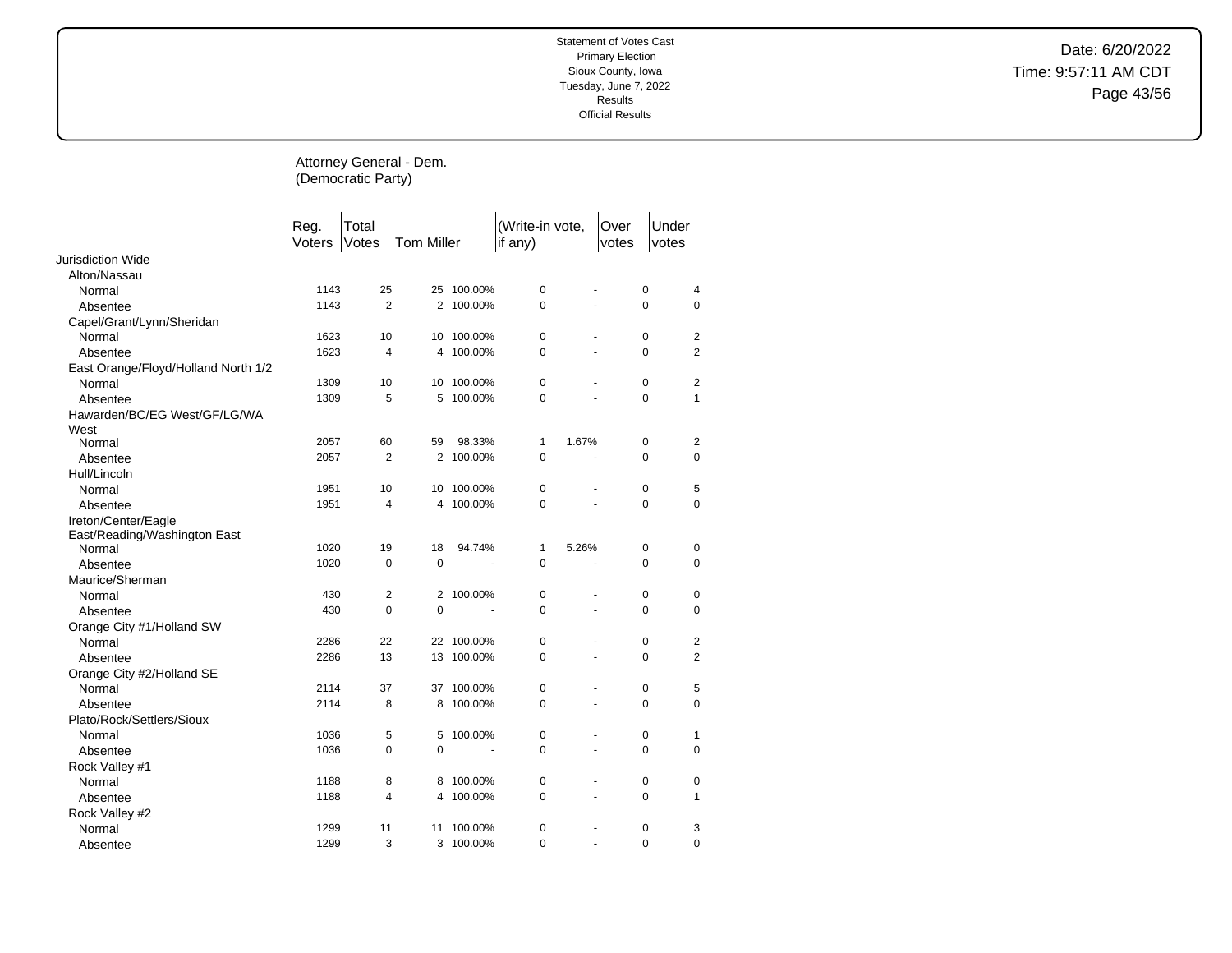Date: 6/20/2022 Time: 9:57:11 AM CDT Page 44/56

|                         |                | (Democratic Party) | Attorney General - Dem. |            |                            |               |                  |
|-------------------------|----------------|--------------------|-------------------------|------------|----------------------------|---------------|------------------|
|                         | Reg.<br>Voters | Total<br>Votes     | <b>Tom Miller</b>       |            | (Write-in vote,<br>if any) | Over<br>votes | Under<br>votes   |
| Sioux Center #1/Welcome |                |                    |                         |            |                            |               |                  |
| Normal                  | 934            | 5                  | 5                       | 100.00%    | $\mathbf 0$                |               | 0<br>1           |
| Absentee                | 934            | 1                  | 1                       | 100.00%    | $\mathbf 0$                |               | $\mathbf 0$<br>0 |
| Sioux Center #2         |                |                    |                         |            |                            |               |                  |
| Normal                  | 953            | 21                 | 21                      | 100.00%    | 0                          |               | 3<br>0           |
| Absentee                | 953            | 4                  |                         | 4 100.00%  | $\Omega$                   |               | $\Omega$<br>1    |
| Sioux Center #3         |                |                    |                         |            |                            |               |                  |
| Normal                  | 1480           | 15                 | 15                      | 100.00%    | 0                          |               | 4<br>$\mathbf 0$ |
| Absentee                | 1480           | 7                  | $\overline{7}$          | 100.00%    | 0                          |               | 3<br>0           |
| Sioux Center #4         |                |                    |                         |            |                            |               |                  |
| Normal                  | 1972           | 22                 |                         | 22 100.00% | 0                          |               | 3<br>0           |
| Absentee                | 1972           | $\overline{7}$     |                         | 7 100.00%  | $\mathbf 0$                |               | 0<br>0           |
| West Branch             |                |                    |                         |            |                            |               |                  |
| Normal                  | 436            | 1                  |                         | 1 100.00%  | 0                          |               | 0<br>$\mathbf 0$ |
| Absentee                | 436            | 1                  |                         | 1 100.00%  | $\Omega$                   |               | $\Omega$<br>0    |
| Total                   |                |                    |                         |            |                            |               |                  |
| Normal                  | 23231          | 283                | 281                     | 99.29%     | 0.71%<br>2                 |               | 37<br>0          |
| Absentee                | 23231          | 65                 | 65                      | 100.00%    | 0                          |               | 10<br>0          |
| Total                   | 23231          | 348                | 346                     | 99.43%     | 0.57%<br>2                 |               | 47<br>$\Omega$   |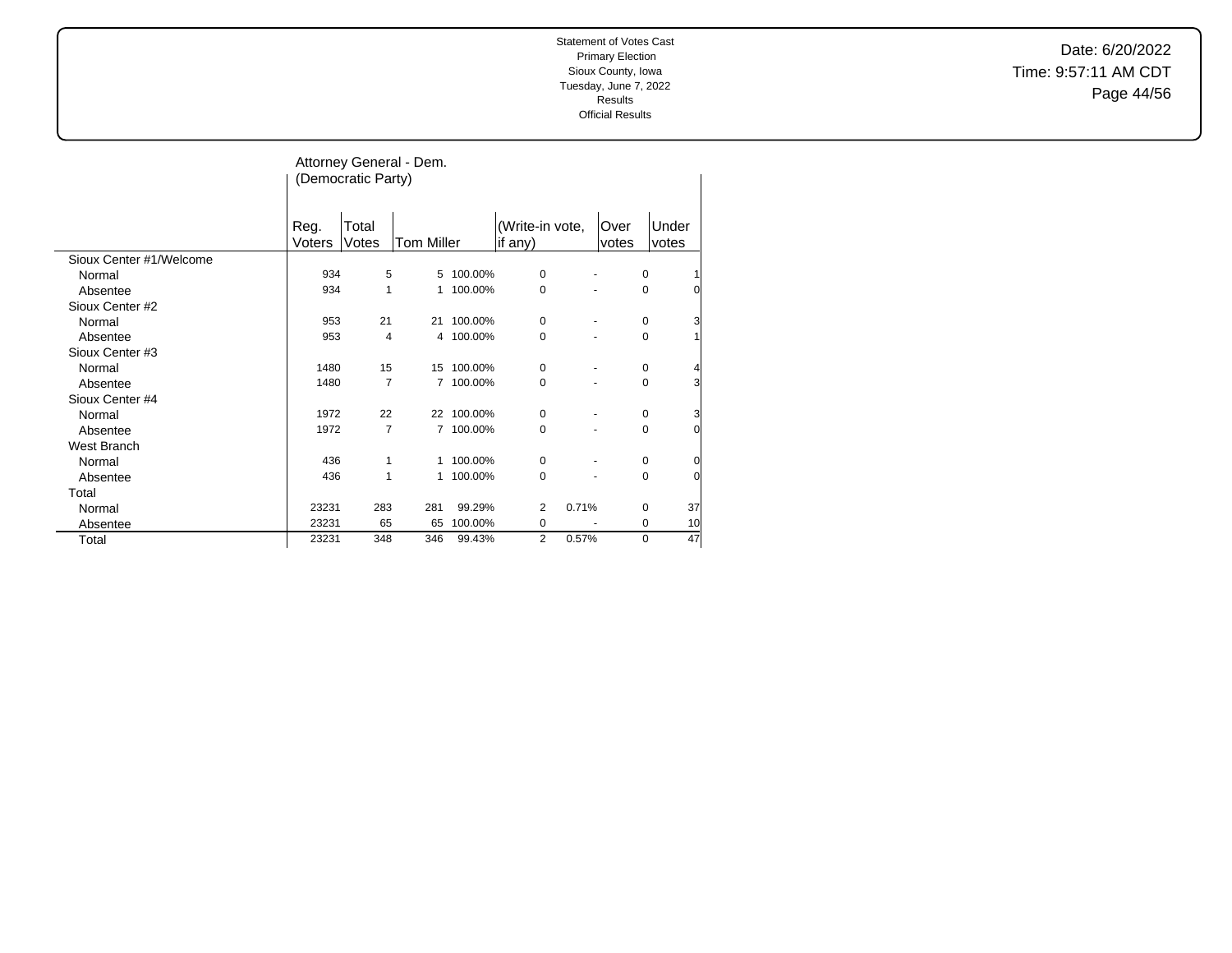Date: 6/20/2022 Time: 9:57:11 AM CDT Page 45/56

|                                      |                | (Democratic Party) | State Representative District 3 - Dem. |                          |                            |           |               |                                |
|--------------------------------------|----------------|--------------------|----------------------------------------|--------------------------|----------------------------|-----------|---------------|--------------------------------|
|                                      | Reg.<br>Voters | Total<br>Votes     |                                        |                          | (Write-in vote,<br>if any) |           | Over<br>votes | Under<br>votes                 |
| <b>Jurisdiction Wide</b>             |                |                    |                                        |                          |                            |           |               |                                |
| Alton/Nassau                         |                |                    |                                        |                          |                            |           |               |                                |
| Normal                               | 1143           | $\mathbf 0$        |                                        |                          | $\mathbf 0$                |           |               | 29<br>$\mathbf 0$              |
| Absentee                             | 1143           | 0                  |                                        |                          | $\mathbf 0$                |           |               | $\overline{2}$<br>$\mathbf 0$  |
| East Orange/Floyd/Holland North 1/2  |                |                    |                                        |                          |                            |           |               |                                |
| Normal                               | 1309           | 0                  |                                        |                          | $\mathbf 0$                |           |               | 12<br>0                        |
| Absentee                             | 1309           | 1                  |                                        |                          | $\mathbf{1}$               | 100.00%   |               | $5\overline{5}$<br>$\mathbf 0$ |
| Hawarden/BC/EG West/GF/LG/WA<br>West |                |                    |                                        |                          |                            |           |               |                                |
| Normal                               | 2057           | 3                  |                                        |                          |                            | 3 100.00% |               | 59<br>$\mathbf 0$              |
| Absentee                             | 2057           | 1                  |                                        |                          |                            | 1 100.00% |               | $\mathbf{1}$<br>$\mathbf 0$    |
| Ireton/Center/Eagle                  |                |                    |                                        |                          |                            |           |               |                                |
| East/Reading/Washington East         |                |                    |                                        |                          |                            |           |               |                                |
| Normal                               | 1020           | 0                  |                                        |                          | $\pmb{0}$                  |           |               | 19<br>$\mathbf 0$              |
| Absentee                             | 1020           | 0                  |                                        |                          | $\Omega$                   |           |               | $\overline{0}$<br>$\mathbf 0$  |
| Maurice/Sherman                      |                |                    |                                        |                          |                            |           |               |                                |
| Normal                               | 430            | 0                  |                                        |                          | $\mathbf 0$                |           |               | $\overline{c}$<br>$\pmb{0}$    |
| Absentee                             | 430            | 0                  |                                        |                          | $\mathbf 0$                |           |               | $\overline{0}$<br>0            |
| Orange City #1/Holland SW            |                |                    |                                        |                          |                            |           |               |                                |
| Normal                               | 2286           | 0                  |                                        |                          | $\pmb{0}$                  |           |               | 24<br>$\pmb{0}$                |
| Absentee                             | 2286           | 0                  |                                        | $\overline{\phantom{a}}$ | $\mathbf 0$                |           |               | 15<br>$\mathbf 0$              |
| Orange City #2/Holland SE            |                |                    |                                        |                          |                            |           |               |                                |
| Normal                               | 2114           | 5                  |                                        |                          | 5                          | 100.00%   |               | 37<br>$\pmb{0}$                |
| Absentee                             | 2114           | 0                  |                                        | ٠                        | $\mathbf 0$                |           |               | 8<br>$\mathbf 0$               |
| West Branch                          |                |                    |                                        |                          |                            |           |               |                                |
| Normal                               | 436            | 0                  |                                        |                          | $\pmb{0}$                  |           |               | $\mathbf{1}$<br>$\pmb{0}$      |
| Absentee                             | 436            | $\mathbf 0$        |                                        | ÷,                       | $\mathbf 0$                |           |               | $\mathbf{1}$<br>$\mathbf 0$    |
| Total                                |                |                    |                                        |                          |                            |           |               |                                |
| Normal                               | 10795          | 8                  |                                        |                          | 8                          | 100.00%   |               | 183<br>$\mathbf 0$             |
| Absentee                             | 10795          | $\overline{2}$     |                                        |                          | $\overline{2}$             | 100.00%   |               | 32<br>0                        |
| Total                                | 10795          | 10                 | ä,                                     |                          | 10<br>ä,                   | 100.00%   |               | $\Omega$<br>215                |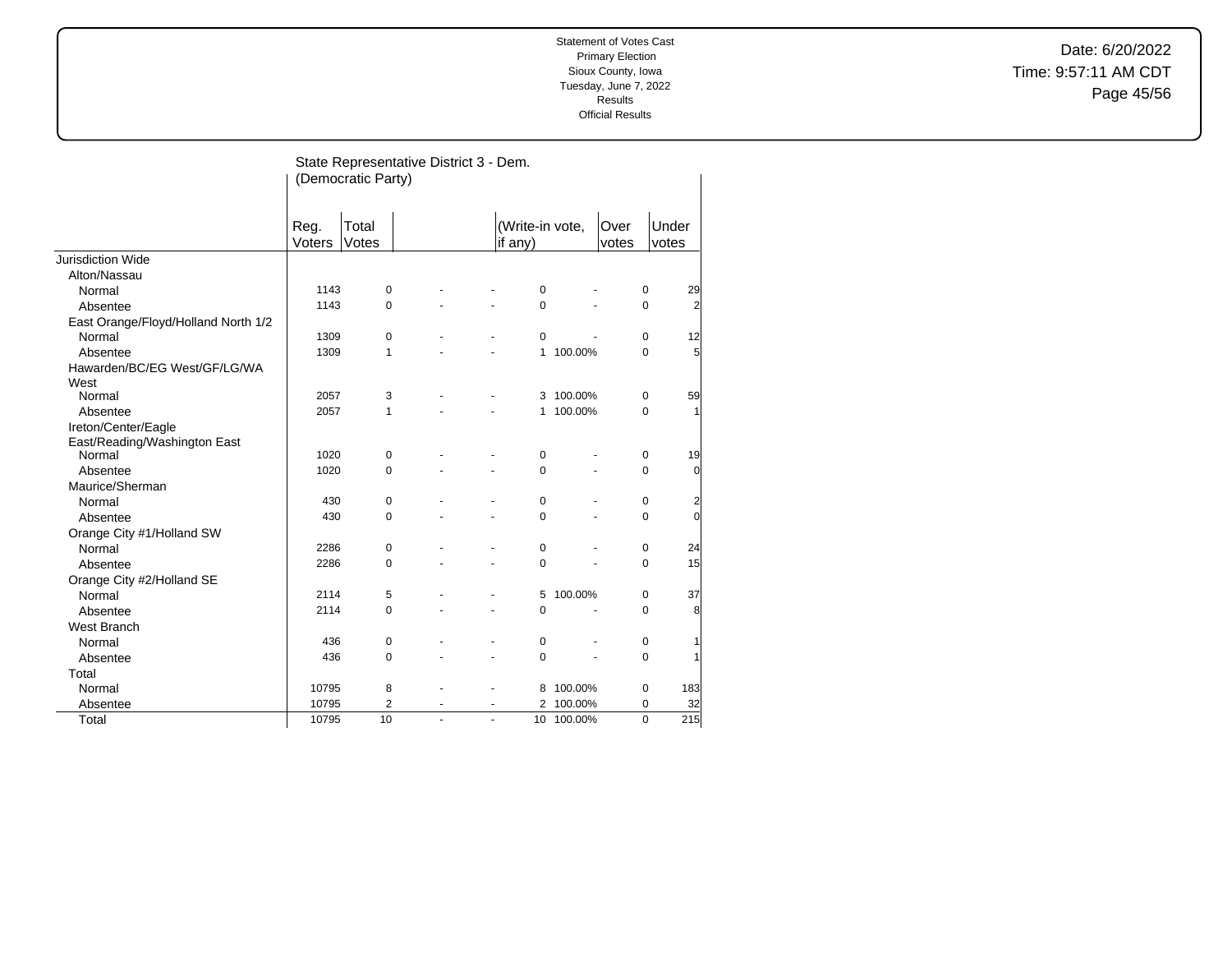Date: 6/20/2022 Time: 9:57:11 AM CDT Page 46/56

|                           |                | State Representative District 4 - Dem.<br>(Democratic Party) |    |                          |                            |           |               |                               |
|---------------------------|----------------|--------------------------------------------------------------|----|--------------------------|----------------------------|-----------|---------------|-------------------------------|
|                           | Reg.<br>Voters | Total<br>Votes                                               |    |                          | (Write-in vote,<br>if any) |           | Over<br>votes | Under<br>votes                |
| Jurisdiction Wide         |                |                                                              |    |                          |                            |           |               |                               |
| Capel/Grant/Lynn/Sheridan |                |                                                              |    |                          |                            |           |               |                               |
| Normal                    | 1623           | 1                                                            |    |                          |                            | 1 100.00% | 0             | 11                            |
| Absentee                  | 1623           | $\mathbf 0$                                                  |    |                          | $\mathbf 0$                |           | $\mathbf 0$   | 6                             |
| Hull/Lincoln              |                |                                                              |    |                          |                            |           |               |                               |
| Normal                    | 1951           | $\mathbf{1}$                                                 |    |                          |                            | 1 100.00% | $\mathbf 0$   | 14                            |
| Absentee                  | 1951           | $\mathbf 0$                                                  |    |                          | $\mathbf 0$                |           | $\mathbf 0$   | 4                             |
| Plato/Rock/Settlers/Sioux |                |                                                              |    |                          |                            |           |               |                               |
| Normal                    | 1036           | $\mathbf 0$                                                  |    |                          | $\mathbf 0$                |           |               | $\mathbf 0$<br>6              |
| Absentee                  | 1036           | $\mathbf 0$                                                  |    |                          | $\mathbf 0$                |           |               | $\mathbf 0$<br>0              |
| Rock Valley #1            |                |                                                              |    |                          |                            |           |               |                               |
| Normal                    | 1188           | 1                                                            |    |                          | 1                          | 100.00%   | $\mathbf 0$   | 7                             |
| Absentee                  | 1188           | 1                                                            |    |                          | 1                          | 100.00%   |               | 0<br>4                        |
| Rock Valley #2            |                |                                                              |    |                          |                            |           |               |                               |
| Normal                    | 1299           | 0                                                            |    |                          | $\mathbf 0$                |           | $\mathbf 0$   | 14                            |
| Absentee                  | 1299           | $\mathbf 0$                                                  |    |                          | $\mathbf 0$                |           |               | $\mathbf 0$<br>3              |
| Sioux Center #1/Welcome   |                |                                                              |    |                          |                            |           |               |                               |
| Normal                    | 934            | $\pmb{0}$                                                    |    |                          | 0                          |           |               | 6<br>0                        |
| Absentee                  | 934            | $\Omega$                                                     |    |                          | $\Omega$                   |           |               | $\mathbf 0$<br>1              |
| Sioux Center #2           |                |                                                              |    |                          |                            |           |               |                               |
| Normal                    | 953            | 2                                                            |    |                          |                            | 2 100.00% | 0             | 22                            |
| Absentee                  | 953            | $\mathbf 0$                                                  |    |                          | $\mathbf 0$                |           | $\mathbf 0$   | 5                             |
| Sioux Center #3           |                |                                                              |    |                          |                            |           |               |                               |
| Normal                    | 1480           | $\mathbf 0$                                                  |    |                          | 0                          |           | 0             | 19                            |
| Absentee                  | 1480           | 0                                                            |    |                          | 0                          |           | $\mathbf 0$   | 10                            |
| Sioux Center #4           |                |                                                              |    |                          |                            |           |               |                               |
| Normal                    | 1972           | 3                                                            |    |                          | 3                          | 100.00%   | 0             | 22                            |
| Absentee                  | 1972           | $\mathbf 0$                                                  |    |                          | 0                          | ÷.        |               | $\overline{7}$<br>$\mathbf 0$ |
| Total                     |                |                                                              |    |                          |                            |           |               |                               |
| Normal                    | 12436          | 8                                                            |    |                          | 8                          | 100.00%   |               | $\pmb{0}$<br>121              |
| Absentee                  | 12436          | 1                                                            | ä, | $\overline{\phantom{a}}$ | 1                          | 100.00%   | $\mathbf 0$   | 40                            |
| Total                     | 12436          | 9                                                            | L. | L.                       |                            | 9 100.00% | $\mathbf 0$   | 161                           |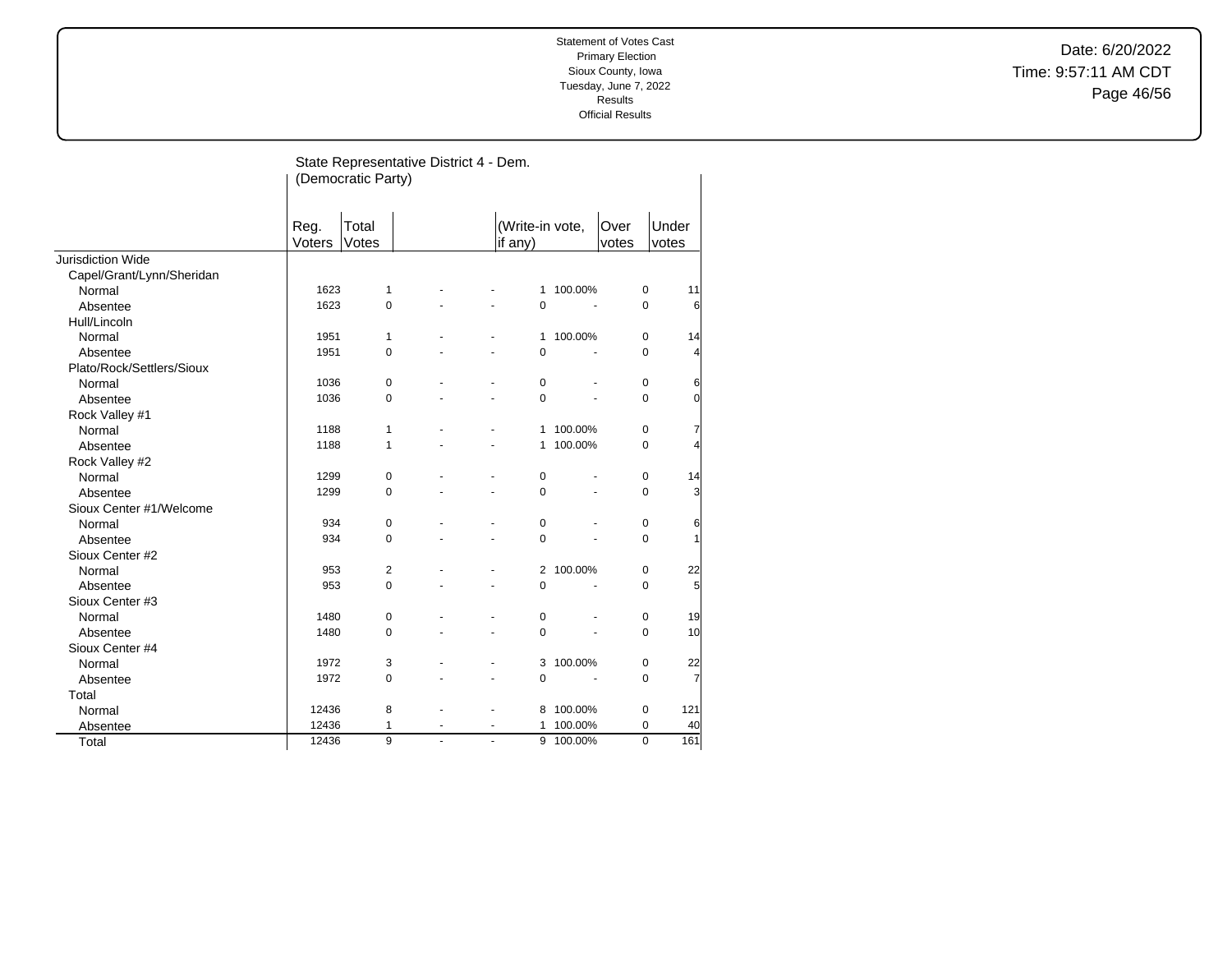Date: 6/20/2022 Time: 9:57:11 AM CDT Page 47/56

|                           |                | (Democratic Party) | County Board of Supervisors District 2 - Dem. |   |                            |         |               |             |                |
|---------------------------|----------------|--------------------|-----------------------------------------------|---|----------------------------|---------|---------------|-------------|----------------|
|                           | Reg.<br>Voters | Total<br>Votes     |                                               |   | (Write-in vote,<br>if any) |         | Over<br>votes |             | Under<br>votes |
| <b>Jurisdiction Wide</b>  |                |                    |                                               |   |                            |         |               |             |                |
| Orange City #1/Holland SW |                |                    |                                               |   |                            |         |               |             |                |
| Normal                    | 2286           | $\mathbf 0$        |                                               |   | 0                          |         |               | 0           | 24             |
| Absentee                  | 2286           | 0                  |                                               |   | 0                          |         |               | 0           | 15             |
| Orange City #2/Holland SE |                |                    |                                               |   |                            |         |               |             |                |
| Normal                    | 2114           |                    |                                               |   | 1                          | 100.00% |               | 0           | 41             |
| Absentee                  | 2114           | $\Omega$           |                                               |   | 0                          |         |               | 0           | 8              |
| West Branch               |                |                    |                                               |   |                            |         |               |             |                |
| Normal                    | 436            | 0                  |                                               | ۰ | 0                          |         |               | 0           |                |
| Absentee                  | 436            | $\Omega$           |                                               |   | $\Omega$                   |         |               | $\Omega$    |                |
| Total                     |                |                    |                                               |   |                            |         |               |             |                |
| Normal                    | 4836           | $\mathbf{1}$       |                                               |   | 1                          | 100.00% |               | $\mathbf 0$ | 66             |
| Absentee                  | 4836           | 0                  |                                               |   | 0                          |         |               | 0           | 24             |
| Total                     | 4836           |                    |                                               |   | 1                          | 100.00% |               | $\mathbf 0$ | 90             |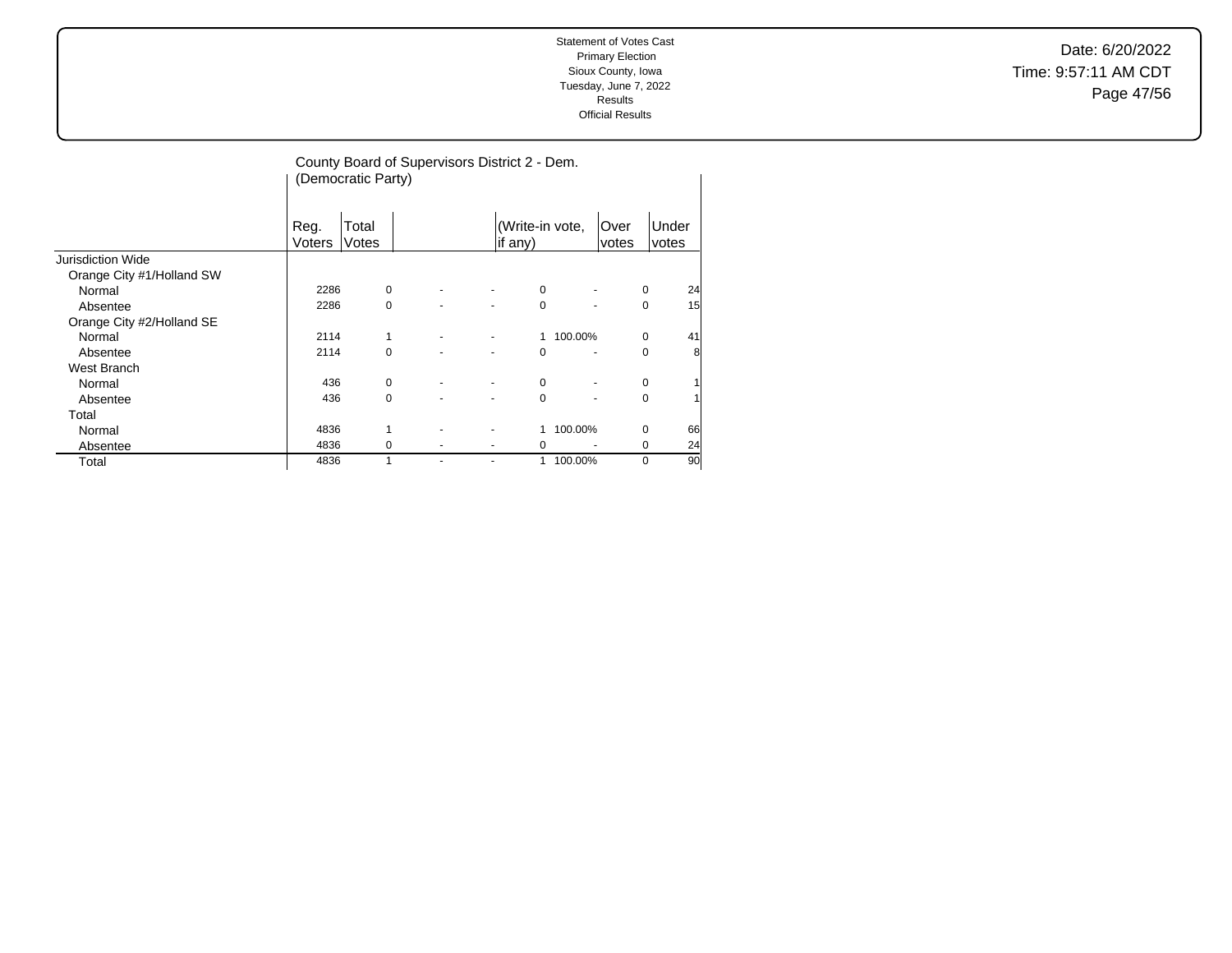Date: 6/20/2022 Time: 9:57:11 AM CDT Page 48/56

|                   |                | County Board of Supervisors District 3 - Dem.<br>(Democratic Party) |                      |         |                            |                          |             |                |  |  |  |
|-------------------|----------------|---------------------------------------------------------------------|----------------------|---------|----------------------------|--------------------------|-------------|----------------|--|--|--|
|                   | Reg.<br>Voters | Total<br>Votes                                                      | John D.<br>Skilbred  | (WI)    | (Write-in vote,<br>if any) | Over<br>votes            |             | Under<br>votes |  |  |  |
| Jurisdiction Wide |                |                                                                     |                      |         |                            |                          |             |                |  |  |  |
| Sioux Center #2   |                |                                                                     |                      |         |                            |                          |             |                |  |  |  |
| Normal            | 953            |                                                                     | 1<br>1               | 100.00% | $\mathbf 0$                |                          | $\mathbf 0$ | 23             |  |  |  |
| Absentee          | 953            | 0                                                                   | $\Omega$             |         | $\Omega$                   |                          | 0           | 5              |  |  |  |
| Sioux Center #3   |                |                                                                     |                      |         |                            |                          |             |                |  |  |  |
| Normal            | 1480           | $\mathbf 0$                                                         | 0                    | ۰       | 0                          |                          | 0           | 19             |  |  |  |
| Absentee          | 1480           |                                                                     | $\Omega$<br>$\Omega$ |         | $\Omega$                   |                          | 0           | 10             |  |  |  |
| Sioux Center #4   |                |                                                                     |                      |         |                            |                          |             |                |  |  |  |
| Normal            | 1972           | $\Omega$                                                            | 0                    | ٠       | 0                          | $\overline{\phantom{0}}$ | 0           | 25             |  |  |  |
| Absentee          | 1972           |                                                                     | $\Omega$<br>$\Omega$ |         | $\Omega$                   |                          | 0           | 7              |  |  |  |
| Total             |                |                                                                     |                      |         |                            |                          |             |                |  |  |  |
| Normal            | 4405           |                                                                     | 1                    | 100.00% | $\mathbf 0$                |                          | 0           | 67             |  |  |  |
| Absentee          | 4405           |                                                                     | 0<br>0               |         | $\mathbf 0$                |                          | 0           | 22             |  |  |  |
| Total             | 4405           |                                                                     |                      | 100.00% | $\mathbf 0$                |                          | $\mathbf 0$ | 89             |  |  |  |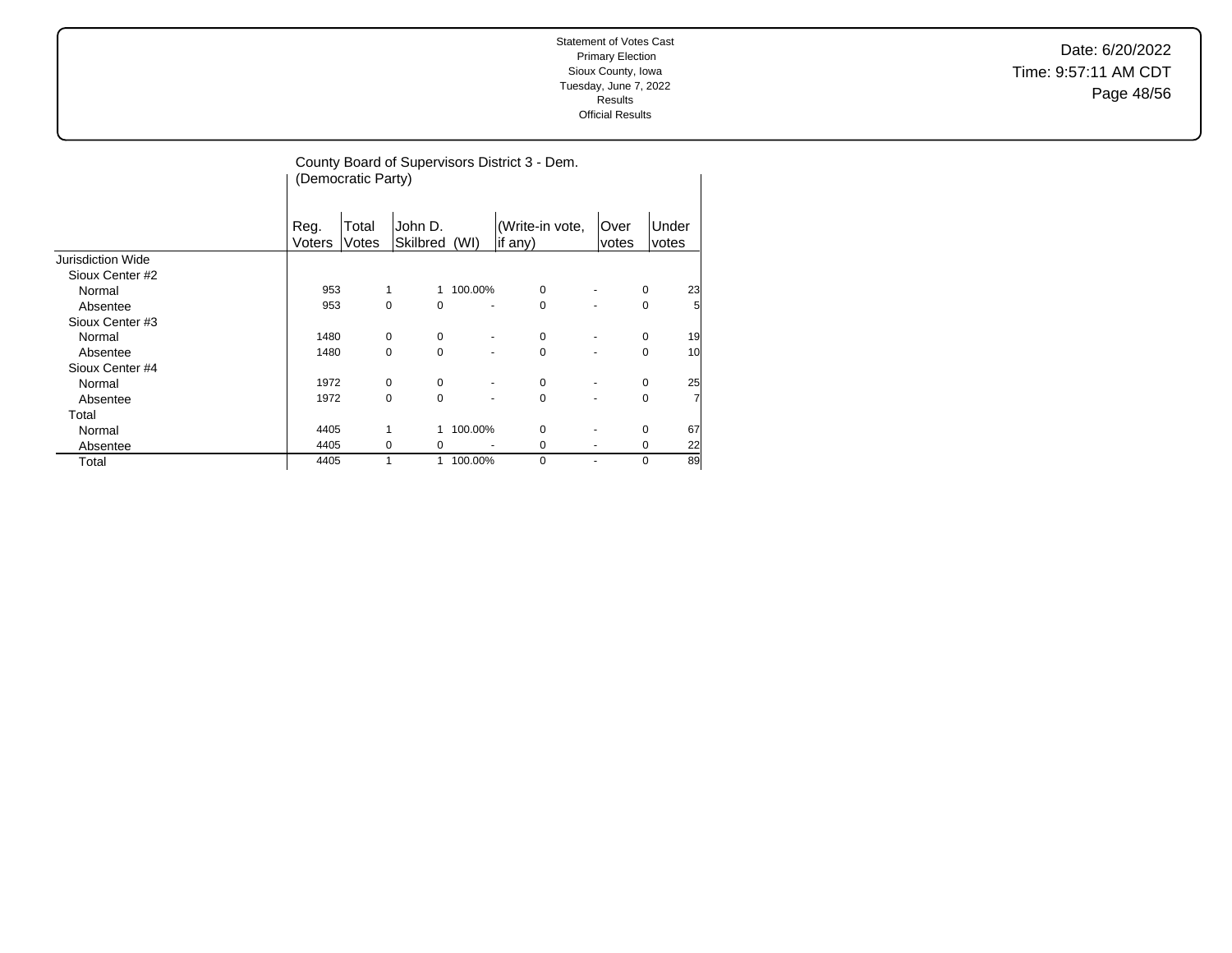Date: 6/20/2022 Time: 9:57:11 AM CDT Page 49/56

|                           |                | County Board of Supervisors District 4 - Dem.<br>(Democratic Party) |                |                            |                          |                            |                          |                |             |                 |  |  |
|---------------------------|----------------|---------------------------------------------------------------------|----------------|----------------------------|--------------------------|----------------------------|--------------------------|----------------|-------------|-----------------|--|--|
|                           | Reg.<br>Voters | Total<br>Votes                                                      |                | <b>Mark McGill</b><br>(WI) |                          | (Write-in vote,<br>if any) |                          | ∣Over<br>votes |             | lUnder<br>votes |  |  |
| Jurisdiction Wide         |                |                                                                     |                |                            |                          |                            |                          |                |             |                 |  |  |
| Plato/Rock/Settlers/Sioux |                |                                                                     |                |                            |                          |                            |                          |                |             |                 |  |  |
| Normal                    | 1036           |                                                                     | $\mathbf 0$    | $\mathbf 0$                | $\overline{\phantom{a}}$ | 0                          | $\overline{\phantom{a}}$ |                | 0           | 6               |  |  |
| Absentee                  | 1036           |                                                                     | $\mathbf 0$    | $\mathbf 0$                |                          | 0                          |                          |                | 0           | 0               |  |  |
| Rock Valley #1            |                |                                                                     |                |                            |                          |                            |                          |                |             |                 |  |  |
| Normal                    | 1188           |                                                                     | 1              | $\mathbf 0$                |                          | 1                          | 100.00%                  |                | $\mathbf 0$ | 7               |  |  |
| Absentee                  | 1188           |                                                                     | $\Omega$       | $\Omega$                   |                          | $\Omega$                   |                          |                | $\Omega$    | 5               |  |  |
| Rock Valley #2            |                |                                                                     |                |                            |                          |                            |                          |                |             |                 |  |  |
| Normal                    | 1299           |                                                                     | 1              | $\mathbf{1}$               | 100.00%                  | $\Omega$                   |                          |                | 0           | 13              |  |  |
| Absentee                  | 1299           |                                                                     | $\Omega$       | $\Omega$                   |                          | 0                          |                          |                | $\mathbf 0$ | 3               |  |  |
| Sioux Center #1/Welcome   |                |                                                                     |                |                            |                          |                            |                          |                |             |                 |  |  |
| Normal                    | 934            |                                                                     | $\Omega$       | $\Omega$                   |                          | 0                          |                          |                | $\mathbf 0$ | 6               |  |  |
| Absentee                  | 934            |                                                                     | $\Omega$       | $\Omega$                   |                          | $\Omega$                   |                          |                | $\Omega$    | 1               |  |  |
| Total                     |                |                                                                     |                |                            |                          |                            |                          |                |             |                 |  |  |
| Normal                    | 4457           |                                                                     | 2              | 1                          | 50.00%                   | 1                          | 50.00%                   |                | $\mathbf 0$ | 32              |  |  |
| Absentee                  | 4457           |                                                                     | $\mathbf 0$    | $\mathbf 0$                |                          | 0                          |                          |                | 0           | 9               |  |  |
| Total                     | 4457           |                                                                     | $\overline{2}$ | 1                          | 50.00%                   | 1                          | 50.00%                   |                | $\Omega$    | 41              |  |  |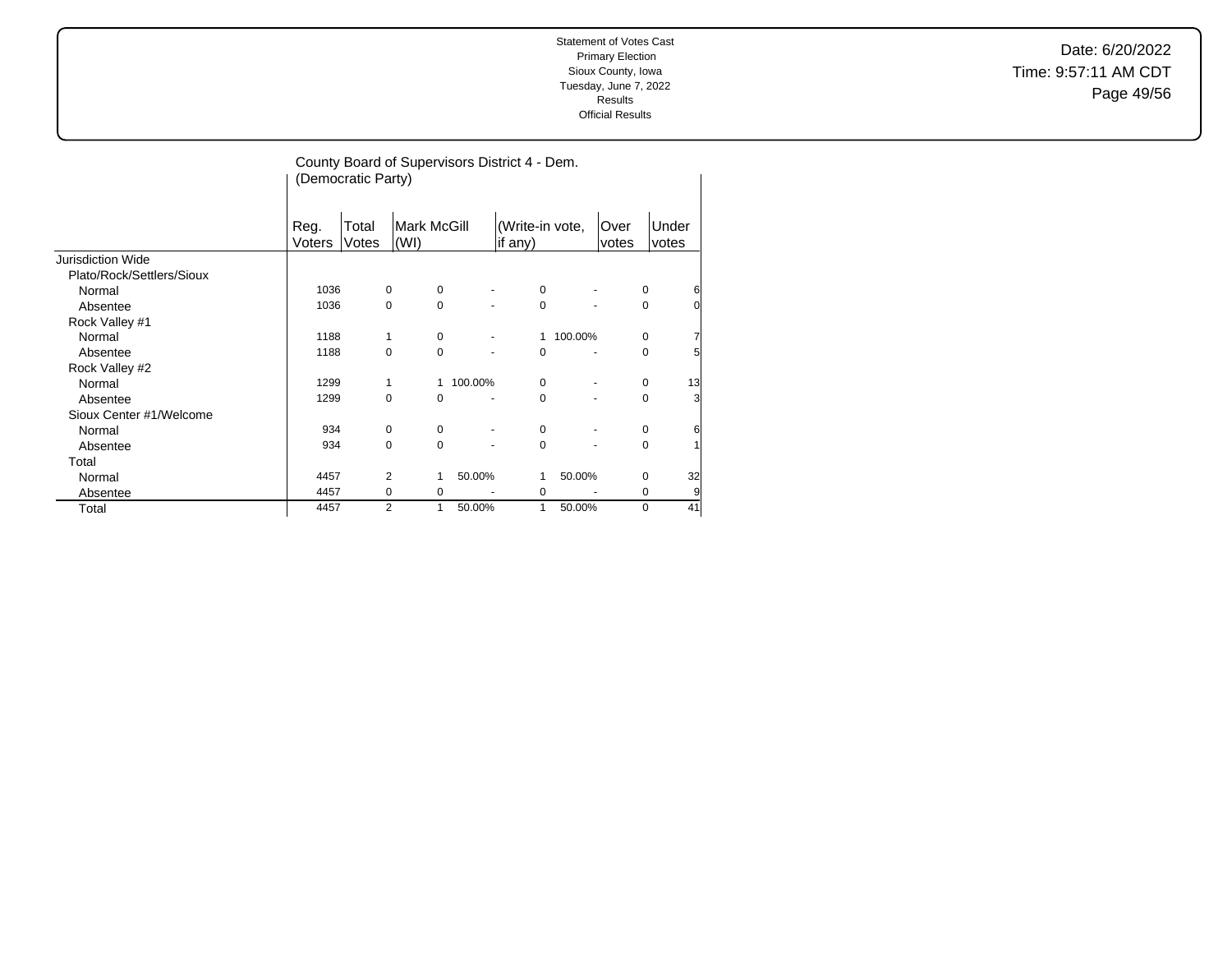Date: 6/20/2022 Time: 9:57:11 AM CDT Page 50/56

|                                     | County Board of Supervisors District 5 - Dem.<br>(Democratic Party) |                |                         |         |                            |         |                          |             |                       |  |
|-------------------------------------|---------------------------------------------------------------------|----------------|-------------------------|---------|----------------------------|---------|--------------------------|-------------|-----------------------|--|
|                                     | Reg.<br>Voters                                                      | Total<br>Votes | Richard<br>Dykstra (WI) |         | (Write-in vote,<br>if any) |         | Over<br>votes            |             | <b>Under</b><br>votes |  |
| <b>Jurisdiction Wide</b>            |                                                                     |                |                         |         |                            |         |                          |             |                       |  |
| Capel/Grant/Lynn/Sheridan           |                                                                     |                |                         |         |                            |         |                          |             |                       |  |
| Normal                              | 1623                                                                | $\mathbf 0$    | 0                       |         | 0                          |         | $\overline{\phantom{a}}$ | 0           | 12                    |  |
| Absentee                            | 1623                                                                |                | $\Omega$<br>$\Omega$    |         | $\Omega$                   |         |                          | $\mathbf 0$ | 6                     |  |
| East Orange/Floyd/Holland North 1/2 |                                                                     |                |                         |         |                            |         |                          |             |                       |  |
| Normal                              | 1309                                                                | $\mathbf 0$    | 0                       |         | 0                          |         |                          | 0           | 12                    |  |
| Absentee                            | 1309                                                                |                | $\Omega$<br>$\Omega$    |         | $\Omega$                   |         |                          | $\mathbf 0$ | 6                     |  |
| Hull/Lincoln                        |                                                                     |                |                         |         |                            |         |                          |             |                       |  |
| Normal                              | 1951                                                                | 1              | $\mathbf{1}$            | 100.00% | $\mathbf 0$                |         |                          | $\mathbf 0$ | 14                    |  |
| Absentee                            | 1951                                                                | 1              | $\Omega$                |         | 1                          | 100.00% |                          | $\mathbf 0$ | 3                     |  |
| Total                               |                                                                     |                |                         |         |                            |         |                          |             |                       |  |
| Normal                              | 4883                                                                | 1              | $\mathbf{1}$            | 100.00% | 0                          |         |                          | 0           | 38                    |  |
| Absentee                            | 4883                                                                |                | 0<br>1                  |         |                            | 100.00% |                          | 0           | 15                    |  |
| Total                               | 4883                                                                |                | $\overline{2}$<br>1     | 50.00%  | 1                          | 50.00%  |                          | $\mathbf 0$ | 53                    |  |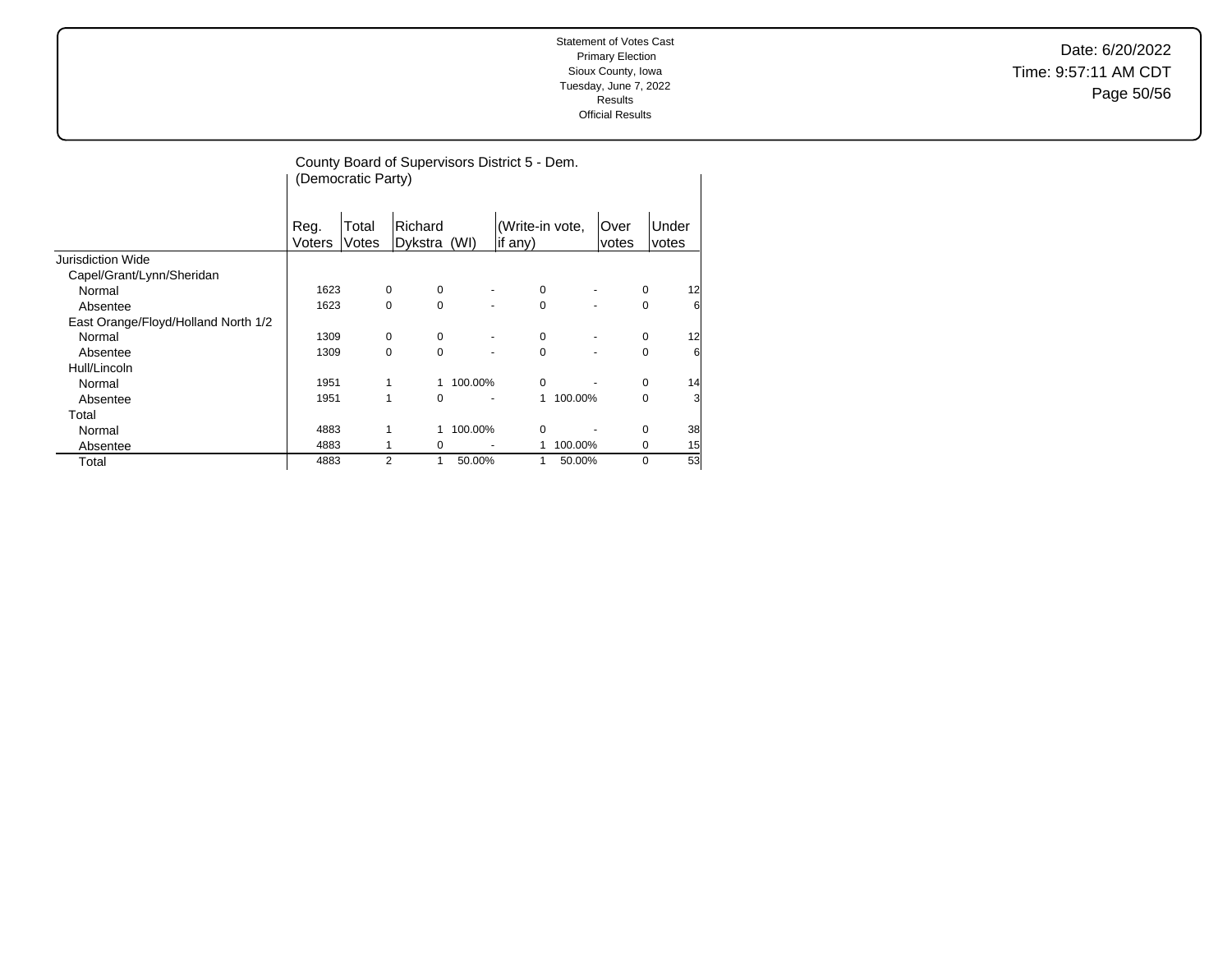Date: 6/20/2022 Time: 9:57:11 AM CDT Page 51/56

|                                        |        | County Treasurer - Dem.<br>(Democratic Party) |  |                           |         |       |             |                 |
|----------------------------------------|--------|-----------------------------------------------|--|---------------------------|---------|-------|-------------|-----------------|
|                                        | Reg.   | Total                                         |  | (Write-in vote,           |         | Over  | Under       |                 |
|                                        | Voters | Votes                                         |  | if any)                   |         | votes | votes       |                 |
| <b>Jurisdiction Wide</b>               |        |                                               |  |                           |         |       |             |                 |
| Alton/Nassau                           |        |                                               |  |                           |         |       |             |                 |
| Normal                                 | 1143   | 0                                             |  | $\pmb{0}$                 |         |       | $\pmb{0}$   | 29              |
| Absentee                               | 1143   | $\mathbf 0$                                   |  | 0<br>L.                   | ä,      |       | 0           | $\overline{2}$  |
| Capel/Grant/Lynn/Sheridan              |        |                                               |  |                           |         |       |             |                 |
| Normal                                 | 1623   | $\mathbf 0$                                   |  | $\mathbf 0$               |         |       | 0           | 12              |
| Absentee                               | 1623   | $\mathbf 0$                                   |  | $\Omega$                  | ä,      |       | $\Omega$    | 6               |
| East Orange/Floyd/Holland North 1/2    |        |                                               |  |                           |         |       |             |                 |
| Normal                                 | 1309   | $\mathbf 0$                                   |  | $\mathbf 0$               |         |       | 0           | 12              |
| Absentee                               | 1309   | $\mathbf 0$                                   |  | 0                         |         |       | $\Omega$    | 6               |
| Hawarden/BC/EG West/GF/LG/WA           |        |                                               |  |                           |         |       |             |                 |
| West                                   | 2057   | $\overline{2}$                                |  | $\overline{2}$            | 100.00% |       | $\mathbf 0$ | 60              |
| Normal                                 |        | $\mathbf{1}$                                  |  | 1                         |         |       | $\Omega$    | $\mathbf{1}$    |
| Absentee                               | 2057   |                                               |  |                           | 100.00% |       |             |                 |
| Hull/Lincoln                           | 1951   | $\mathbf{1}$                                  |  |                           |         |       | 0           | 14              |
| Normal                                 |        |                                               |  | 1                         | 100.00% |       |             |                 |
| Absentee                               | 1951   | $\mathbf 0$                                   |  | $\mathbf 0$               |         |       | 0           | $\overline{4}$  |
| Ireton/Center/Eagle                    |        |                                               |  |                           |         |       |             |                 |
| East/Reading/Washington East<br>Normal | 1020   | 0                                             |  | $\mathbf 0$               |         |       | 0           | 19              |
| Absentee                               | 1020   | $\mathbf 0$                                   |  | 0                         |         |       | 0           | $\overline{0}$  |
| Maurice/Sherman                        |        |                                               |  |                           |         |       |             |                 |
| Normal                                 | 430    | $\mathbf 0$                                   |  | $\mathbf 0$               |         |       | $\mathbf 0$ | $\overline{a}$  |
|                                        | 430    | 0                                             |  | $\Omega$                  |         |       | $\Omega$    | $\overline{0}$  |
| Absentee                               |        |                                               |  |                           |         |       |             |                 |
| Orange City #1/Holland SW              |        |                                               |  |                           |         |       |             |                 |
| Normal                                 | 2286   | $\mathbf{1}$<br>$\mathbf 0$                   |  | 1                         | 100.00% |       | 0           | 23              |
| Absentee                               | 2286   |                                               |  | $\mathbf 0$               |         |       | 0           | 15              |
| Orange City #2/Holland SE              |        |                                               |  |                           |         |       |             |                 |
| Normal                                 | 2114   | 2                                             |  | 2                         | 100.00% |       | 0           | 40              |
| Absentee                               | 2114   | $\Omega$                                      |  | $\overline{0}$            |         |       | $\Omega$    | 8               |
| Plato/Rock/Settlers/Sioux              |        |                                               |  |                           |         |       |             |                 |
| Normal                                 | 1036   | 0                                             |  | $\pmb{0}$                 |         |       | 0           | 6               |
| Absentee                               | 1036   | 0                                             |  | 0                         |         |       | 0           | $\overline{0}$  |
| Rock Valley #1                         |        |                                               |  |                           |         |       |             |                 |
| Normal                                 | 1188   | 1                                             |  | 1<br>$\ddot{\phantom{1}}$ | 100.00% |       | 0           | 7               |
| Absentee                               | 1188   | $\Omega$                                      |  | $\overline{0}$            |         |       | $\Omega$    | $5\overline{6}$ |
| Rock Valley #2                         |        |                                               |  |                           |         |       |             |                 |
| Normal                                 | 1299   | $\mathbf{1}$                                  |  | 1                         | 100.00% |       | 0           | 13              |
| Absentee                               | 1299   | $\Omega$                                      |  | 0                         |         |       | $\Omega$    | $\overline{3}$  |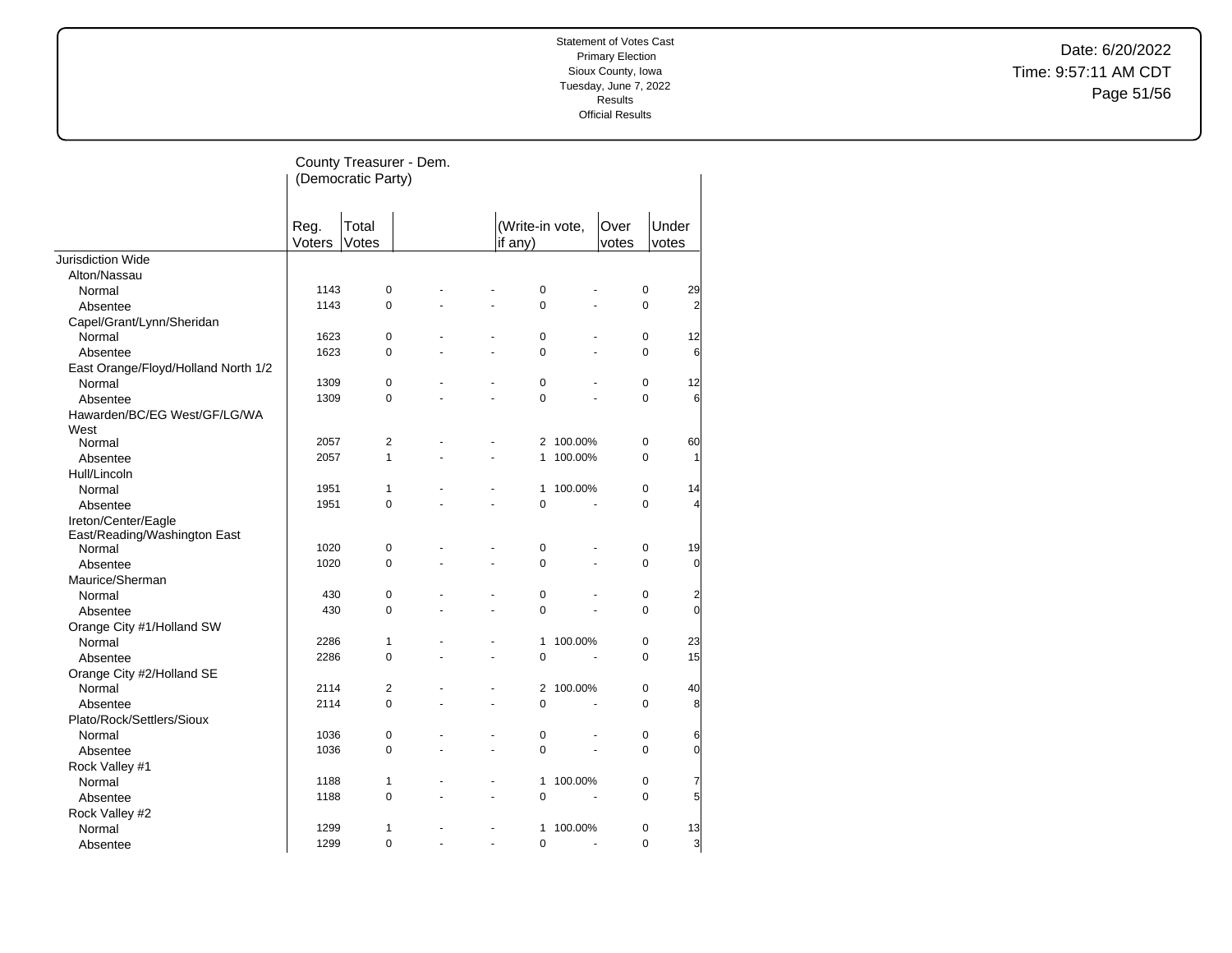Date: 6/20/2022 Time: 9:57:11 AM CDT Page 52/56

|                         |                | (Democratic Party) | County Treasurer - Dem. |                |                            |                |               |                             |
|-------------------------|----------------|--------------------|-------------------------|----------------|----------------------------|----------------|---------------|-----------------------------|
|                         | Reg.<br>Voters | Total<br>Votes     |                         |                | (Write-in vote,<br>if any) |                | Over<br>votes | Under<br>votes              |
| Sioux Center #1/Welcome |                |                    |                         |                |                            |                |               |                             |
| Normal                  | 934            | $\mathbf 0$        |                         |                | 0                          | ٠              |               | $\mathbf 0$<br>6            |
| Absentee                | 934            | $\mathbf 0$        |                         |                | $\mathbf 0$                |                |               | $\mathbf 0$<br>1            |
| Sioux Center #2         |                |                    |                         |                |                            |                |               |                             |
| Normal                  | 953            | $\mathbf 0$        |                         |                | $\mathbf 0$                | ٠              |               | 24<br>$\mathbf 0$           |
| Absentee                | 953            | $\Omega$           |                         |                | $\Omega$                   |                |               | $\mathbf 0$<br>5            |
| Sioux Center #3         |                |                    |                         |                |                            |                |               |                             |
| Normal                  | 1480           | 0                  |                         |                | $\mathbf 0$                | ٠              |               | 19<br>$\mathbf 0$           |
| Absentee                | 1480           | 0                  |                         |                | $\mathbf 0$                | $\overline{a}$ |               | 10<br>$\mathbf 0$           |
| Sioux Center #4         |                |                    |                         |                |                            |                |               |                             |
| Normal                  | 1972           | 0                  |                         |                | 0                          | ٠              |               | 25<br>$\mathbf 0$           |
| Absentee                | 1972           | $\mathbf 0$        |                         |                | $\mathbf 0$                |                |               | $\mathbf 0$<br>7            |
| West Branch             |                |                    |                         |                |                            |                |               |                             |
| Normal                  | 436            | 0                  |                         |                | $\mathbf 0$                |                |               | $\mathbf 0$                 |
| Absentee                | 436            | $\mathbf 0$        |                         |                | $\mathbf 0$                |                |               | $\mathbf 0$<br>$\mathbf{1}$ |
| Total                   |                |                    |                         |                |                            |                |               |                             |
| Normal                  | 23231          | 8                  |                         |                | 8                          | 100.00%        |               | $\mathbf 0$<br>312          |
| Absentee                | 23231          | 1                  |                         |                | 1                          | 100.00%        |               | 0<br>74                     |
| Total                   | 23231          | 9                  | ٠                       | $\overline{a}$ |                            | 9 100.00%      |               | 386<br>0                    |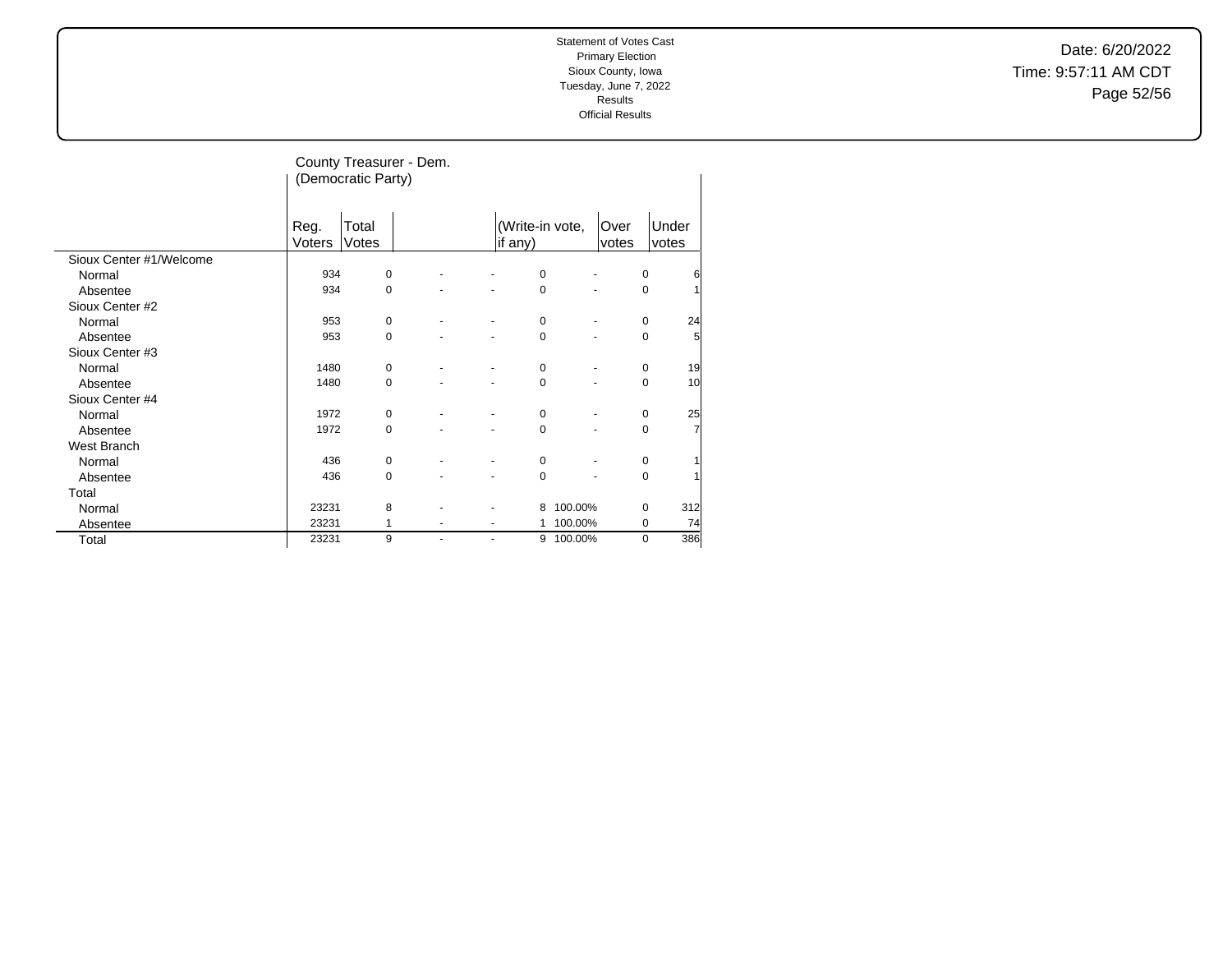Date: 6/20/2022 Time: 9:57:11 AM CDT Page 53/56

|                                     |                | County Recorder - Dem.<br>(Democratic Party) |                |                |                            |                           |               |                                            |
|-------------------------------------|----------------|----------------------------------------------|----------------|----------------|----------------------------|---------------------------|---------------|--------------------------------------------|
|                                     | Reg.<br>Voters | Total<br>Votes                               |                |                | (Write-in vote,<br>if any) |                           | Over<br>votes | Under<br>votes                             |
| <b>Jurisdiction Wide</b>            |                |                                              |                |                |                            |                           |               |                                            |
| Alton/Nassau                        |                |                                              |                |                |                            |                           |               |                                            |
| Normal                              | 1143           | $\mathbf 0$                                  |                |                | $\mathbf 0$                |                           |               | $\mathbf 0$<br>29                          |
| Absentee                            | 1143           | $\mathbf 0$                                  |                | ä,             | $\mathbf 0$                |                           |               | $\Omega$<br>$\overline{2}$                 |
| Capel/Grant/Lynn/Sheridan           |                |                                              |                |                |                            |                           |               |                                            |
| Normal                              | 1623           | $\mathbf 0$                                  |                |                | 0                          |                           |               | $\mathbf 0$<br>12                          |
| Absentee                            | 1623           | $\mathbf 0$                                  |                |                | $\mathbf 0$                |                           |               | 6<br>$\Omega$                              |
| East Orange/Floyd/Holland North 1/2 |                |                                              |                |                |                            |                           |               |                                            |
| Normal                              | 1309           | $\mathbf 0$                                  |                | L,             | 0                          |                           |               | $\mathbf 0$<br>12                          |
| Absentee                            | 1309           | $\mathbf 0$                                  |                |                | $\mathbf 0$                |                           |               | 0<br>6                                     |
| Hawarden/BC/EG West/GF/LG/WA        |                |                                              |                |                |                            |                           |               |                                            |
| West                                |                |                                              |                |                |                            |                           |               |                                            |
| Normal                              | 2057           | $\mathbf{1}$                                 |                |                |                            | 1 100.00%                 |               | $\mathbf 0$<br>61                          |
| Absentee                            | 2057           | $\mathbf{1}$                                 |                | ä,             | 1                          | 100.00%                   |               | $\mathbf 0$<br>$\mathbf{1}$                |
| Hull/Lincoln                        |                |                                              |                |                |                            |                           |               |                                            |
| Normal                              | 1951           | $\mathbf 0$                                  |                |                | 0                          |                           |               | $\Omega$<br>15                             |
| Absentee                            | 1951           | $\mathbf 0$                                  |                | ÷.             | $\mathbf 0$                | L.                        |               | 0<br>$\overline{4}$                        |
| Ireton/Center/Eagle                 |                |                                              |                |                |                            |                           |               |                                            |
| East/Reading/Washington East        |                |                                              |                |                |                            |                           |               |                                            |
| Normal                              | 1020           | $\pmb{0}$<br>$\mathbf 0$                     |                | ÷.             | 0<br>0                     | ÷.                        |               | $\mathbf 0$<br>19<br>0                     |
| Absentee                            | 1020           |                                              |                |                |                            |                           |               | $\overline{0}$                             |
| Maurice/Sherman                     | 430            |                                              |                |                | $\mathbf 0$                |                           |               | $\mathbf 0$                                |
| Normal                              |                | $\mathbf 0$                                  |                |                |                            |                           |               | $\overline{2}$<br>$\mathbf{0}$<br>$\Omega$ |
| Absentee                            | 430            | 0                                            |                |                | 0                          |                           |               |                                            |
| Orange City #1/Holland SW           |                |                                              |                | $\overline{a}$ |                            |                           |               |                                            |
| Normal                              | 2286<br>2286   | $\mathbf{1}$<br>$\mathbf 0$                  |                | ÷,             | 1<br>$\mathbf 0$           | 100.00%                   |               | $\mathbf 0$<br>23<br>15<br>$\Omega$        |
| Absentee                            |                |                                              |                |                |                            |                           |               |                                            |
| Orange City #2/Holland SE           | 2114           | $\mathbf{1}$                                 |                | ÷.             |                            |                           |               | $\mathbf 0$                                |
| Normal                              | 2114           | $\mathbf 0$                                  |                | ÷,             | 1<br>$\mathbf 0$           | 100.00%<br>$\overline{a}$ |               | 41<br>$\mathbf 0$<br>8                     |
| Absentee                            |                |                                              |                |                |                            |                           |               |                                            |
| Plato/Rock/Settlers/Sioux           | 1036           | $\mathbf 0$                                  |                | ÷.             | 0                          |                           |               | $\pmb{0}$                                  |
| Normal                              | 1036           | 0                                            | $\overline{a}$ | ÷.             | 0                          | $\overline{a}$            |               | 6<br>$\Omega$<br>$\overline{0}$            |
| Absentee                            |                |                                              |                |                |                            |                           |               |                                            |
| Rock Valley #1<br>Normal            | 1188           | $\mathbf{1}$                                 |                | $\blacksquare$ | 1                          | 100.00%                   |               | $\mathbf 0$<br>7                           |
|                                     | 1188           | 0                                            |                | ÷.             | $\overline{0}$             |                           |               | $5\overline{5}$<br>$\Omega$                |
| Absentee                            |                |                                              |                |                |                            |                           |               |                                            |
| Rock Valley #2<br>Normal            | 1299           | 1                                            |                |                | 1                          | 100.00%                   |               | $\mathbf 0$<br>13                          |
| Absentee                            | 1299           | $\Omega$                                     |                | L.             | $\overline{0}$             | ä,                        |               | $\Omega$<br>3                              |
|                                     |                |                                              |                |                |                            |                           |               |                                            |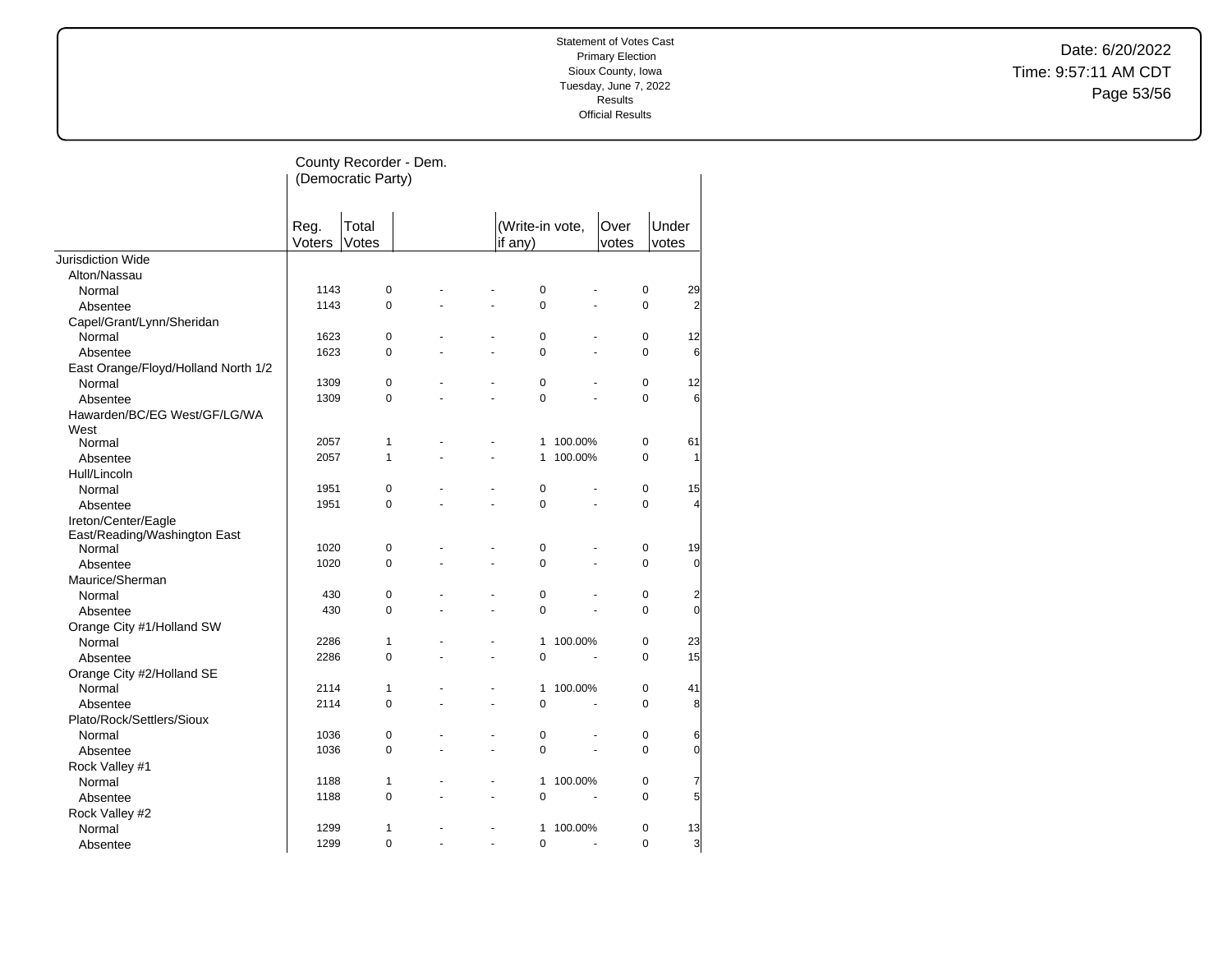Date: 6/20/2022 Time: 9:57:11 AM CDT Page 54/56

|                         |                | (Democratic Party) | County Recorder - Dem. |   |                            |                              |               |                             |
|-------------------------|----------------|--------------------|------------------------|---|----------------------------|------------------------------|---------------|-----------------------------|
|                         | Reg.<br>Voters | Total<br>Votes     |                        |   | (Write-in vote,<br>if any) |                              | Over<br>votes | Under<br>votes              |
| Sioux Center #1/Welcome |                |                    |                        |   |                            |                              |               |                             |
| Normal                  | 934            | $\mathbf 0$        |                        |   | 0                          | $\qquad \qquad \blacksquare$ |               | $\mathbf 0$<br>6            |
| Absentee                | 934            | 0                  |                        |   | $\mathbf 0$                |                              |               | $\mathbf 0$<br>1            |
| Sioux Center #2         |                |                    |                        |   |                            |                              |               |                             |
| Normal                  | 953            | $\mathbf 0$        |                        |   | $\mathbf 0$                |                              |               | $\mathbf 0$<br>24           |
| Absentee                | 953            | 0                  |                        |   | 0                          |                              |               | $\mathbf 0$<br>5            |
| Sioux Center #3         |                |                    |                        |   |                            |                              |               |                             |
| Normal                  | 1480           | 0                  |                        |   | $\mathbf 0$                | ٠                            |               | 19<br>$\mathbf 0$           |
| Absentee                | 1480           | 0                  |                        |   | 0                          | $\overline{a}$               |               | 10<br>$\mathbf 0$           |
| Sioux Center #4         |                |                    |                        |   |                            |                              |               |                             |
| Normal                  | 1972           | 0                  |                        |   | $\mathbf 0$                | ٠                            |               | 25<br>$\mathbf 0$           |
| Absentee                | 1972           | $\mathbf 0$        |                        |   | $\mathbf 0$                | ٠                            |               | $\mathbf 0$<br>7            |
| West Branch             |                |                    |                        |   |                            |                              |               |                             |
| Normal                  | 436            | 0                  |                        |   | $\mathbf 0$                |                              |               | $\mathbf 0$                 |
| Absentee                | 436            | 0                  |                        |   | $\mathbf 0$                |                              |               | $\mathbf 0$<br>$\mathbf{1}$ |
| Total                   |                |                    |                        |   |                            |                              |               |                             |
| Normal                  | 23231          | 5                  |                        |   | 5                          | 100.00%                      |               | $\mathbf 0$<br>315          |
| Absentee                | 23231          | 1                  |                        |   | 1                          | 100.00%                      |               | 0<br>74                     |
| Total                   | 23231          | 6                  | $\blacksquare$         | ٠ | 6                          | 100.00%                      |               | 389<br>$\mathbf 0$          |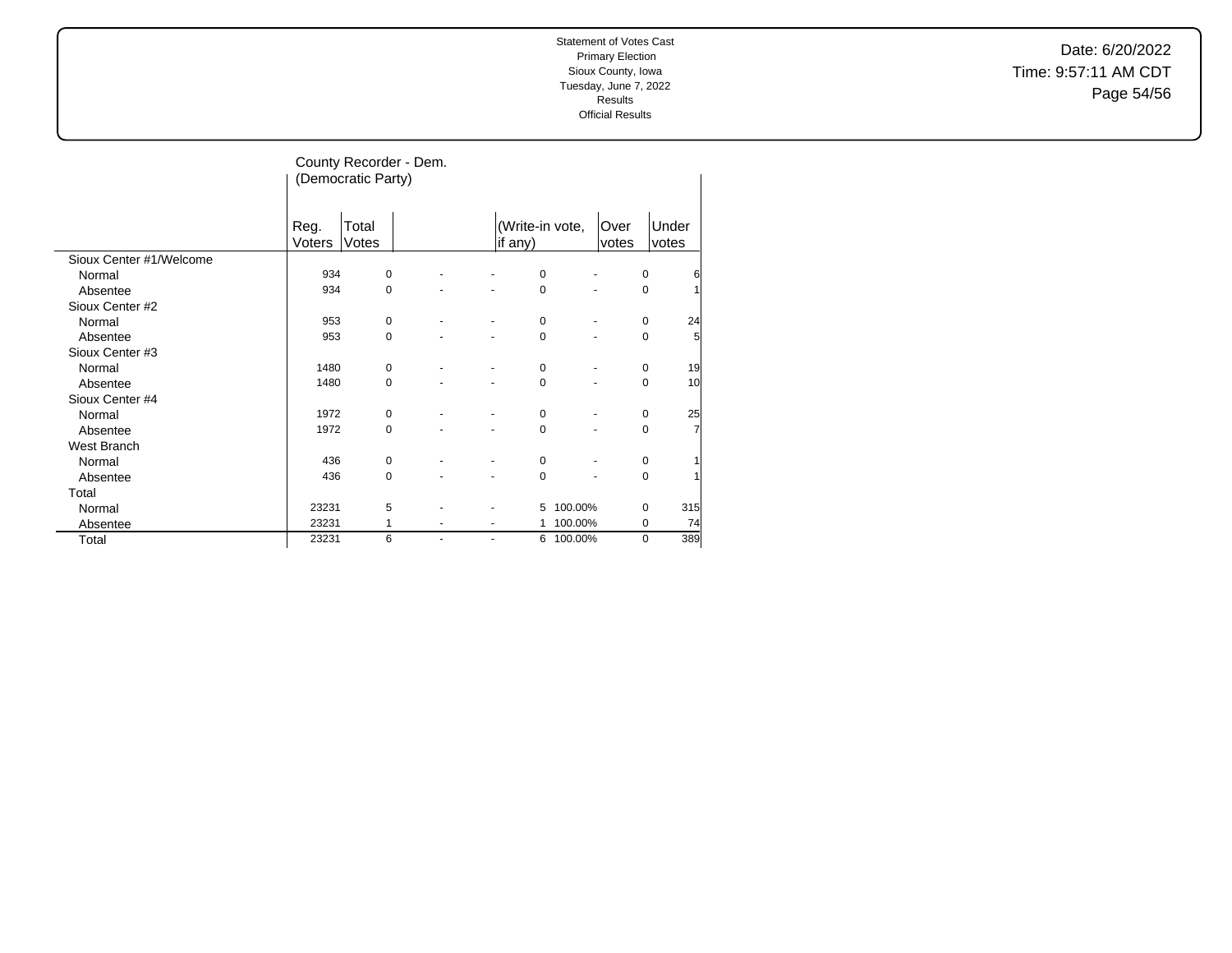Date: 6/20/2022 Time: 9:57:11 AM CDT Page 55/56

|                                     |        | County Attorney - Dem.<br>(Democratic Party) |    |                |                 |         |       |                             |
|-------------------------------------|--------|----------------------------------------------|----|----------------|-----------------|---------|-------|-----------------------------|
|                                     | Reg.   | Total                                        |    |                | (Write-in vote, |         | Over  | Under                       |
|                                     | Voters | Votes                                        |    |                | if any)         |         | votes | votes                       |
| Jurisdiction Wide                   |        |                                              |    |                |                 |         |       |                             |
| Alton/Nassau<br>Normal              | 1143   | $\pmb{0}$                                    |    |                | $\mathbf 0$     |         |       | 0<br>29                     |
| Absentee                            | 1143   | $\Omega$                                     |    |                | $\Omega$        |         |       | $\Omega$<br>$\overline{2}$  |
| Capel/Grant/Lynn/Sheridan           |        |                                              |    |                |                 |         |       |                             |
| Normal                              | 1623   | $\pmb{0}$                                    |    |                | 0               |         |       | 0<br>12                     |
| Absentee                            | 1623   | $\mathbf 0$                                  |    |                | $\mathbf 0$     |         |       | 6<br>0                      |
| East Orange/Floyd/Holland North 1/2 |        |                                              |    |                |                 |         |       |                             |
| Normal                              | 1309   | $\pmb{0}$                                    |    | L.             | $\mathbf 0$     |         |       | $\Omega$<br>12              |
| Absentee                            | 1309   | $\mathbf 0$                                  |    |                | $\Omega$        |         |       | $\Omega$<br>$6 \mid$        |
| Hawarden/BC/EG West/GF/LG/WA        |        |                                              |    |                |                 |         |       |                             |
| West                                |        |                                              |    |                |                 |         |       |                             |
| Normal                              | 2057   | $\mathbf{1}$                                 |    |                | 1               | 100.00% |       | 0<br>61                     |
| Absentee                            | 2057   | $\mathbf{1}$                                 |    | $\overline{a}$ | $\mathbf{1}$    | 100.00% |       | 0<br>$\mathbf{1}$           |
| Hull/Lincoln                        |        |                                              |    |                |                 |         |       |                             |
| Normal                              | 1951   | $\overline{2}$                               |    |                | $\overline{2}$  | 100.00% |       | 0<br>13                     |
| Absentee                            | 1951   | $\pmb{0}$                                    |    | $\overline{a}$ | $\mathbf 0$     |         |       | 0<br>$\overline{4}$         |
| Ireton/Center/Eagle                 |        |                                              |    |                |                 |         |       |                             |
| East/Reading/Washington East        |        |                                              |    |                |                 |         |       |                             |
| Normal                              | 1020   | 1                                            |    |                | 1               | 100.00% |       | 0<br>18                     |
| Absentee                            | 1020   | $\mathbf 0$                                  |    | $\overline{a}$ | $\overline{0}$  |         |       | $\overline{0}$<br>0         |
| Maurice/Sherman                     |        |                                              |    |                |                 |         |       |                             |
| Normal                              | 430    | $\pmb{0}$                                    |    |                | 0               |         |       | $\pmb{0}$<br>$\overline{a}$ |
| Absentee                            | 430    | $\mathbf 0$                                  |    | ä,             | $\mathbf 0$     |         |       | $\mathsf{o}$<br>0           |
| Orange City #1/Holland SW           |        |                                              |    |                |                 |         |       |                             |
| Normal                              | 2286   | $\mathbf 0$                                  |    |                | $\mathbf 0$     |         |       | $\mathbf 0$<br>24           |
| Absentee                            | 2286   | $\mathbf 0$                                  |    | $\overline{a}$ | $\mathbf 0$     |         |       | $\Omega$<br>15              |
| Orange City #2/Holland SE           |        |                                              |    |                |                 |         |       |                             |
| Normal                              | 2114   | $\mathbf{1}$                                 |    | ä,             | 1               | 100.00% |       | $\mathbf 0$<br>41           |
| Absentee                            | 2114   | $\mathbf 0$                                  |    | $\overline{a}$ | $\mathbf 0$     |         |       | 8<br>0                      |
| Plato/Rock/Settlers/Sioux           |        |                                              |    |                |                 |         |       |                             |
| Normal                              | 1036   | $\mathbf 0$                                  |    | ä,             | $\mathbf 0$     |         |       | $\mathbf 0$<br>6            |
| Absentee                            | 1036   | $\mathbf 0$                                  |    | $\overline{a}$ | $\mathbf 0$     |         |       | o<br>$\Omega$               |
| Rock Valley #1                      |        |                                              |    |                |                 |         |       |                             |
| Normal                              | 1188   | 1                                            |    | $\blacksquare$ | 1               | 100.00% |       | 0<br>7                      |
| Absentee                            | 1188   | $\mathbf 0$                                  |    | ä,             | $\mathbf 0$     |         |       | 5<br>0                      |
| Rock Valley #2                      |        |                                              |    |                |                 |         |       |                             |
| Normal                              | 1299   | 0                                            |    |                | 0               |         |       | 0<br>14                     |
| Absentee                            | 1299   | $\Omega$                                     | L. | $\blacksquare$ | $\Omega$        | ÷,      |       | $\Omega$<br>3               |